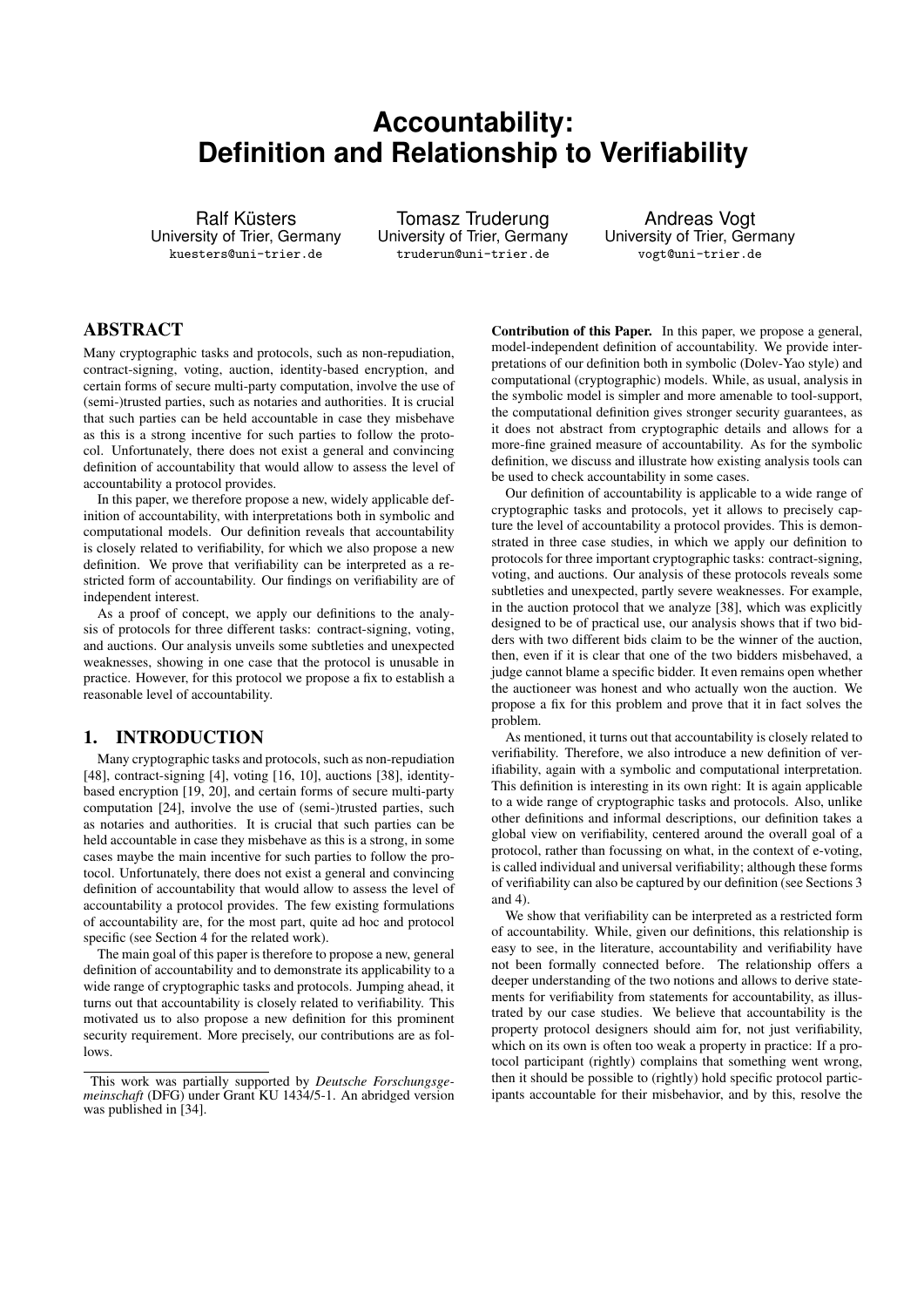dispute.

Structure of the Paper. Accountability is defined in Section 2. In Section 3 we provide our definition of verifiability, along with the proposition that shows that verifiability is implied by accountability. Related work is discussed in Section 4. Our case studies are presented in Sections 5 (voting), 6 (auction), and 7 (contract signing). More details can be found in the appendix.

# 2. ACCOUNTABILITY

In this section, we provide our definition of accountability. As mentioned in the introduction, we present two variants: a symbolic and a computational one, which conceptually are closely related. We start with a definition of protocols.

#### 2.1 Protocols

In this section, we present a generic definition of a protocol, suitable for the definition of accountability (and verifiability).

We do not fix any specific symbolic or computational model as our definitions do not depend on details of such models. We only require that the model provides us with a notion of a *process* which can perform internal computation and can communicate with other processes by sending messages via *(external) input/output* channels. We also assume that processes can be composed to form new processes; however, the composition may be subject to certain conditions. If  $\pi$  and  $\pi'$  are processes, then we write  $\pi \parallel \pi'$  for the composition of  $\pi$  and  $\pi'$ . Moreover, in the symbolic setting, we assume that a process defines a set of runs; we assume a set of runs, rather than a single run, as processes may be nondeterministic. In the computational setting, a process defines a family of probability distributions over runs, indexed by the security parameter. The representation of a single run should contain a description of the corresponding process. In the computational setting, a single run also contains the security parameter and all random coins. We will consider only *complete* runs that cannot be extended, which in the symbolic setting can include infinite runs. Possible symbolic instances of our framework include the applied  $\pi$ -calculus [2] and models based on I/O-automata, see, e.g., [28]. In a computational model, processes would typically be modeled as probabilistic polynomial-time systems of probabilistic polynomial-time interactive Turing machines (ppt ITMs), see, e.g., [18]. Our case studies provide concrete examples (see Sections 5 to 7).

For sets *I* and *O* of channel names, we denote by  $\Pi(I, O)$  the set of all processes with external input channels in *I* and external output channels in *O*.

DEFINITION 1 (**PROTOCOL**). A *protocol* is a tuple  $P =$  $(\Sigma, \text{Ch}, \text{In}, \text{Out}, {\{\Pi_a\}_{a \in \Sigma}, {\{\hat{\Pi}_a\}_{a \in \Sigma}}})$ , where:

- $-\Sigma = \{a_1, \ldots, a_n\}$  and Ch are finite sets, called the set of *agents* and *channels* of *P*, respectively.
- In and Out are functions from  $\Sigma$  to  $2^{Ch}$  such that Out(*a*) and Out(*b*) are disjoint for all  $a \neq b$  and In(*a*) and In(*b*) are disjoint for all  $a \neq b$ . The sets In(*a*) and Out(*a*) are called the set of (external) *input* and *output channels of agent a*, respectively. We assume that a special channel decision<sub>a</sub>  $\in$  Ch is an element of Out(*a*), for every  $a \in \Sigma$ , but that it is not an input channel for any agent.
- $-I_a \subset \Pi(\text{In}(a), \text{Out}(a))$ , for every  $a \in \Sigma$ , is called the set of *programs of a*. This set contains all programs *a* can possibly run, modeling both honest and potential dishonest behavior.
- $-\hat{\Pi}_a \subseteq \Pi_a$ , for every  $a \in \Sigma$ , is called the set of *honest programs of a*, i.e., the set of programs that *a* runs if *a* is honest. Often

this set is a singleton, but sometimes it is convenient to consider non-singleton sets.

Let  $P = (\Sigma, \text{Ch}, \text{In}, \text{Out}, {\{\Pi_a\}_{a \in \Sigma}, {\{\hat{\Pi}_a\}_{a \in \Sigma}}})$  be a protocol. An *instance of P* is a process of the form  $\pi = (\pi_{a_1} \parallel ... \parallel \pi_{a_n})$  with  $\pi_{a_i} \in \Pi_{a_i}$ . We say that  $a_i$  is *honest* in such an instance, if  $\pi_{a_i} \in \hat{\Pi}_{a_i}$ . A *run of P* is a run of some instance of *P*. We say that a*<sup>i</sup>* is honest in a run *r*, if *r* is a run of an instance of *P* with honest a*<sup>i</sup>* . A *property*  $\gamma$  *of P* is a subset of the set of all runs of *P*. By  $\neg \gamma$  we denote the complement of  $\gamma$ .

#### 2.2 Symbolic and Computational Accountability

We now provide a symbolic and a computational definition of accountability.

Our definition of accountability is w.r.t. an agent *J* of the protocol who is supposed to blame protocol participants in case of misbehavior. The agent *J*, which we sometimes refer to as a *judge*, can be a "regular" protocol participant or an (external) judge, possibly provided with additional information by other protocol participants; however, *J* may not necessarily trust these other protocol participants since they may be dishonest and may provide *J* with bogus information.

In order to understand the subtleness of accountability, it is instructive to look at a first (flawed) definition of accountability and its possible interpretations, inspired by informal statements about accountability in the literature.

- (i) (*fairness*) *J* (almost) never blames protocol participants who are honest, i.e., run their honest program.
- (ii) (*completeness*) If in a protocol run participants "misbehave", then *J* blames those participants.

While the fairness condition is convincing and clear, this is not the case for the completeness condition. First, the question is what "misbehavior" means. It could be interpreted as a behavior that does not correspond to any honest behavior. However, this interpretation is much too strong. No protocol would satisfy it, because this includes misbehavior that is impossible to be observed by any other party and misbehavior that is completely "harmless" and "irrelevant". For example, if, in addition to the messages a party *A* is supposed to send to another party *B*, *A* also sends some harmless message "hello", say, then *B* can observe this misbehavior, but cannot convince *J* of any misbehavior. This example also shows that interpreting "misbehavior" as dishonest behavior observable by honest parties, and hence, misbehavior that, at least to some extent, affects these parties, does not work either. In fact, a completeness condition based on this notion of "misbehavior" would again deem basically all non-trivial protocols insecure w.r.t. accountability. More importantly, this completeness condition misses the main point: Misbehavior that cannot be observed by any honest party may still be very relevant and harmful. We therefore advocate an interpretation that circles around the desired goals of a protocol.

Informally speaking, our definition of accountability reads as follows:

- (i) (*fairness*) *J* (almost) never blames protocol participants who are honest, i.e., run their honest program.
- (ii) (*completeness*, goal centered) If, in a run, some desired goal of the protocol is not met—due to the misbehavior of one or more protocol participants—then *J* blames those participants who misbehaved, or at least some of them (see below).

For example, for voting protocols a desired goal could be that the published result of the election corresponds to the actual votes cast by the voters. The completeness condition now guarantees that if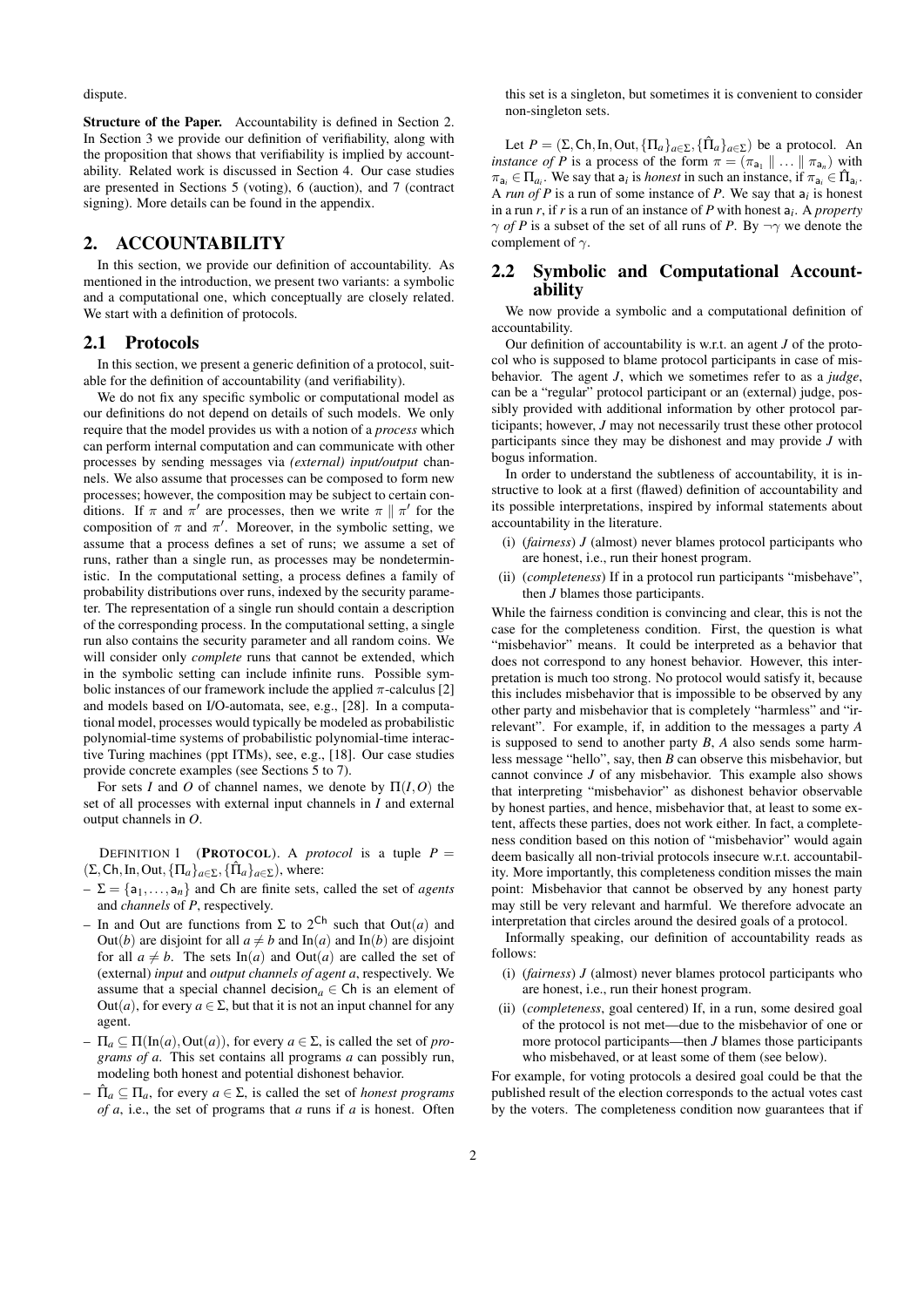in a run of the protocol this is not the case (a fact that must be due to the misbehavior of one or more protocol participants), then one or more participants are held accountable by *J*; by the fairness condition they are *rightly* held accountable. In case of auctions, a desired goal could be that the announced winner is in fact the winner of the auction; if this is not so in a run, by the completeness condition some participant(s), who misbehaved, will be blamed. Desired goals, as the above, will be a parameter of our definition.

The informal completeness condition above leaves open who exactly should be blamed. This could be fixed in a specific way. However, this would merely provide a black and white picture, and either set the bar too high or too low for many protocols. For example, it is desirable that the judge, whenever a desired goal of a protocol is not met, blames *all* misbehaving parties. This, as explained above, is usually not possible (e.g., if for a dishonest party the deviation from the protocol consists in sending a harmless "hello" message). So, this sets the bar too high for practically every protocol. Alternatively, one could require that at least some misbehaving parties can be blamed individually (*individual accountability*). Being able to rightly blame individual parties, rather than, say, just a group of parties among which at least one misbehaved, is important in practice, since only this might have actual consequences for a misbehaving party. However, as illustrated by our case studies, protocols often fail to achieve individual accountability. One could set the bar lower and only require that a group of parties is blamed among which at least one misbehaved. But this is often unsatisfying in practice. Altogether, rather than fixing the level of accountability protocols are supposed to provide up front, it is more reasonable to have a language in which this can be described precisely, allowing to compare protocols and tell apart weak protocols from strong ones.

To this end, below we introduce what we call accountability properties, which are sets of what we call accountability constraints. We also allow the judge to state quite detailed "verdicts".

Formally, a *verdict* is a positive boolean formula  $\psi$  built from propositions of the form  $dis(a)$ , for an agent *a*, where  $dis(a)$  is intended to express that *a* misbehaved (behaved dishonestly), i.e., did not follow the prescribed protocol. Let us look at some examples. If the judge states  $dis(a) \vee dis(b)$ , then this expresses the judge's belief that *a* or *b* misbehaved. (In case of a fair judge, this implies that at least one of the two parties indeed misbehaved.) Another example: In a voting protocol, with a voting machine *M* and auditors  $A_1, \ldots, A_r$ , if the judge states, say,  $dis(M) \wedge dis(A_1) \wedge ... \wedge dis(A_r)$ , then this expresses the judge's belief that the voting machine and all auditors misbehaved; the judge would state  $dis(M) \vee (dis(A_1) \wedge ... \wedge dis(A_r))$  if she is not sure whether the voting machine or all auditors misbehaved. Our case studies demonstrate the usefulness of such expressive forms of verdicts. We will denote by  $\mathcal{F}_{dis}$  the set of all verdicts. A party *J* can *state a verdict*  $\psi$ , by sending  $\psi$  on its dedicated output channel decision<sub>*J*</sub>. Note that, in one run, *J* may state many different verdicts  $\psi_1, \ldots, \psi_k$ , which is equivalent to stating the verdict  $\psi_1 \wedge \cdots \wedge \psi_k$ .

Formally, for a protocol *P* and an instance  $\pi$  of *P*, a verdict  $\psi$  *is true in*  $\pi$ , written  $\pi \models \psi$ , iff the formula  $\psi$  evaluates to true with the proposition dis(*a*) set to false, if *a* is honest in  $\pi$ , and set to true otherwise.

We now introduce accountability constraints and accountability properties which allow to precisely describe the level of accountability a protocol provides.

An *accountability constraint* of a protocol *P* is a tuple  $(\alpha, \psi_1, \ldots, \psi_n)$  $\psi_k$ ), written  $(\alpha \Rightarrow \psi_1 \mid \cdots \mid \psi_k)$ , where  $\alpha$  is a property of *P* and  $\psi_1,\ldots,\psi_k \in \mathscr{F}_{\text{dis}}$ . We say that a constraint  $(\alpha \Rightarrow \varphi_1 \mid \cdots \mid \varphi_k)$ *covers* a run *r*, if  $r \in \alpha$ .

Intuitively, in a constraint  $C = (\alpha \Rightarrow \psi_1 \mid \cdots \mid \psi_k)$ , the set  $\alpha$  contains runs in which some desired goal of the protocol is not met (due to the misbehavior of some protocol participant). The formulas  $\psi_1, \ldots, \psi_k$  are the possible (minimal) verdicts that are supposed to be stated by *J* in such a case; *J* is free to state stronger verdicts (by the fairness condition these verdicts will be true). Formally, for a run *r*, we say that *J* ensures *C* in *r*, if either  $r \notin \alpha$  or *J* states in *r* a verdict  $\psi$  that implies one of  $\psi_1, \dots, \psi_k$  (in the sense of propositional logic).

EXAMPLE 1. To illustrate the notion of accountability constraints, let us consider the following examples, where, say, *J* is supposed to blame misbehaving parties, *M* is a voting machine,  $A_1$ ,..., $A_r$  are auditors, and  $\alpha$  contains all runs in which the published result of the election is incorrect:

$$
C_1^{ex} = \alpha \Rightarrow \text{dis}(M) | \text{dis}(A_1) | \cdots | \text{dis}(A_r)
$$
 (1)

$$
C_2^{ex} = \alpha \Rightarrow \text{dis}(M) \lor (\text{dis}(A_1) \land \dots \land \text{dis}(A_r))
$$
 (2)

$$
C_3^{ex} = \alpha \Rightarrow \text{dis}(M) | \text{dis}(A_1) \wedge \dots \wedge \text{dis}(A_r). \tag{3}
$$

Constraint  $C_1^{ex}$  requires that if in a run the published result of the election is incorrect, then at least one (individual) party among *M*,  $A_1, \ldots, A_r$  can be held accountable by *J*; note that different parties can be blamed in different runs. Party *J* ensures  $C_1^{ex}$  in a run  $r \in \alpha$ , if, for example, *J* states dis(*A*1) or *J* states dis(*M*)∧dis(*Ar*), but not if *J* only states dis(*M*)  $\vee$  dis(*A*<sub>1</sub>). Constraint *C*<sup>*ex*</sup><sub>3</sub> is stronger than  $C_1^{ex}$  as it requires that it is possible to hold dis(*M*) or *all* auditors accountable. In this case, for *J* it does not suffice to state  $dis(A_1)$ , but stating dis(*M*)  $\land$  dis( $A_r$ ) or dis( $A_1$ )  $\land \cdots \land$  dis( $A_r$ ) does. Constraint  $C_2^{ex}$  is weaker than  $C_3^{ex}$ , and incomparable to  $C_1^{ex}$ . It states that if the published result of the election is incorrect, then *J* can leave it open whether dis(*M*) or all auditors misbehaved.

As mentioned before, we think that in practice, individual accountability is highly desirable to deter parties from misbehaving. So ideally, protocols should satisfy accountability constraints where in case a desired goal is not met, at least one misbehaving party is blamed individually. Formally, we say that  $(\alpha \Rightarrow \psi_1 \mid \cdots \mid \psi_k)$ provides *individual accountability*, if for every  $i \in \{1, ..., k\}$ , there exists a party *a* such that  $\psi_k$  implies dis(*a*). In other words, each  $\psi_1, \ldots, \psi_k$  determines at least one misbehaving party. In Example 1,  $C_1^{ex}$  and  $C_3^{ex}$  provide individual accountability, but  $C_2^{ex}$  does not.

A set Φ of constraints for protocol *P* is called an *accountability property* of *P*. Typically, an accountability property Φ covers all relevant cases in which desired goals for *P* are not met, i.e., whenever some desired goal of *P* is not satisfied in a given run *r* due to some misbehavior of some protocol participant, then there exists a constraint in Φ which covers *r*. We note that considering sets of accountability constraints rather than just a single constraint provides more expressiveness: A set of constraints allows to more precisely link the participants to be blamed with specific violations, and hence, captures more precisely the kind of accountability provided by a protocol (see our case studies for examples.

We are now ready to provide precise symbolic and computational definitions of accountability. As already mentioned, conceptually these two definitions share the same basic idea outlined above.

Symbolic Accountability. Let *P* be a protocol and *J* be an agent of *P*. We say that *J* is *fair*, if his/her verdicts are never false. Formally, *J* is *fair in P*, if, for every instance  $\pi$  of *P* and every run *r* of  $\pi$ , whenever *J* states a verdict  $\psi$  in *r*, then  $\pi \models \psi$ . For instance, if in some run with honest *M* and  $A_1$ , an agent *J* states dis(*M*)  $\vee$  dis( $A_1$ ), then *J* is not fair.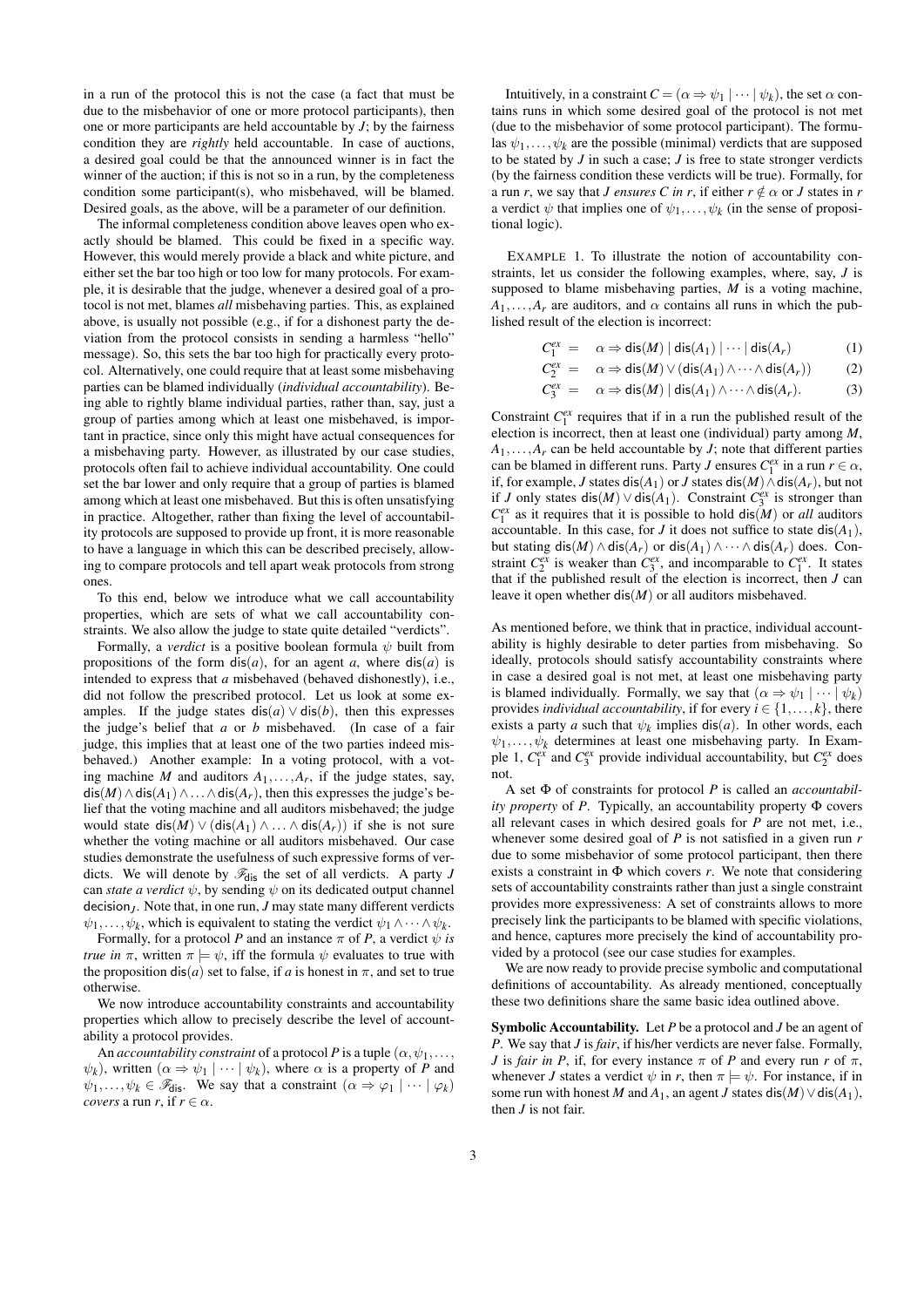DEFINITION 2 (Symbolic accountability). Let *P* be a protocol with the set of agents  $\Sigma$ , let  $J \in \Sigma$ , and  $\Phi$  be an accountability property of *P*. We say that *J ensures* Φ*-accountability for protocol P* (or *P is* Φ*-accountable w.r.t. J*) if

- (i) (*fairness*) *J* is fair in *P* and
- (ii) (*completeness*) for every constraint  $C$  in  $\Phi$  and every run  $r$  of *P*, *J* ensures *C* in *r*.

While the completeness condition requires *J*'s verdicts to be sufficiently strict, i.e., at least as strict as the constraints require, fairness guarantees that *J*'s verdicts are correct. Note that the fairness condition does not depend on the accountability property under consideration.

REMARK 1 (AUTOMATIC ANALYSIS). The fairness condition can often be checked automatically by tools for cryptographic protocol analysis since it is a reachability property: For all  $B \subseteq \Sigma$ , one considers systems in which the agents in *B* run their honest programs. Then, one checks whether a state can be reached, where *J* states  $\psi$  such that  $\psi$  does not evaluate to true if dis(*b*) is set to false iff  $b \in B$ . This can often be done automatically, provided that the cryptographic primitives used and the communication model the protocol builds on can be handled by the analysis tool and provided that the sets  $\hat{\Pi}_c$  and  $\Pi_c$  of programs of agents *c*, as specified in the protocol *P*, are either finite or as powerful as a Dolev-Yao intruder.

Whether or not the completeness condition can be checked automatically heavily depends on the accountability property under consideration.

Our analysis of the contract-signing protocol considered in Section 7 illustrates how the fairness condition can be checked automatically; in this case, the completeness condition can also be checked automatically, but it is quite trivial.

Computational Accountability As usual, a function *f* from the natural numbers to the interval [0, 1] is *negligible* if, for every  $c > 0$ , there exists  $\ell_0$  such that  $f(\ell) \leq \frac{1}{\ell}$ , for all  $\ell > \ell_0$ . The function *f* is *overwhelming* if the function  $1 - f$  is negligible. A function  $f$  is δ*-bounded* if, for every *c* > 0 there exists  $\ell_0$  such that  $f(\ell) \leq \delta + \frac{1}{\ell^c}$ , for all  $\ell > \ell_0$ .

Let *P* be a protocol with the set  $\Sigma$  of agents. Since we now consider the computational setting, we assume that the programs agents run are ppt ITMs. Let Φ be an accountability property of *P*. Let  $\pi$  be an instance of *P* and  $J \in \Sigma$  be an agent of *P*. For a set *V* of verdicts, we write  $Pr[\pi(1^{\ell}) \mapsto \{(J : \psi) | \psi \in V\}]$  for the probability that  $\pi$  produces a run in which *J* states  $\psi$  for some  $\psi \in V$ , where the probability is taken over the random coins of the ITMs in  $\pi$  and  $1<sup>l</sup>$  is the security parameter given to the ITMs. Similarly, we write  $Pr[\pi(1^{\ell}) \mapsto \neg(J : \Phi)]$  to denote the probability that  $\pi$ , with security parameter  $1^{\ell}$ , produces a run such that *J* does not ensure *C* in this run, for some  $C \in \Phi$ .

An agent *J* is computationally fair, if he states false verdicts only with negligible probability. Formally, *J* is *computationally fair* in a protocol *P*, if  $Pr[\pi(1^{\ell}) \mapsto \{(J : \psi) | \pi \not\models \psi\}]$  is negligible as a function of  $\ell$ , for all instances  $\pi$  of *P*.

DEFINITION 3 (Computational accountability). Let *P* be a protocol with the set of agents Σ,  $J \in \Sigma$ , Φ be an accountability property of *P*, and  $\delta \in [0,1]$ . We say that *J ensures*  $(\Phi, \delta)$ *accountability for protocol P* (or *P* is  $(\Phi, \delta)$ -accountable w.r.t. *J*) if

- (i) (*fairness*) *J* is computationally fair in *P* and
- (ii) (*completeness*) for every instance  $\pi$  of *P*, the probability Pr  $[\pi(1^{\ell}) \mapsto \neg(J : \Phi)]$  is  $\delta$ -bounded as a function of  $\ell$ .

In the completeness condition, it is of course desirable that  $\delta = 0$ , i.e., the probably that *J* fails to ensure a constraint is negligible. However, as we will illustrate in Section 5, this is often too demanding. Instead of giving up in such cases, by introducing the parameter  $\delta$ , we can measure the level of completeness a protocol provides.

# 3. VERIFIABILITY

In this section, we provide a symbolic and a computational definition of verifiability and show that verifiability is a restricted form of accountability. We use the terminology and notation introduced in Section 2.

Symbolic and Computational Verifiability. Let *P* be a protocol and  $\gamma$  be a property of *P*, called the *goal of P*. We say that an agent *J accepts a run r*, if in this run *J* sends the message accept on channel decision<sub>*J*</sub>. Intuitively, *J* accepts a run if she believes that the goal has been achieved in this run.

The agent *J* may be a regular protocol participant (voter, bidder, authority, etc.) or an external judge, who is provided with information by (possibly untrusted) protocol participants.

Expressing goals as properties of a protocol is, as in case of accountability, a powerful and flexible tool, which for voting protocols, for example, allows to capture several forms of verifiability considered in the literature: The goal of an agent (a voter, in this case) *J* could, for example, include all runs in which her vote is counted as cast; this goal aims at what is called *individual verifiability* [42]. Another goal could include all runs in which the ballots shown on a bulletin board are counted correctly; this goal aims at what is called *universal verifiability* [42]. In [44], another type of verifiability is considered, namely *eligibility verifiability*. This is captured by the goal  $\gamma$  that includes those runs where only eligible voters vote at most once. However, the bottom line should be a goal, which we call *global verifiability*, that contains all runs in which the published result exactly corresponds to the votes cast by eligible voters (see Section 5 for a more precise formulation and a more in depth discussion). This goal has not formally been considered in the literature so far, at most implicitly as a conjunction of all the above mentioned goals. Analogously, goals for other kinds of protocols, such as auction protocols, can be formulated (see Section 6).

In our definition of verifiability, we require that an agent *J* accepts a run, only if the goal of the protocol is satisfied. This requirement, however, would be easily satisfied in *every* protocol by an agent who never accepts a run. Therefore, the definition of verifiability should also contain conditions under which the goal should be achieved and runs should be accepted. Clearly, one may expect that a protocol run should be accepted (and the goal should be achieved), at least when all the protocol participants are honest. Furthermore, in some protocols, such as those for e-voting, one may expect that to achieve the goal it is sufficient that voting authorities follow the protocol, regardless of whether or not the voters behave honestly. Therefore, our definition, besides the goal, has an additional parameter: a positive boolean formula over propositions of the form  $hon(a)$ , for an agent *a*, which describes a group or groups of participants that can guarantee, when running their honest programs, that a goal of a protocol is achieved. We will denote the set of such formulas by  $\mathscr{F}_{\text{hon}}$ . For example, for an e-voting protocol with a voting machine *M* and auditors  $A_1, \ldots, A_r$ , one might expect that to achieve the goal of the protocol it is sufficient that *M* is honest and at least one of the auditors  $A_1, \ldots, A_r$  is honest. This can be expressed by the formula  $\varphi_{ex}$  = hon(*M*) ∧ (hon(*A*<sub>1</sub>) ∨ · · · ∨ hon(*A*<sub>*r*</sub>)).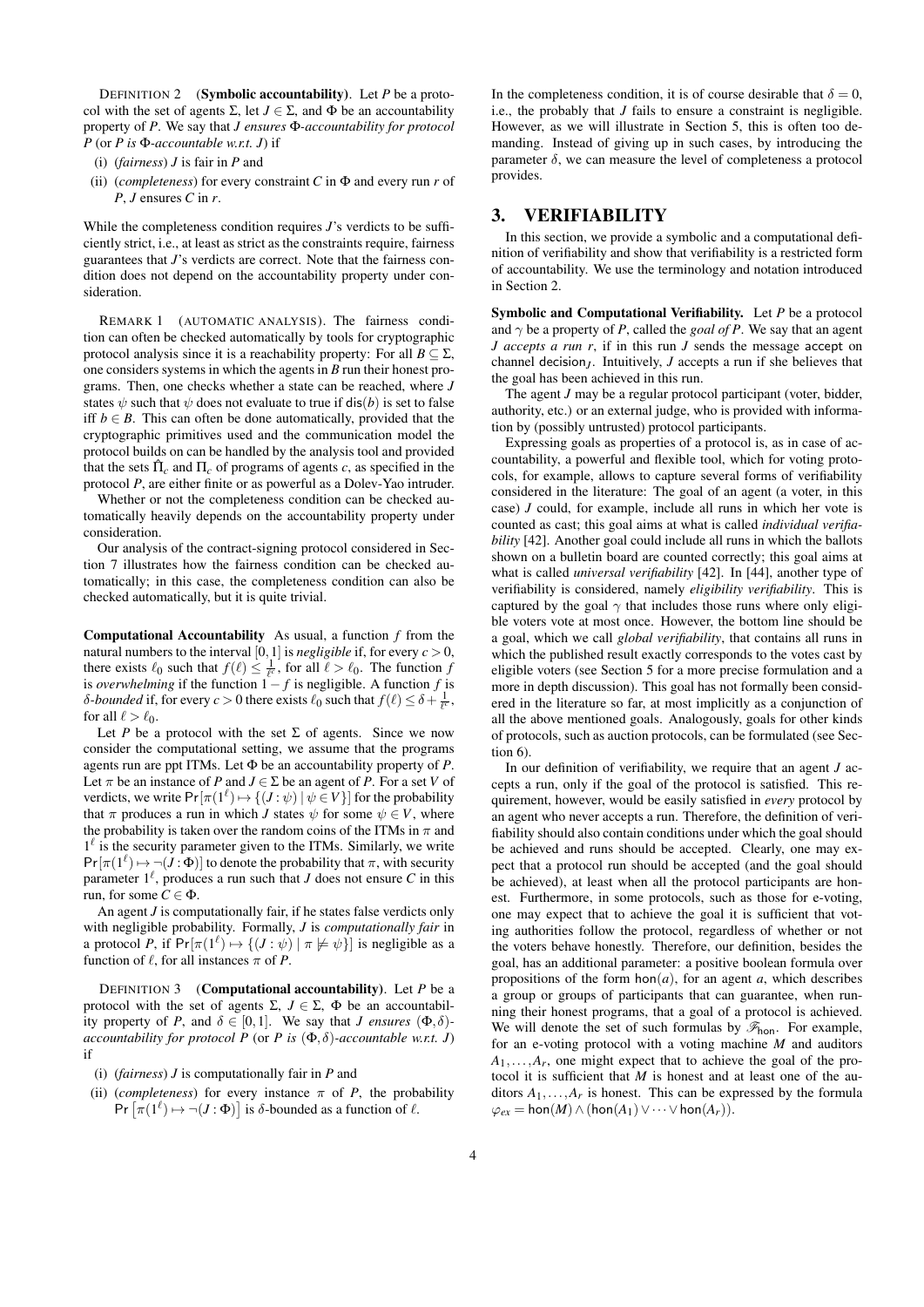For an instance  $\pi$  of *P* and  $\psi \in \mathscr{F}_{\text{hon}}$ , we write  $\pi \models \psi$  if  $\psi$ evaluates to true with the proposition  $hon(a)$  set to true, if *a* is honest in  $\pi$ , and set to false otherwise.

We can now provide symbolic and computational definitions of verifiability.

DEFINITION 4 (Symbolic verifiability). Let *P* be a protocol with the set of agents  $\Sigma$ . Let  $J \in \Sigma$ ,  $\psi \in \mathscr{F}_{\text{hon}}$ , and  $\gamma$  be a property of *P*. Then, we say that *the goal*  $\gamma$  *is guaranteed in P by*  $\psi$  *and verifiable by J* if the following conditions are satisfied:

- (i) For every run *r* of an instance  $\pi$  of *P* such that  $\pi \models \psi$ , the agent *J* accepts *r*.
- (ii) For every run  $r$  of an instance of  $P$  in which  $J$  accepts  $r$ , it holds that  $r \in \gamma$ .

Condition (ii) guarantees that *J* only accepts a run if the goal is in fact achieved. Condition (i) says that the protocol is sound in the sense that if  $\psi$  holds, i.e. certain participants are honest, as described by  $\psi$ , then indeed *J* accepts, which by Condition (ii) implies that the goal is achieved.

This definition can easily be turned into a computational definition of verifiability. For this, by  $Pr[\pi(1^{\ell}) \mapsto (J : \text{accept})]$  we denote the probability that  $\pi$ , with security parameter  $1^{\ell}$ , produces a run which is accepted by *J*. Analogously, by  $Pr[\pi(1^{\ell}) \mapsto \neg \gamma, (J \in$ accept)] we denote the probability that  $\pi$ , with security parameter  $1^{\ell}$ , produces a run which is not in  $\gamma$  but nevertheless accepted by *J*.

DEFINITION 5 (Computational verifiability). *Let P be a protocol with the set of agents*  $\Sigma$ *. Let*  $\delta \in [0,1]$ *,*  $J \in \Sigma$ *,*  $\psi \in \mathscr{F}_{\text{hon}}$ *, and*  $\gamma$  *be a property of P. Then, we say that* the goal  $\gamma$  is guaranteed in *P* by  $\psi$  and  $\delta$ -verifiable by *J if for every instance*  $\pi$  *of P the following conditions are satisfied:*

- *(i) If*  $\pi \models \psi$ *, then*  $Pr[\pi(1^{\ell}) \mapsto (J : \text{accept})]$  *is overwhelming as*  $a$  function of  $\ell$ .
- $(iii)$   $Pr[\pi(1^{\ell}) \mapsto \neg \gamma, (J : \text{accept})]$  *is*  $\delta$ *-bounded as a function of*  $\ell$ *.*

Just as in case of accountability, assuming negligibility in Condition (ii), i.e.,  $\delta = 0$ , is too strong for many reasonable protocols.

Relationship to Accountability. The following proposition shows that verifiability can be considered to be a special case of accountability. While, given our definitions, this relationship is easy to prove, in the literature, accountability and verifiability have not been formally connected before.

Let  $\varphi \in \mathscr{F}_{\text{hon}}$ . We denote by  $\overline{\varphi} \in \mathscr{F}_{\text{dis}}$  the negation normal form of  $\varphi$ , where  $\neg$ hon(*b*) is replaced by dis(*b*). For example, for  $\varphi_{ex}$  as above, we have  $\overline{\varphi_{ex}} = \text{dis}(M) \vee (\text{dis}(A_1) \wedge \cdots \wedge \text{dis}(A_r)).$ 

Let *P* be a protocol and *J* be an agent such that *J* states only formulas  $\psi$  that imply  $\overline{\varphi}$ . Furthermore, assume that *J* accepts a run iff it does not output a formula  $\psi$ . Now, the proposition is as follows (see Appendix C for the proof):

PROPOSITION 1. Let  $\varphi$ , P and J be defined as above. Let  $\gamma$  be *a property of P. Then the statement*

*J* ensures 
$$
\{\neg \gamma \Rightarrow \overline{\varphi}\}
$$
-accountability for *P* (4)

*implies the statement*

$$
\gamma \text{ is guaranteed by } \varphi \text{ in } P \text{ and verifiable by } J. \tag{5}
$$

*If we additionally assume that, in P, J blames only*  $\overline{\varphi}$  *(i.e. if J outputs*  $\psi$ *, then*  $\psi = \overline{\varphi}$ *), then we also have that* (5) *implies* (4)*.* 

*This holds for both the symbolic and the computational definitions, where in the latter case the same*  $\delta \in [0,1]$  *can be used for accountability and verifiability.*

So, verifiability is implied by a restricted form of accountability. As our case studies show (see Sections 5 and 6),  $\overline{\varphi}$  typically does not provide individual accountability, and hence, verifiability is merely a weak form of accountability, and as argued before, often too weak in practice, since in case something goes wrong, it is not possible to held individual parties accountable.

# 4. RELATED WORK

As already mentioned in the introduction, accountability and verifiability play a crucial role for many cryptographic tasks and protocols. However, in most works, accountability and verifiability or related notions are merely described informally or are tailored to specific protocols and security aspects (see, e.g., [4, 5, 17, 47, 45, 14, 13, 41, 3, 11, 40, 37, 10, 12]).

The only work which tried to deal with the general notion of accountability (and which illustrates that coming up with a convincing definition for accountability is non-trivial) is the one by Jagadessan et al. [23]. Based on an abstract labeled transition system, Jagadessan et al. proposed several candidate definitions for accountability. However, the authors themselves pointed out severe problems with all these candidates. None of these candidates captures the central intuition behind our definition that if a desired goal of the protocol is not met then some misbehaving parties are (rightly) blamed. Moreover, the framework proposed by Jagadessan et al. inherently cannot deal with (even symbolic) cryptography, as, for example, one of their propositions (Proposition 5) capturing properties of the framework would fail in presence of digital signatures.

In [1, 9], tool-supported analysis of specific properties related to accountability have been carried out for a certified email protocol and a non-repudiation protocol, respectively.

In [6], a notion related to accountability is considered in the setting of simulation-based security and tailored specifically to the problem of secure multi-party computation.

In [21], a weaker notion related to accountability, namely, *auditability* is formalized in RCF. The approach is model specific and tailored towards automatic analysis by type checking. It assumes that honest parties trigger audit actions. Also, the properties to be audited are not expressed in relation to the actual traces, but with respect to assume statements that honest and dishonest agents make, where dishonest agents may make false statements.

Auditability based on log files is considered in many papers, with various applications, including network file systems and peer-topeer email [22], network storage services [46], and business processes [8].

In [44], three types of verifiability, namely *eligibility verifiability*, *universal verifiability*, and *individual verifiability* are formalized within the applied  $\pi$ -calculus (see also Section 3). These definitions are tailored to an automatic analysis and are, as the authors say, merely sufficient conditions for verifiability. Moreover, these definitions are applicable only to e-voting protocols and assume some particular structure of these protocols.

Juels, Catalano and Jakobson [26] present a cryptographic definition of verifiability, which is specifically tailored to their voting protocol [25, 26].

## 5. ANALYZING BINGO VOTING

In this section, we analyze accountability and verifiability properties of the Bingo voting system [10] in the cryptographic setting. Our analysis reveals some interesting new features of the system. While it turns out that the system does not provide individual accountability, the level of accountability/verifiability it provides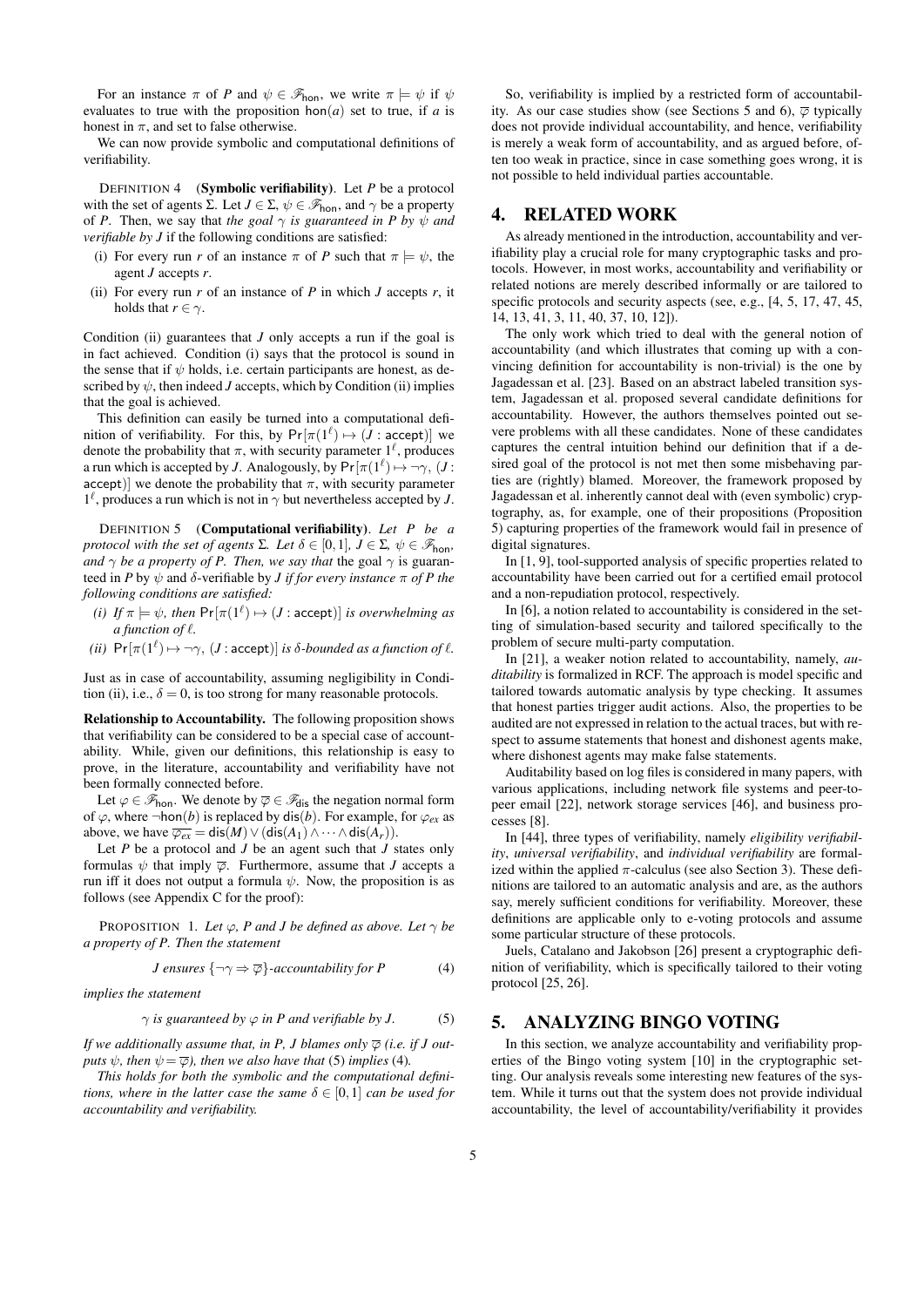does not depend on the random number generator used in the voting booth being honest; the numbers it produces may be predictable. Our analysis also illustrates the necessity of the parameter  $\delta$  in our computational definitions of accountability and verifiability.

#### 5.1 Informal Description of the Protocol

We denote the Bingo Voting System by  $P_{\text{Bingo}}(n, q_{\text{num}}, q_{\text{rec}},$  $s$ ,  $\vec{p}$ ), where *n* is the number of voters,  $q_{num}$  and  $q_{rec}$  are the probabilities that an honest voter performs the required checks (see below), *s* is the number of rounds in the zero-knowledge proofs, and  $\vec{p} = (p_0, \ldots, p_l)$  is the probability distribution on the possible choices that a voter has, with  $p_0$  being the probability that an honest voter abstains from voting and  $p_i$ ,  $i \in \{1, ..., l\}$ , being the probability that she votes for candidate *i*.

In addition to the voters, the participants in this system are: (i) A *voting machine (M)*, which is the main component in the voting process. The machine uses a *bulletin board*, that everybody has read-access to, for broadcasting messages. (ii) A *random number generator (RNG)* which is an independent source of randomness, with its own display, and which is connected to the voting machine. (iii) Some number of *auditors* who will contribute randomness in a distributed way used for randomized partial checking (RPC) in the zero-knowledge proofs provided by the voting machine.

The election consists of three phases described below: initialization, voting, and tallying.

*Initialization phase.* In this phase, the voting machine, for every candidate *j*, generates *n* random numbers  $x_1^j, \ldots, x_n^j$ , along with an unconditionally hiding commitment comm $(j, x_i^j)$  for each pair  $(j, x_i^j)$ ; more precisely, Pedersen commitments are used. All commitments are then shuffled and published on the bulletin board. Moreover, zero-knowledge proofs are published to guarantee that the same number *n* of commitments is created for every candidate (see Appendix A.1).

*Voting phase.* In this phase, a voter can enter the voting booth to indicate the candidate of her choice, say  $j$ , to the voting machine, by pressing a button corresponding to *j*. Note that a voter can of course also abstain from voting. Then, the RNG creates a fresh random number which is displayed to the voter and transfered to the voting machine. The machine then prints a receipt consisting of the candidate names along with the following numbers next to them: The number next to the chosen candidate is the fresh random number, where the voter is expected to check that this number is the same as the one displayed by the RNG. Next to every other candidate *j'*, the machine prints a so far unused number  $x_j^j$  $\frac{J}{i}$ , for some *i*. We assume that an honest voter checks with probability *qnum* whether the receipt shows the number displayed by the RNG at the correct position and complains publicly if this is not the case.

*Tallying phase.* In this phase, the voting machine first publishes the result of the election as well as all the receipts given to voters (in a lexicographical order). A voter is supposed to check whether her receipt appears on the bulletin board. We assume that a voter checks her receipt on the bulletin board with probability *qrec*.

The machine also opens the commitments to all pairs  $(j, x_i^j)$ where the number  $x_i^j$  is unused, i.e.,  $x_i^j$  has not been printed on any receipt.

Moreover, the machine provides zero-knowledge proofs to show that the commitments that it has not opened yet can be correctly assigned to the receipts, i.e., for every receipt, *l*−1 commitments (belonging to *l* −1 different candidates and different for every receipt) can be assigned to *l*−1 different candidates so that the number next to a candidate coincides with the number in the corresponding com-

mitment. These zero-knowledge proofs are described in Appendix A.1.

Now every observer can determine the result of the election: the number of votes for candidate  $j$  is the number of opened commitments of the form  $\text{comm}(j, x_i^j)$ , for some *i*, minus the number of abstaining voters.

The probability distributions  $\vec{p}$  and  $q_{\textit{num}}/q_{\textit{rec}}$  on the choices and the checks, respectively, could be generalized to model that the probabilities *qnum* and *qrec* are not necessarily independent and, furthermore, the voters do not necessarily act independently of each other; however, we stick to the simpler case above.

### 5.2 Properties of the Protocol

Goal. Ideally, one might expect the system to provide individual accountability whenever the goal  $\gamma_{opt}$  is violated, where  $\gamma_{opt}$  contains all runs in which the result the machine outputs corresponds exactly to the input of all the voters. However, this goal is too strong for almost all real voting system: It is typically impossible to give any guarantees concerning dishonest voters. In fact, a dishonest voter may, for example, ignore the fact that her receipt is invalid or is not posted on the bulletin board, and she might indicate this to dishonest voting authorities/machines. Hence, the voting machine can potentially alter the dishonest voter's vote without the risk of being detected.

Therefore, the best goal  $\gamma$  we can hope for, in general, is that the result is correct up to the votes of dishonest voters. More formally,  $\gamma$  is satisfied in a run if the published result equals the actual votes of the honest voters in this run and votes of dishonest voters are distributed in some way on the candidates, possibly differently to the actual votes of the dishonest voters. This goal seems realistic and we believe that it is the goal every voting system should aim for. In particular, in the case of verifiability, if this goal is achieved, one can be sure that the votes of the honest voters are counted correctly and that every dishonest voter votes at most once.

For the analysis of voting systems it is instructive to also consider a family of goals  $\gamma_k$ , where  $\gamma_k$  coincides with  $\gamma$  except that up to *k* of the votes of *honest* voters (rather than only dishonest voters) may be altered as well; obviously  $\gamma = \gamma_0$ . Note that since honest voters check their receipts only with a certain probability (*qnum* and *qrec* in our setting), undetected altering of votes by voting authorities/machines may occur, but hopefully only with a small probability.

We will define this family of goals formally below, after we have described some modeling details. Before that, however, we discuss problems with accountability that the Bingo voting system displays, which can be easily understood without the detailed definition of the goal.

**Problems.** *Problem 1.* If a voter *v* accuses the machine of not having printed the number shown by the RNG on the receipt next to the candidate chosen by *v*, it is unclear who cheated, unless one makes the (unrealistic) assumption that the devices keep a completely trusted log of their actions: the voter (who possibly falsely claimed something went wrong), the RNG (which possibly transmitted the wrong number to the machine), or the machine (which possibly filled out the receipt incorrectly). Hence, a judge can in this case only state dis $(M) \vee$  dis $(RNG) \vee$  dis $(v)$ . There are two ways to react to this statement: I) Stop the election process. However, it is difficult to draw any practical consequences from this verdict, such as punishing one of these parties. Also, the problem is that any dishonest voter could easily spoil the whole election process. II) Ignore the statement (formally, the judge should not make such a statement, even if a voter complains) and continue the election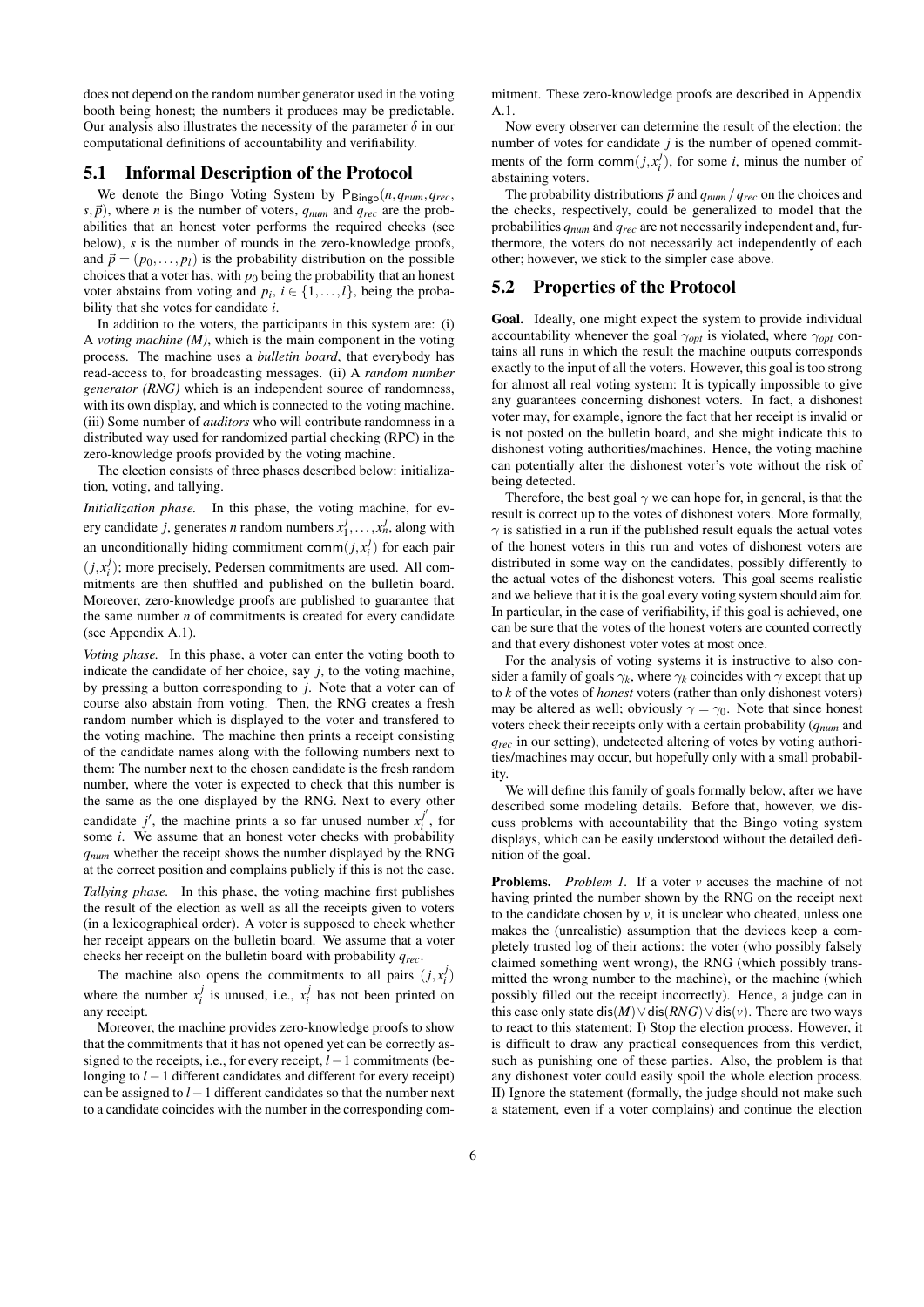process. In this case, one has, however, to weaken the goal  $\gamma$  one aims for: The published result of the election can only be accurate up to honest voters who did *not* complain and, as before, dishonest voters. We discuss variant I) in more detail below; variant II) is discussed in Appendix A.4.

*Problem 2.* It is problematic if a number occurs twice on two different receipts, which, if parties are honest, should happen with only negligible probability: Consider the case that both the machine and the RNG are dishonest (and cooperate). The machine then can know upfront the values that the RNG will produce. Assume that the RNG will produce the number  $r$  for voter  $v$ . In this case, the voting machine could create commitments on  $(c, r)$  for *all* candidates *c*. Now, if *v* votes for some candidate  $c_0$ , the machine can print *r* next to  $c_0$  on the receipt and print a fresh random number next to a different candidate. The machine can then perform correctly the ZK-proof, although it changed the vote of *v*. As the machine has to open all commitments (possibly after shuffling and re-randomization) it is visible that two times the same number occurs. However, the following cases could hold true: (i) the machine and the RNG are dishonest (as in the case above), (ii) the machine is honest but the RNG produced several times the same number, and (iii) the RNG is honest and the machine produced several times the same number. Hence it is not clear which individual party misbehaved. Since *M* and the *RNG* are considered to be part of the authorities, not knowing which specific device to blame is not as problematic as in the previous case.

Judging Procedure. In order to be able to formally state and prove the level of accountability the protocol provides, we first define a judging procedure, which decides whether to accept a run or whether to blame (groups of) parties. Such a procedure should, in fact, be part of the protocol specification.

The judging procedure is based solely on publicly available information, and hence, can be carried out both by an external judge and a regular protocol participant. The procedure consists of the following steps, where we assume that the procedure is run honestly by some party *a*. In the following, we describe the behavior of the agent *a*:

- J1. If a participant *b* deviates from the protocol in an obvious way, e.g., the RNG does not display a number or the voting machine does not publish the commitments in the initialization phase, *a* blames the respective participant by stating the trivial formula dis(*b*). The voting machine is also blamed if a zero-knowledge proof is not correct or a voter rightly complains about her receipt, i.e., she has a receipt that is not shown on the bulletin board.
- J2. If a voter *v* complains in the booth, *a* states the formula  $dis(M) \vee dis(RNG) \vee dis(v)$  as explained above (Problem 1). We denote the set of runs in which some voter complains in the booth by  $\alpha_{compl}$ .
- J3. We denote the event that a number occurs twice on two different receipts with  $\alpha_{twice}$ . In this case, the agent *a* states dis(*M*)∨dis(*RNG*), as explained above (Problem 2).
- J4. The agent *a* states dis(*M*) if a number occurs twice on *one* receipt or the machine opens a commitment to a number that already appears on a receipt.
- J5. If none of the above happens, *a* accepts the run.

Modeling. The Bingo Voting system can easily be modeled as a protocol in the sense of Definition 1, where in addition to the participants mentioned in Section 5.1, we also consider a scheduler and a voting booth (see Appendix A.2 for details). We denote this protocol by  $P_{\text{Bingol}}^a(n, q_{\text{num}}, q_{\text{rec}}, s, \vec{p})$ , where the agent *a* carries out the above judging procedure. We list some crucial security assumptions reflected in our modeling:

- A1. There is only an unidirectional connection from the RNG to the machine, i.e., the machine cannot send messages to the RNG (see below for the justification).
- A2. One of the auditors that contribute to the randomness used for the randomized partial checking of the zero-knowledge proofs is honest. (Clearly, if all auditors were dishonest, the machine could change the result of the election by faking the zeroknowledge proofs without being detected.)
- A3. It is not feasible to forge a receipt (see below for the justification). This could be achieved by using special paper for the receipts or by means of digital signatures.
- A4. The voters that enter the voting booth are counted correctly (by the voting booth); otherwise, nothing would prevent the voting machine from voting on behalf of the abstaining voters, which would further weaken the goal that can be achieved.

Note that we neither assume that the machine nor the RNG are honest. The RNG can, for example, output some predetermined sequence of numbers instead of random numbers. But then to prove accountability/verifiability for a reasonable goal, assumption A1 is crucial: If it were possible for the machine to send instructions to the RNG, both devices could cooperate to change a voter's vote, see Appendix A.2 for details.

Without assumption A3, the following problem would occur: In case a voter provides a receipt and claims that it does not appear on the bulletin board, it would not be clear whether the machine is dishonest (has not posted the legitimate receipt) or the voter is dishonest (has forged the receipt). Hence, a judge could only blame both parties, resulting in a lower level of accountability. Note that A3 is a standard and reasonable assumption.

In order to formally define the goal  $\gamma_k$  of the protocol, we use the following modeling detail. The only honest program of a voter (that is the only program in  $\hat{\Pi}_{v_i}$ , where  $v_i$  represents a voter) is of the following form. It first determines the voter's choice *c*. In this case, this choice is picked according to the probability distribution  $\vec{p}$ . (However, we could also let the adversary determine *c*, independently of any distribution. Theorem 1 would still be true.) Once *c* is picked, the voter runs the procedure  $\text{Vote}(c)$ , which submits the choice  $c$  to the voting machine, as specified by the protocol (see Appendix A.2 for the details of Vote).

**Formal definition of the goal**  $\gamma_k$  for e-voting. Let  $v_i \in \Sigma$  be a voter (recall that  $\Sigma$  is the set of agents of the protocol) and *r* be a run of an instance  $\pi$  (see Section 2.1). Recall that  $\pi$  is of the form  $\pi = (\pi_{v_1} \parallel ... \parallel \pi_{v_n} \parallel \pi'),$  where  $\pi_{v_i}$  is the program run by the voter  $v_i$  and the process  $\pi'$  contains the programs of all other participants.<sup>1</sup> Recall also from Section 2.1 that we say that the voter *v*<sup>*i*</sup> is honest in a run *r* of the instance  $\pi$  if  $\pi_{v_i} \in \hat{\Pi}_{v_i}$ , i.e., if this voter runs its honest program; similarly for the other participants. Recall that, in this case,  $v_i$  first picks a choice c and then runs  $\text{Vote}(c)$ . We will say that *c is the choice of the honest voter vi in the run r*. By this, the choice of an honest voter in a run *r* is defined precisely. Note that the choice of an honest voter in a run directly expresses

<sup>&</sup>lt;sup>1</sup> For Bingo voting, we have that  $\pi' = \pi_M || \pi_{A_1} || \cdots || \pi_{A_r} || \pi_{RNG} ||$  $\pi_{judge} \parallel \pi_{booth} \parallel \pi_{scheduler}$ , where  $\pi_M$ ,  $\pi_{A_i}$ ,  $\pi_{RNG}$ ,  $\pi_{judge}$ ,  $\pi_{booth}$ , and π*scheduler* are the programs run by the voting machine *M*, the auditor  $A_i$ , the RNG, the judge, the booth, and the scheduler, respectively (see also Appendix A.2). We formulate  $\pi$  in this way, i.e., by using  $\pi'$ , to emphasize that the definition of  $\gamma_k$  does not depend on any specific protocol structure. In particular, it does not depend on a specific form of  $\pi'$ .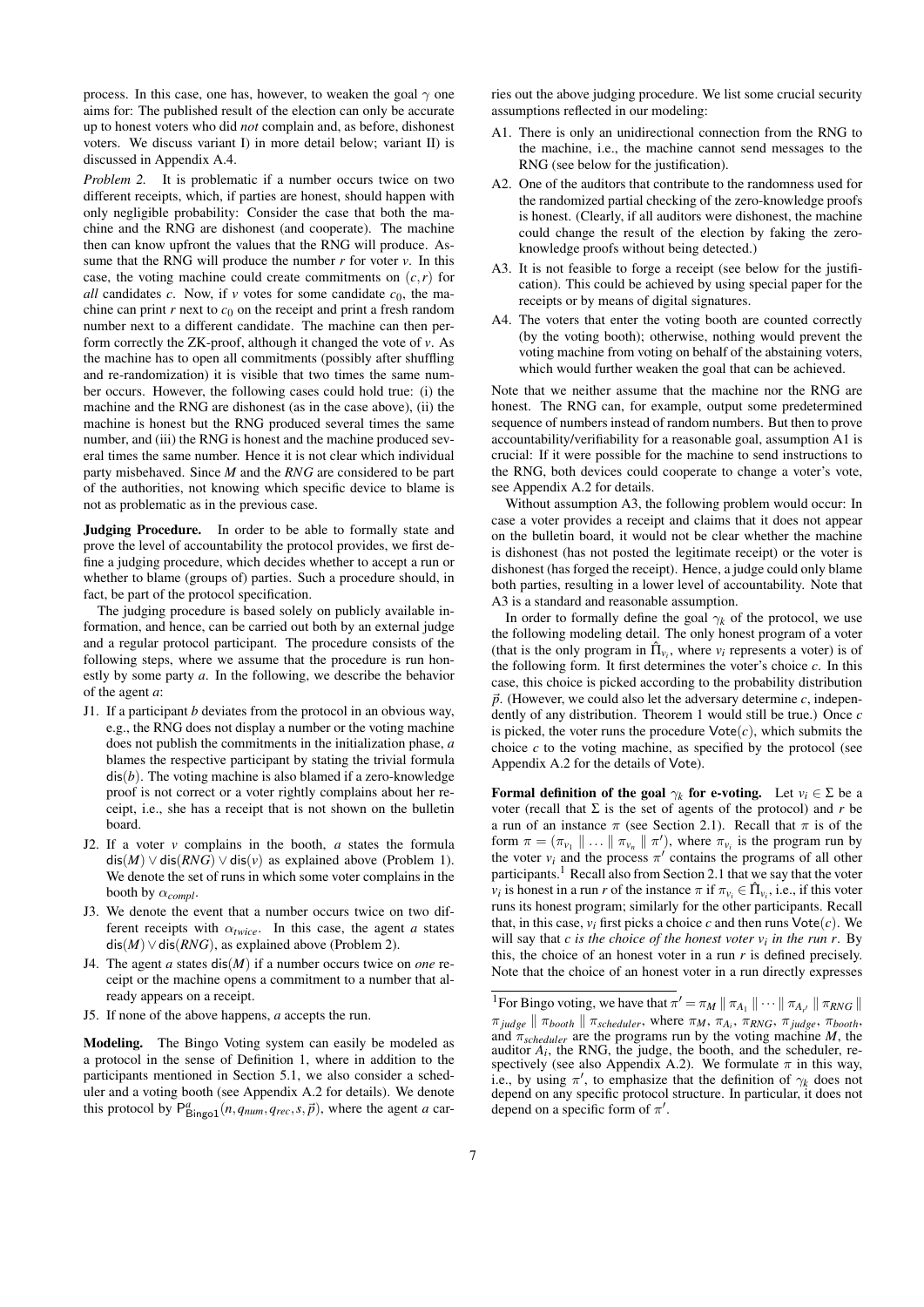the *intention* of the voter. Clearly, this does not imply that this choice is actually counted. Whether or not it is counted depends on the correctness of the voting procedure Vote and the behavior of the remaining parties in a run. For example, dishonest authorities might try to drop or alter the vote. Also, in the case of remote electronic voting,  $\text{Vote}(c)$  might simply model a human actor, who indicates her choice *c* to a client program. This client program, which formally would be a different agent, may be malicious and try to cast a vote different to (the voter's intention) *c*.

Let  $\rho$  be a counting function, that is, a function which for a multiset of valid choices returns the (ideal) election result. In our case  $\rho$  simply counts and returns the number of votes for each candidate.

Now, we are ready to formally define the goal  $\gamma_k$ . This is a very generic and general goal, which applies to any e-voting protocol.

DEFINITION 6. Let *r* be a run of (some instance of) the protocol. Let  $n_h$  be the number of honest voters in *r* and  $n_d = n - n_h$  be the number of dishonest voters in *r*. Let  $c_1, \ldots, c_{n_h}$  be the choices of the honest voters in this run, as defined above.

We say that  $\gamma_k$  *is satisfied in r* (or *r* belongs to  $\gamma_k$ , i.e.,  $r \in \gamma_k$ ), if there exist valid choices  $\tilde{c}_1, \ldots, \tilde{c}_n$  such that the multiset  $\{\tilde{c}_1, \ldots, \tilde{c}_n\}$ contains at least  $n_h - k$  elements of the multiset  $\{c_1, \ldots c_{n_h}\}\$  and the result of the election as published in  $r$  (if any) is equal to  $\rho(\{\tilde{c}_1,\ldots \tilde{c}_n\})$ ; if no election result is published in *r*, then  $\gamma_k$  is not satisfied in *r*.

EXAMPLE 2. Let us consider an example with 5 voters. Let *r* be a run with three honest and two dishonest voters such that *A*, *A*, *B* are the choices of the honest voters in *r*, respectively, and the published election result in *r* is the following: one vote for *A* and four votes for *B*. Then, the goal  $\gamma_1$  is satisfied, i.e.,  $r \in \gamma_1$ . This is because the result is equal to  $\rho(A, B, B, B, B)$  and the multiset  $S = \{A, B, B, B, B\}$  contains  $n_h - 1 = 2$  choices of the honest voters, namely, *S* contains  $\{A, B\}$ . However, the goal  $\gamma_0$  is not satisfied in *r*, because there does not exist a multiset *S*<sup> $\prime$ </sup> such that  $\rho(S')$  equals the result published in  $r$  and such that  $S'$  contains all the choices  ${A, A, B}$  of honest voters.

REMARK 2. We emphasize that in the above definition, the multiset  $\{\tilde{c}_1,\ldots,\tilde{c}_n\}$  of choices is simply quantified existentially, independently of the specific run *r*. We only require that this multiset contains  $n_h - k$  actual choices of the honest voters in *r* and that  $\rho(\{\tilde{c}_1,\ldots \tilde{c}_n\})$  equals the published result in *r*. The other  $k + n_d$ choices in  $\{\tilde{c}_1, \ldots \tilde{c}_n\}$  can be chosen arbitrarily, and independently of *r*, as long as  $\rho({\{\tilde{c}_1,\ldots \tilde{c}_n\}})$  equals the published result in *r*. In particular, we do not require that choices made by dishonest voters in *r* need to be extracted from *r* and that these extracted choices need to be reflected in  $\{\tilde{c}_1, \ldots, \tilde{c}_n\}$ . This is because, in general, one cannot provide any guarantees for dishonest voters, since, for example, their ballots might be altered or ignored by dishonest authorities without the dishonest voters complaining. Dishonest voters might even encourage dishonest authorities to do so in order to manipulate the election.<sup>2</sup>

REMARK 3. We also note that our definition of a goal makes only very minimal assumptions about the structure of a voting protocol. Namely, it requires only that, given a run  $r$ , it is possible to determine the actual choice (intention) of an honest voter (the parameter of the procedure Vote) and the actual election result as output by the voting authorities in *r*. Clearly, this should be possible for any reasonable voting protocol. We do not assume here anything more: we do not assume any specific phases of the protocol, nor any specific voting authorities and system components, such as a bulletin board.

Accountability. We now state the level of accountability the Bingo voting system provides. The parameter  $\delta$  in the computational definition of accountability (Definition 3) will be the following:

$$
\delta^k_{\text{Bingo}} = \max\bigg( \frac{1}{2^s}, \max((1 - q_{num}), (1 - q_{rec}), \max_{j=1,...,l} p_j)^{k+1} \bigg),
$$

where  $k$  is the parameter for the tolerated number of incorrectly counted votes of honest voters, as used for the goal  $\gamma_k$ , and *s*,  $q_{num}$ ,  $q_{rec}$ , and  $p_1, \ldots, p_l$  are as introduced in Section 5.1.

We show (in Appendix A.3) that the protocol is accountable for  $\Phi_1$ , where  $\Phi_1$  consists of the following constraints:

$$
\alpha_{compl} \Rightarrow \text{dis}(M) \lor \text{dis}(RNG) \lor \text{dis}(v_1) | \dots
$$

$$
\cdots | \text{dis}(M) \lor \text{dis}(RNG) \lor \text{dis}(v_n)
$$

$$
\alpha_{twice} \Rightarrow \text{dis}(M) \lor \text{dis}(RNG),
$$

$$
\neg \gamma_k \cap \neg \alpha_{compl} \cap \neg \alpha_{twice} \Rightarrow \text{dis}(M) | \text{dis}(RNG).
$$

THEOREM 1. *Let a be an external judge or a voter. Under* the DLOG-assumption<sup>3</sup>, the agent a ensures  $(\Phi_1, \delta_{\mathsf{Bingo}}^k)$ -account*ability for*  $P_{\text{Bingo1}}^a(n, q_{\text{num}}, q_{\text{rec}}, s, \vec{p}).$ 

This theorem says that, in  $P_{\text{Bingo1}}^a$ , the probability that the goal  $\gamma_k$ is not achieved and *a* does not blame anybody is at most  $\delta_{\text{Binge}}^k$ , up to some negligible value. Moreover, a single agent can be held accountable (and because of fairness rightly so) if, in the case the goal is not achieved, no voter complains in the booth and no number occurs twice on receipts.

We emphasize that the above theorem includes the case where the RNG produces a totally predictable sequence of random numbers. If we had assumed an honest RNG, we could have omitted the term  $\max_{j=1,\dots,l} p_j$  in the definition of  $\delta_{\text{Bingo}}^k$  in the above theorems. Also, we note that from the proof of Theorem 1 it follows that the parameter  $\delta_{\text{Bingo}}^k$  is optimal, i.e., there is a (misbehaving) voting machine which changes  $k+1$  votes but is detected only with probability δ *k* Bingo.

**Verifiability.** Let us observe that, since *J* ensures  $(\Phi_1, \delta_{\text{Bingo}}^k)$ accountability, *J* also ensures ( $\neg \gamma \Rightarrow \psi$ )-accountability, where  $\psi =$  $\bigvee_{a \in \Sigma} \text{dis}(a)$ . Also, whenever *J* states  $\psi'$ , then  $\psi'$  implies  $\psi$ . Therefore, due to the fact that the judging procedure is constructed in such a way that *J* accepts the run if and only if *J* does not blame anybody, by Proposition 1, we immediately obtain the following result.

COROLLARY 1. *Let a be an external judge or a voter. Under the DLOG-assumption, in*  $P_{\text{Bingol}}^a(n, q_{\text{num}}, q_{\text{rec}}, s, \vec{p})$ *, the goal*  $\gamma_k$  *is* guaranteed by  $\bigwedge_{a \in \Sigma} \text{hon}(a)$  and  $\delta^k_{\text{Bingo}}$ *-verifiable by a.* 

<sup>2</sup>For specific protocols, in some cases, one could provide slightly stronger guarantees than what is required by  $\gamma_k$ , though. If, for example, we assume an e-voting system with a bulletin board to which voters submit their ballots along with zero-knowledge proofs of knowledge of the submitted (valid) votes, we could, in addition to what is required by  $\gamma_k$ , also require that the published results equals (possibly again up to a certain number of votes) the result that can be extracted from the (valid) ballots on the bulletin board; the latter is typically referred to as universal verifiability (see also Section 3). Note that a ballot which appears on the bulletin board but which has not been submitted by an honest voter might not ac-

tually have been submitted by a dishonest voter either but might have been placed on the bulletin board by a dishonest voting authority, say, possibly replacing a ballot submitted by a dishonest voter.

<sup>3</sup>From this assumption, it follows that it is infeasible to open a Pedersen-commitment to two different values [39].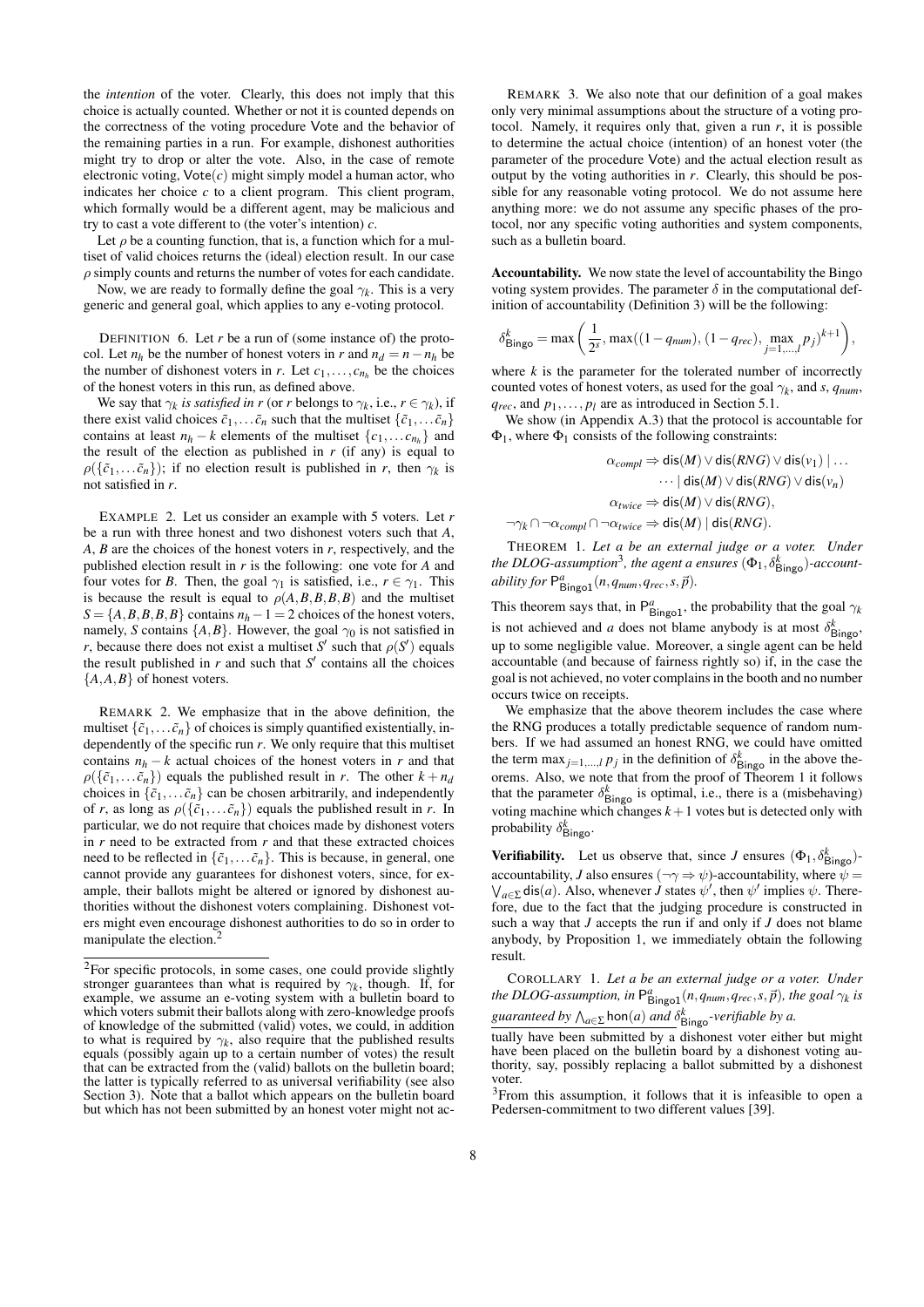This corollary says that, in  $P_{\text{Bingol}}^a$ , correctness of the result (up to votes of dishonest voters) is guaranteed only if *all* participants are honest and is  $\delta_{\text{Bingo}}^k$ -verifiable by *a* (recall that *a* uses only public information). This means that *a*, with overwhelming probability, accepts a run if *everybody* is honest, but he/she accepts a run only with probability at most  $\delta_{\text{Bingo}}^k$  if the result is not correct (up to votes of dishonest voters).

This verifiability property reflects the weakness of the system  $P_{\text{Bingol}}^a(n, q_{\text{num}}, q_{\text{rec}}, s, \vec{p})$  already revealed by Theorem 1: By wrongly complaining, every single dishonest voter can spoil the election process. This weakness is not present in the version mentioned above, that we study in Appendix A.4, which, however, comes at a price of a weaker goal.

# 6. THE PRST PROTOCOL

In this section, we study the auction protocol proposed by Parkes, Rabin, Shieber, and Thorpe [38]. More precisely, we study here one of a few variants of the protocol proposed in [38], namely the variant for Vickrey auctions with one item and without so-called delayed decryption key revelation services; our definition also applies to the other variants, though. We carry out our analysis in a symbolic (Dolev-Yao style) model.

While applying our definition of accountability to this protocol, we identified some quite serious problems that allow parties to misbehave and spoil the complete auction process, without facing the risk of being held individually accountable. We propose fixes to the original protocol in order to establish individual accountability and make the protocol useable.

#### 6.1 Informal Description of the Protocol

The protocol assumes a public key infrastructure. In particular, only bidders with registered signature keys can participate in the protocol. The protocol uses digital signatures, a hash function (used to produce commitments<sup>4</sup>), homomorphic randomized encryption (more specifically, Paillier encryption), and non-interactive zeroknowledge proofs for proving correctness of the result (see below).

By  $sig_A[m]$  we abbreviate the message  $\langle m, sig_A(m) \rangle$ , where  $sig_A(m)$  is a term representing the signature of *A* on the message *m*. By  $E_A(m,r)$  we will denote encryption of a message *m* under the public key of *A* with random coins  $r$ . By hash $(m)$  we denote the hash of *m*.

The parties of the protocol are the following: the bidders  $B_1, \ldots, B_n$ , the auctioneer *A*, and the notaries  $N_1, \ldots, N_l$ . The auctioneer maintains a bulletin board, where he posts all public information about the auction. All posts to the bulletin board carry appropriate digital signatures.

The protocol consists of the following steps. For simplicity of presentation, in the description of the protocol given below, we assume that all the entitled bidders  $B_1, \ldots, B_n$  participate in the auction and that all their bids are different; this convention is not essential and can easily be dropped. Also, for simplicity, we have left out some additional input provided by the parties for the zeroknowledge proof, since in our symbolic modeling of zero-knowledge proofs this input is not needed (see [38] for details).

- S1. *A* posts (on the bulletin board) basic information about the auction: the terms of the auction, an identifier *Id*, the deadlines  $T_1, T_2, T_3$  for different stages of the auction, and his public encryption key.
- S2. To participate in the auction, a bidder  $B_i$  chooses her bid  $b_i$ and encrypts it as  $C_i = E_A(b_i, r_i)$  using a random coin  $r_i$ .  $B_i$

then commits to  $C_i$ , computing  $Com_i = \langle \text{hash}(C_i), Id \rangle$ , signs this commitment, and sends  $sig_{B_i}[Com_i]$  to *A* and her notaries, if used, before time  $T_1$ . The notaries forward the signed commitments to *A*. *A* replies by sending a signed receipt  $R_i = \text{sig}_A[Com_i, Id, T_1]$  to  $B_i$ . If  $B_i$  does not obtain her receipt, she complains.

- S3. At time  $T_1$ , the auctioneer  $A$  posts all the received commitments in a random order:  $Com_{\pi(1)}, \ldots, Com_{\pi(n)}$ , where  $\pi$  is a randomly chosen permutation of the indices of submitted commitments.
- S4. Between time  $T_1$  and  $T_2$  any bidder  $B_i$  who has a receipt  $R_i$  for a commitment which is not posted can appeal her non-inclusion (by providing her receipt).
- S5. After time  $T_2$ , every  $B_i$  sends to  $A$  her encrypted bid  $C_i$ . After time  $T_3$ , *A* posts  $C_{\pi(1)}, \ldots, C_{\pi(n)}$ . Anybody can verify whether all the commitments posted in S3 have been correctly opened.
- S6. *A* recovers the bids  $b_1, \ldots, b_n$ , by decrypting the encrypted bids with his private decryption key, and determines the winner  $B_w$ of the auction and the price  $b<sub>u</sub>$  the winner has to pay, which is supposed to be the second highest bid. He also constructs a (universally verifiable) zero-knowledge proof *P* that the result is correct, i.e.  $C_w$  contains the biggest bid and  $C_u$  contains the second biggest bid  $b<sub>u</sub>$ : This is done by proving appropriate inequalities between the bids in the ciphertexts  $C_1, \ldots, C_n$ , without revealing these bids, and by revealing the random coin used in  $C_u$ , which he can recover using his private key. The auctioneer posts

$$
B_w, b_u, \text{sig}_{B_w}[Com_w], P. \tag{6}
$$

# 6.2 Properties of the Protocol

In this section, we state accountability and verifiability properties of the protocol.

**Goal.** The protocol should satisfy the goal  $\gamma$  which, informally, is achieved in a run if the protocol successfully produces a result which is correct with respect to the committed bids. Note that in a run the committed bids are (computationally) determined by the commitments to the encrypted bids  $C_1, \ldots, C_n$ . Now, more precisely,  $\gamma$  requires that (i) all the submitted commitments are different, (ii) the result is published and the published price  $b<sub>u</sub>$  is the second highest bid amongst the bids encrypted in  $C_1, \ldots, C_n$ , and (iii) an honest bidder is declared to be the winner if and only if her bid is the highest in  $C_1, \ldots, C_n$ .

Conditions (ii) and (iii) capture that the announced result corresponds to the bids committed by the bidders. In addition, condition (i) prevents that a dishonest bidder  $B_j$  who somehow got to know the commitment of another bidder  $B_i$  (e.g., a dishonest auctioneer revealed the commitment to  $B_j$ ) can place the same bid as  $B_i$ , without even knowing it. This problem was not considered in [38].

Ideally, we would hope that the protocol satisfies individual accountability, i.e., if the goal is not achieved, then individual parties can be (rightly) blamed for this. Unfortunately, as our analysis reveals, the protocol does not guarantee this strong level of accountability, due to the following problems, which will be reflected in the accountability property we prove for this protocol.

**Problems.** In the following, for a set of agents *A*, let  $\psi_X^*$  be the verdict stating that all but possibly one agent in *X* misbehaved. For instance,  $\psi^*_{\{a,b,c\}}$  = (dis(*a*)∧dis(*b*))∨(dis(*a*)∧dis(*c*))∨(dis(*b*)∧ dis(*c*)).

*Problem 1.* This problem boils down to the fact that the protocol does not offer any effective mechanism for non-repudiable commu-

<sup>&</sup>lt;sup>4</sup>A hash function is used to commit on values with high entropy.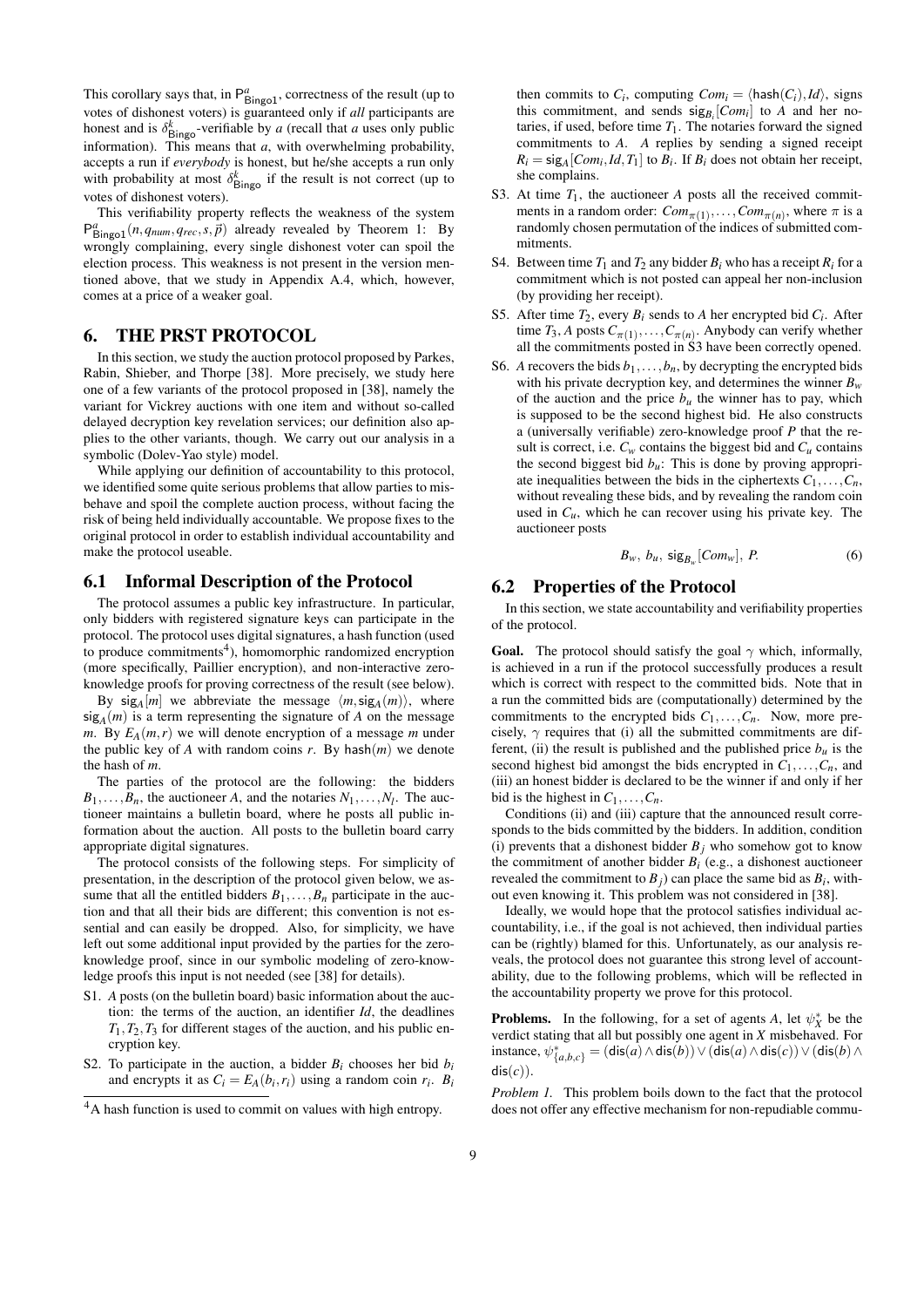nication, even though the notaries were introduced for this purpose: If (a) a bidder  $B_i$  claims that she did not obtain her receipt after she had sent her signed commitment to the auctioneer in Step S2 and (b) the auctioneer claims that he did not obtain the signed commitment from the bidder, then it is impossible to resolve the dispute. Therefore, in such a case, the judge can only state  $dis(A) \vee dis(B_i)$ .

A similar problem occurs if, after Step S5, a bidder *Bi* claims that her encrypted bid *Ci* has not been posted on the bulletin board and *A* claims that he has not received this bid. Again, it is impossible to resolve the dispute. This problem is more serious than the previous one, as at this point the auctioneer knows all the values of the bids and the corresponding bidders, and he may have an interest in manipulating the auction. It is also a good opportunity for a dishonest bidder to disturb the auction process.

*Problem 2.* If two (or more) commitments posted in Step S3 have the same value, then it is not clear who is to be blamed, even if the auctioneer provided the signatures of the bidders on these commitments. In fact, it is possible that one of the these bidders *Bi* honestly followed the protocol, but the auctioneer forwarded her commitment to the other bidders who submitted this commitment with their own signatures. It may, however, as well be the case that *A* is honest, but all the mentioned bidders are dishonest and submitted the same commitment.

*Problem 3.* A quite serious problem occurs at the end of the auction. Suppose that the auctioneer posts a result as in (6), for some *w*,*u*, with a correct zero-knowledge proof *P*. Suppose also that some bidder  $B_j \neq B_w$  claims that  $C_w$  is *her* encrypted bid. Then, even if we assume that the judge requests both  $B_w$  and  $B_j$  to send him their receipts and to prove their knowledge of the random coin  $r_w$  used in  $C_w$ , the judge is not able to blame a specific party. In fact, all the following scenarios are possible: (1) *A* is honest and  $B_w$ ,  $B_j$  are dishonest:  $B_w$  submits the commitment for  $C_w$  and then forwards to  $B_j$  her receipt and the random coin  $r_w$ . (2)  $B_w$  is honest and  $A, B_j$  are dishonest: A provides  $B_j$  with the receipt  $R_w$  of bidder  $B_w$  and her random coin  $r_w$ ; note that *A* can extract the random coin from  $C_w$ . (3)  $B_j$  is honest and  $A, B_w$  are dishonest:  $B_j$  submits her commitment, obtains her receipt, but *A* declares that  $B_w$  is the winner, providing  $B_w$ , as above, with the receipt of  $B_j$  and her random coin.

This is a serious problem, since a judge cannot blame a specific party among the parties  $A$ ,  $B_w$ , and  $B_j$ ; he can only state the verdict  $\psi_{\{A,B_w,B_j\}}^*$  and cannot determine who actually won the auction.

Judging Procedure. In order to be able to formally state and prove the level of accountability the protocol provides, we first define a judging procedure, which decides whether to accept a run or whether to blame (groups of) parties. Such a procedure should, in fact, be part of the protocol specification.

The judging procedure is based solely on publicly available information, and hence, can be carried out both by an external judge and a regular protocol participant. The procedure consists of the following steps, where we assume that the procedure is run by some party *V*.

- V1. If a bidder  $B_i$  complains in Step S2, then *V* states dis(*A*)  $\vee$  $dis(B_i)$  (Problem 1).
- V2. If *A* does not publish the list of commitments when expected (Step S3), then *V* blames *A* (states  $dis(A)$ ). If *A* posts this list, but, for *l* > 1, *l* commitments have the same value (Problem 2), then *A* is requested to provide signatures of *l* bidders  $B_{i_1}, \ldots, B_{i_l}$  on these commitments. If *A* refuses to do so, *V* blames *A*; otherwise, *V* states  $\psi_{\{A, B_{i_1}, \dots, B_{i_l}\}}^*$ .
- V3. If, in Step S4, *Bi* posts a receipt without a corresponding com-

mitment posted by *A* in the previous step, *V* blames *A*.

- V4. In Step S5, if some previously posted commitment *Comi* is not opened, A should provide the signature of  $B_i$  on  $Com_i$ . If *A* does not provide the requested signature, *V* blames him. Otherwise, *V* states dis(*A*)  $\vee$  dis(*B<sub>i</sub>*) (Problem 1).
- V5. If, in Step S6 *A*, does not post a result with a valid zeroknowledge proof and a valid signature  $sig_w[Com_w]$ , then *V* blames *A*.
- V6. If, after Step S6, some bidder  $B_j$  with  $j \neq w$  complains and provides a receipt of *A* on *Comw* as well as the random coins for *Com<sub>w</sub>*, then *V* states the verdict  $\psi^*_{\{A,B_w,B_j\}}$  (Problem 3).
- V7. If none of the above happens, then *V* accepts the run.

**Modeling.** We consider a few variants of the protocol: By  $P_{PRST}^J$ we denote the version of the protocol with an additional party, the *judge*. This party is assumed to be honest and run the judging procedure described above. By  $P_{PRT}^X$ , for  $X \in \{B_1, \ldots, B_n\}$ , we denote the version of the protocol, where  $X$  is assumed to be honest and his/her honest program is *extended* by the judging procedure (i.e. *X*, in addition to his/her protocol steps, also carries out the judging procedure). In each of these systems, besides *X* also the bulletin board is assumed to be honest. All the remaining parties are not assumed to be honest. For a detailed modeling of these systems (in a symbolic setting) see Appendix B.2.

Accountability Property. Now, we define the accountability property of the protocol. Let  $\alpha_{rec}^i$  be the set of runs where  $B_i$  claims that she has sent her signed commitment in Step S2, but has not obtained her receipt (Problem 1). Let  $\alpha_{open}^i$  be the set of runs where some commitment *Comi* is not opened in Step S5 and *A* provides the signature of  $B_i$  on this commitment (Problem 2). Let  $\alpha_{reuse}^X$ , where  $X$  is a set of at least two bidders, be the set of runs where  $A$ , as described in Step V2, reveals signatures of all the bidders in *X* on the same commitment. Finally, let  $\alpha_{win}^{w,j}$  be the set of runs where the auctioneer posts a result of the form  $(6)$ , for some *w*, *u*, with a correct zero-knowledge proof *P* and some bidder  $B_j \neq B_w$  claims that  $C_w$  is her bid and provides the receipt of *A* on  $Com_w$  as well as the random coins of  $C_w$  (Problem 3). Let  $\neg \alpha$  denotes the set of runs which are not in  $\alpha_{rec}^i$ ,  $\alpha_{open}^i$ ,  $\alpha_{reuse}^X$ , and  $\alpha_{win}^{w,j}$ , for any *i*, *j*,*w*,*X*.

We will show that the protocol is accountable for Φ, where Φ consists of the following constraints:

$$
\alpha_{rec}^i \Rightarrow \text{dis}(B_i) \lor \text{dis}(A) \quad \text{for all } i \in \{1, ..., n\},\tag{7}
$$

$$
\alpha_{open}^t \Rightarrow \text{dis}(B_i) \lor \text{dis}(A) \quad \text{ for all } i \in \{1, \dots, n\},\tag{8}
$$

$$
\alpha_{reuse}^X \Rightarrow \psi_{X \cup \{A\}}^* \qquad \text{for all } X \subseteq \{B_1, \dots, B_n\}, |X| > 1 \quad (9)
$$

$$
\alpha_{win}^{w,j} \Rightarrow \psi_{\{A, B_w, B_j\}}^* \qquad \text{for all } w, j \in \{1, \dots, n\},
$$
 (10)

$$
\neg \alpha \cap \neg \gamma \Rightarrow \text{dis}(A). \tag{11}
$$

Note that, amongst the above accountability constraints, only (11) provides individual accountability.

THEOREM 2. Let  $V \in \{J, B_1, \ldots, B_n\}$ . *V* ensures  $\Phi$ -account*ability for P<sup>V</sup> PRST .*

The proof of this theorem is given in Appendix B.5. This theorem guarantees that whenever the goal  $\gamma$  is not satisfied, agent *V* states some verdict, where the agent *A* is held accountable individually if none of the cases  $\alpha_{rec}^i$ ,  $\alpha_{open}^i$ ,  $\alpha_{reuse}^X$ , and  $\alpha_{win}^{w,j}$  occurs. As explained, occurrence of  $\alpha_{win}^{w,j}$  is very problematic.

Verifiability. As in Section 5.2, by Proposition 1, we immediately obtain the following result.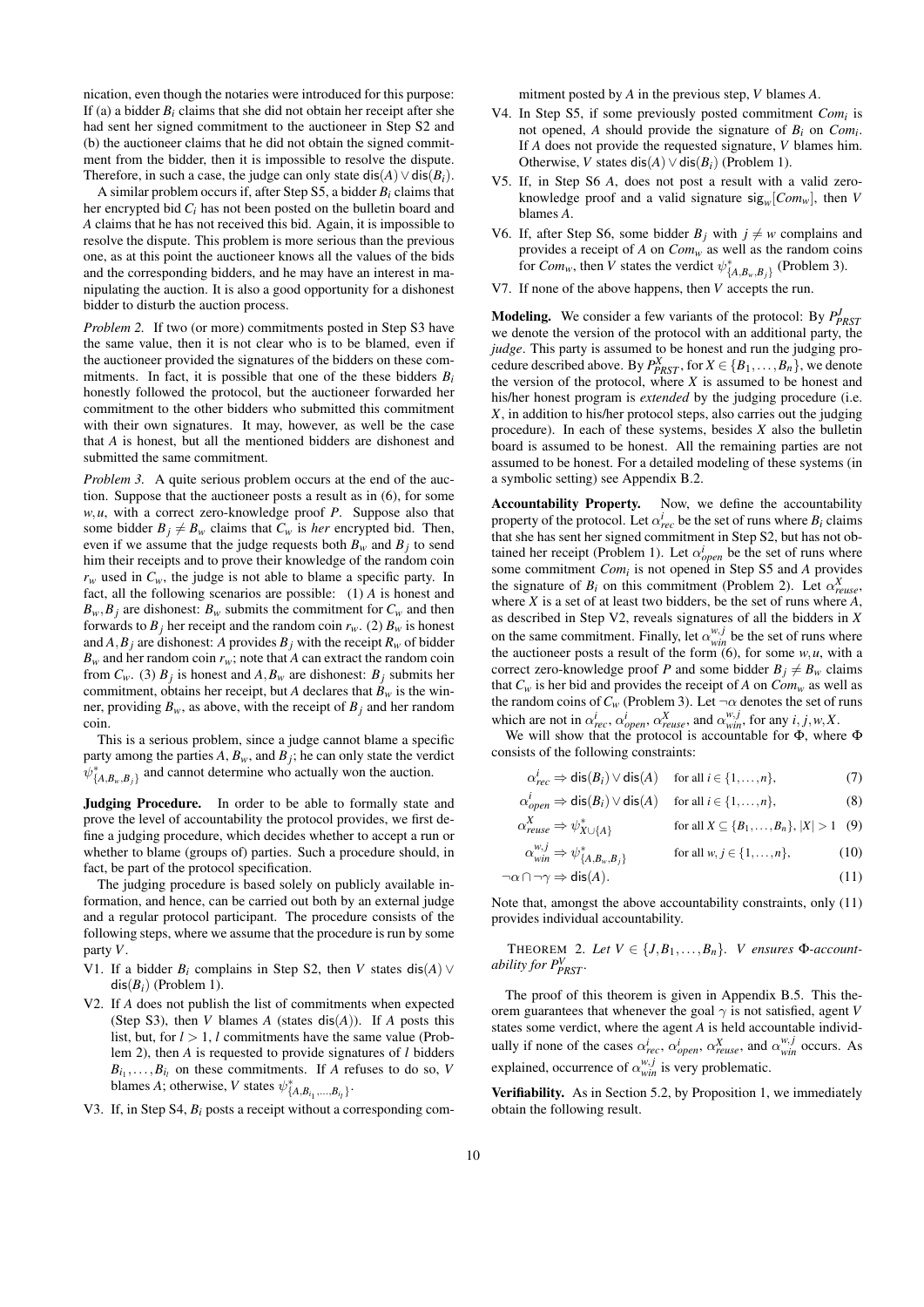**COROLLARY** 2. *The goal*  $\gamma$  *is guaranteed in*  $P_{PRST}^V$  *by* hon(*A*) ∧ hon(*B*<sub>1</sub>) ∧ ··· ∧ hon(*B*<sub>*n*</sub>) *and verifiable by V, for any*  $V \in \{J, B_1, \ldots, B_n\}.$ 

# 6.3 Our Improved Version

We now propose fixes to the original auction protocol in order to establish individual accountability and make the protocol useable. In this section, we only briefly sketch these fixes, with the detailed description of our version of the protocol presented in the Appendix B.1.

For our protocol, we assume an *independent and honest bulletin board* (replacing the bulletin board controlled by the auctioneer), where the auctioneer and the bidders can post messages. Now, every bidder, instead of sending her signed commitment sig*B<sup>i</sup>* [*Com<sup>i</sup>* ] to the auctioneer in Step S2, posts the message  $E_A(\text{sig}_{B_i}[\text{Com}_i], r_i')$ (for some random coin  $r'_i$ ) on the bulletin board. Similarly, instead of sending the encrypted bid to *A* in Step S5, a bidder posts her encrypted bid on the bulletin board. One can show that this enables the judge to resolve the disputes described in Problems 1 and 2.

To prevent Problem 3, we modify the commitment *Comi* of *Bi* : In our version,  $Com_i = \langle \text{hash}(C_i), \text{hash}(q_i), Id \rangle$ , where  $q_i$  is a random nonce generated by  $B_i$ . The bidder is supposed to keep the nonce  $q_i$  secret, except for using it to resolve the dispute described in Problem 3: If  $B_i$  notices that the commitment signed by  $B_w$  in (6) is her own commitment,  $B_j$  posts  $q_j$  on the bulletin board; resulting in  $B_w$  being blamed.

We prove that our version  $P_{PRST}^V$  of the protocol provides a high level of accountability: individual parties are held accountable whenever in a protocol run the goal  $\gamma$  is not achieved, where  $\gamma$  is defined as in Section 6.2. Let  $\Phi'$  consist of only one individual accountability constraint:  $\neg \gamma \Rightarrow \text{dis}(A) | \text{dis}(B_1) | \cdots | \text{dis}(B_n)$ . We have the following result (see Appendix B.4 for the proof).

THEOREM 3. Let  $V \in \{J, A, B_1, \ldots, B_n\}$ . *V ensures*  $\Phi'$ *accountability for protocol*  $P_{PRST}^{\hat{V}}$ *.* 

As in the case of the original version of the protocol, the accountability property stated in Theorem 3 allows us to immediately obtain the corresponding verifiability property of our version of the protocol. It is interesting to observe that, even though the two versions of the protocol enjoy very different levels of accountability, the verifiability properties for both of them are exactly the same. In fact, in both protocols, any dishonest bidder can spoil the auction procedure and, therefore, the goal needs to be guaranteed by all the participants. This, again, illustrates that verifiability is too coarse a notion and is not able to distinguish between protocols that provide strong incentives for the participants to behave honestly from those that do not provide such incentives.

#### 7. ASW PROTOCOL

In this section, we study accountability properties of the ASW optimistic contract-signing protocol [4] in the symbolic setting. We only sketch the protocol and our results (see Appendix D for details).

Description of the Protocol. The objective of the ASW protocol is to enable two parties, *A* (the originator) and *B* (the responder), to obtain each other's signature on a previously agreed contractual text with the help of a trusted third party *T*, who, however, is only invoked in case of a problem. In the intended run of the protocol, *A* first indicates her willingness to sign the contract to *B*, by sending a message  $m_1$ . Then *B* sends his willingness to sign the contract to *B* ( $m_2$ ). Next, *A* sends a message  $m_3$  that together with  $m_1$  forms a

valid signature. Finally, *B* sends a message *m*<sup>4</sup> that, again, together with  $m_2$  forms a valid signature to *A*. If after *A* has sent  $m_1$ , *B* does not respond, *A* may contact *T* to obtain an *abort token*  $a_T$ . If after *A* has sent *m*3, she does not obtain the signature from *B*, *A* may ask *T* for a *replacement contract*  $r<sub>T</sub>$ ; analogously for *B*. Once *T* issued  $a_T$  ( $r_T$ ), *T* should never issue  $r_T$  ( $a_T$ ) afterwards.

Properties of the Protocol. We are interested in the accountability of *T*. Ideally, we would like to hold *T* accountable whenever it produces both  $a_T$  and  $r_T$ . However, this is unrealistic: *T* could produce  $a_T$  and  $r_T$  and never send these messages to anybody. We therefore consider only the case where there is a dispute in which the judge is faced with both  $a_T$  and  $r_T$ . More precisely, by  $P_{ASW}$ we denote the protocol (in the sense of Definition 1) modeling the ASW protocol, where, in addition to *A*, *B* and *T*, we consider an additional party, the *judge J*. The honest programs of *A*, *B*, and *T* run each one instance of their role, as specified by the protocol, where *T* can deal with up to three requests. The judge, who is assumed to be honest, blames *T* if and only if he obtains a message of the form  $\langle a_T, r_T \rangle$  for some contract. For  $P_{ASW}$ , we define  $\alpha$  to be the set of runs where *J* obtains a message of the form  $\langle a_T, r_T \rangle$  for some contract, modeling that *J* is faced with both  $a_T$  and  $r_T$ . Let  $\Phi$ consist of the accountability constraint  $\alpha \Rightarrow \text{dis}(T)$ . We obtain the following theorem:

THEOREM 4. *J ensures* Φ*-accountability for PASW .*

Following Remark 1, we verified Theorem 4 automatically using the protocol analysis tool by Millen and Shmatikov [36] (see [33] for our formal modeling). As mentioned, the completeness condition is rather trivial in this case.

#### 8. REFERENCES

- [1] M. Abadi and B. Blanchet. Computer-assisted verification of a protocol for certified email. *Sci. Comput. Program.*, 58(1-2):3–27, 2005.
- [2] M. Abadi and C. Fournet. Mobile Values, New Names, and Secure Communication. In *Proceedings of the 28th ACM Symposium on Principles of Programming Languages (POPL 2001)*, pages 104–115. ACM Press, 2001.
- [3] B. Adida and R. L. Rivest. Scratch & vote: self-contained paper-based cryptographic voting. In *Workshop on Privacy in the Electronic Society (WPES 2006)*, pages 29–40, 2006.
- [4] N. Asokan, V. Shoup, and M. Waidner. Asynchronous protocols for optimistic fair exchange. In *Proceedings of the IEEE Symposium on Research in Security and Privacy*, pages 86–99. IEEE Computer Society, 1998.
- [5] N. Asokan, V. Shoup, and M. Waidner. Optimistic fair exchange of digital signatures. *IEEE Journal on Selected Areas in Communications*, 18(4):593–610, 2000.
- [6] Yonatan Aumann and Yehuda Lindell. Security against covert adversaries: Efficient protocols for realistic adversaries. In Salil P. Vadhan, editor, *Proceedings of the 4th Theory of Cryptography Conference,(TCC 2007)*, volume 4392 of *Lecture Notes in Computer Science*, pages 137–156. Springer, 2007.
- [7] M. Backes, M. Maffei, and D. Unruh. Zero-Knowledge in the Applied Pi-calculus and Automated Verification of the Direct Anonymous Attestation Protocol. In *2008 IEEE Symposium on Security and Privacy (S&P 2008)*, pages 202–215. IEEE Computer Society, 2008.
- [8] Adam Barth, John C. Mitchell, Anupam Datta, and Sharada Sundaram. Privacy and utility in business processes. In *20th*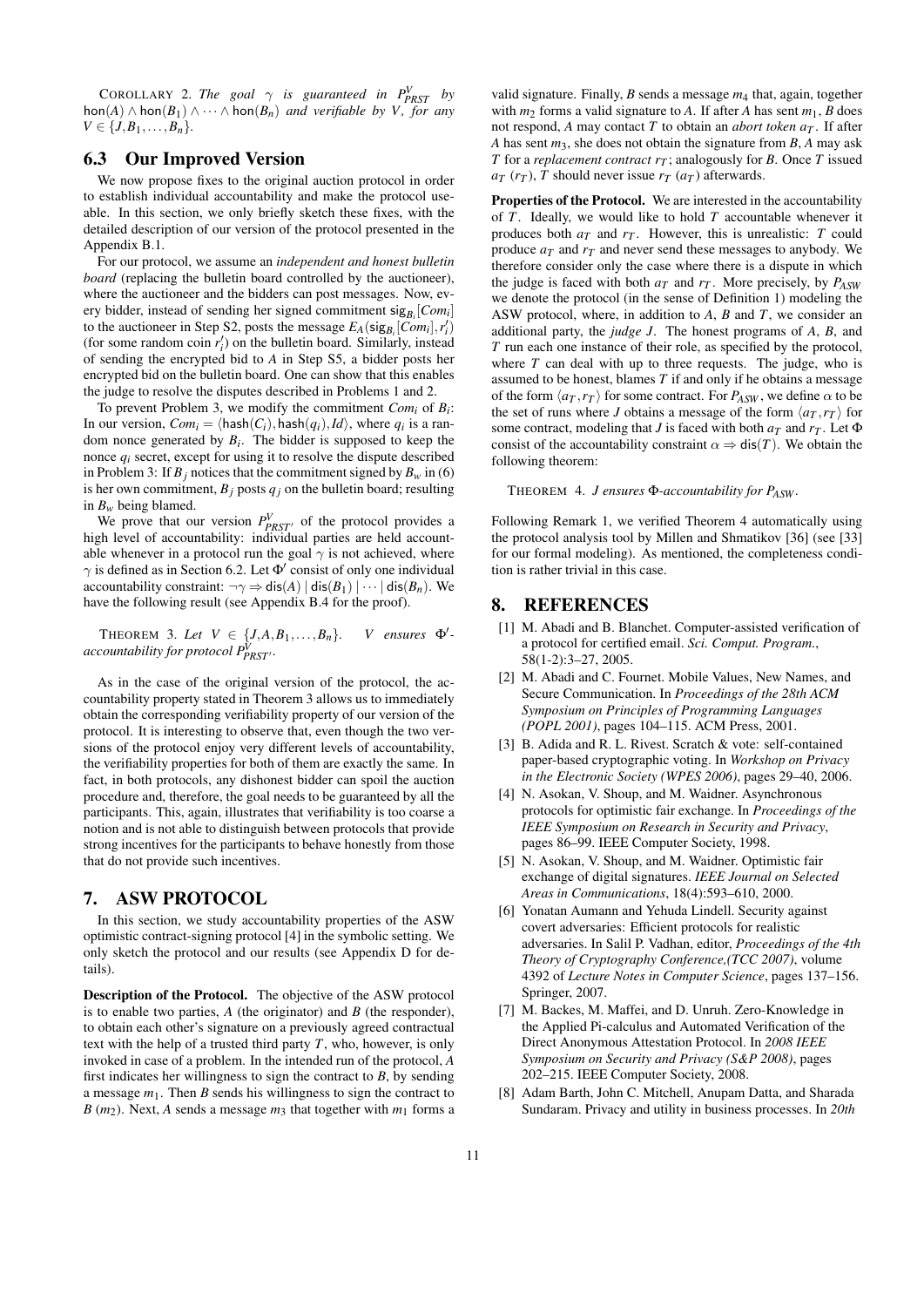*IEEE Computer Security Foundations Symposium (CSF 2007)*, pages 279–294. IEEE Computer Society, 2007.

- [9] Giampaolo Bella and Lawrence C. Paulson. Accountability protocols: Formalized and verified. *ACM Trans. Inf. Syst. Secur.*, 9(2):138–161, 2006.
- [10] J.-M. Bohli, J. Müller-Quade, and S. Röhrich. Bingo Voting: Secure and Coercion-Free Voting Using a Trusted Random Number Generator. In A. Alkassar and M. Volkamer, editors, *E-Voting and Identity (VOTE-ID 2007)*, volume 4896 of *Lecture Notes in Computer Science*, pages 111–124. Springer, 2007.
- [11] D. Chaum. http://punchscan.org/.
- [12] D. Chaum, R. Carback, J. Clark, A. Essex, S. Popoveniuc, R. L. Rivest, P. Y. A. Ryan, E. Shen, and A. T. Sherman. Scantegrity II: End-to-End Verifiability for Optical Scan Election Systems using Invisible Ink Confirmation Codes. In *USENIX/ACCURATE Electronic Voting Technology (EVT 2008)*, 2008.
- [13] D. Chaum, P.Y.A. Ryan, and S. Schneider. A practical, voter-verifiable election scheme. In *Proceedings of the 10th European Symposium on Research in Computer Security (ESORICS 2005)*, volume 3679 of *Lecture Notes in Computer Science*, pages 118–139. Springer, 2005.
- [14] B. Chevallier-Mames, P.-A. Fouque, D. Pointcheval, J. Stern, and J. Traoré. On Some Incompatible Properties of Voting Schemes. In *IAVoSS Workshop On Trustworthy Elections (WOTE 2006)*, 2006.
- [15] J. Clark, A. Essex, and C. Adams. Secure and Observable Auditing of Electronic Voting Systems using Stock Indices. In *Proceedings of the Twentieth IEEE Canadian Conference on Electrical and Computer Engineering (CCECE 2007)*, 2007.
- [16] M. R. Clarkson, S. Chong, and A. C. Myers. Civitas: Toward a Secure Voting System. In *2008 IEEE Symposium on Security and Privacy (S&P 2008)*, pages 354–368. IEEE Computer Society, 2008.
- [17] J.A. Garay, M. Jakobsson, and P. MacKenzie. Abuse-free optimistic contract signing. In *Advances in Cryptology – CRYPTO'99, 19th Annual International Cryptology Conference*, volume 1666 of *Lecture Notes in Computer Science*, pages 449–466. Springer-Verlag, 1999.
- [18] O. Goldreich. *Foundations of Cryptography*, volume 1. Cambridge Press, 2001.
- [19] Vipul Goyal. Reducing trust in the pkg in identity based cryptosystems. In *Proceedings of the 27th Annual International Cryptology Conference (CRYPTO 2007)*, volume 4622 of *Lecture Notes in Computer Science*, pages 430–447. Springer, 2007.
- [20] Vipul Goyal, Steve Lu, Amit Sahai, and Brent Waters. Black-box accountable authority identity-based encryption. In Peng Ning, Paul F. Syverson, and Somesh Jha, editors, *Proceedings of the 2008 ACM Conference on Computer and Communications Security (CCS 2008)*, pages 427–436. ACM, 2008.
- [21] Nataliya Guts, Cédric Fournet, and Francesco Zappa Nardelli. Reliable evidence: Auditability by typing. In Michael Backes and Peng Ning, editors, *Proceedings of the 14th European Symposium on Research in Computer Security (ESORICS 2009)*, volume 5789 of *Lecture Notes in Computer Science*, pages 168–183. Springer, 2009.
- [22] Andreas Haeberlen, Petr Kouznetsov, and Peter Druschel. Peerreview: practical accountability for distributed systems.

In Thomas C. Bressoud and M. Frans Kaashoek, editors, *Proceedings of the 21st ACM Symposium on Operating Systems Principles 2007, SOSP 2007*, pages 175–188. ACM, 2007.

- [23] Radha Jagadeesan, Alan Jeffrey, Corin Pitcher, and James Riely. Towards a theory of accountability and audit. In Michael Backes and Peng Ning, editors, *Proceedings of the 14th European Symposium on Research in Computer Security (ESORICS 2009)*, volume 5789 of *Lecture Notes in Computer Science*, pages 152–167. Springer, 2009.
- [24] Wei Jiang, Chris Clifton, and Murat Kantarcioglu. Transforming semi-honest protocols to ensure accountability. *Data Knowl. Eng.*, 65(1):57–74, 2008.
- [25] A. Juels, D. Catalano, and M. Jakobsson. Coercion-resistant electronic elections. In *Proceedings of Workshop on Privacy in the Eletronic Society (WPES 2005)*. ACM Press, 2005.
- [26] Ari Juels, Dario Catalano, and Markus Jakobsson. Coercion-resistant electronic elections. Cryptology ePrint Archive, Report 2002/165, 2002. http://eprint.iacr.org/.
- [27] D. Kähler, R. Küsters, and T. Truderung. Infinite State AMC-Model Checking for Cryptographic Protocols. In *Proceedings of the Twenty-Second Annual IEEE Symposium on Logic in Computer Science (LICS 2007)*, pages 181–190. IEEE, Computer Society Press, 2007.
- [28] D. Kähler, R. Küsters, and Th. Wilke. A Dolev-Yao-based Definition of Abuse-free Protocols. In M. Bugliesi, B. Preneel, V. Sassone, and I. Wegener, editors, *Proceedings of the 33rd International Colloqium on Automata, Languages, and Programming (ICALP 2006)*, volume 4052 of *Lecture Notes in Computer Science*, pages 95–106. Springer, 2006.
- [29] S. Kremer and J.-F. Raskin. Game analysis of abuse-free contract signing. In *Computer Security Foundations Workshop 2002 (CSFW 2002)*, pages 206–220. IEEE Computer Society, 2002.
- [30] R. Küsters. Simulation-Based Security with Inexhaustible Interactive Turing Machines. In *Proceedings of the 19th IEEE Computer Security Foundations Workshop (CSFW-19 2006)*, pages 309–320. IEEE Computer Society, 2006.
- [31] R. Küsters and T. Truderung. An Epistemic Approach to Coercion-Resistance for Electronic Voting Protocols. In *2009 IEEE Symposium on Security and Privacy (S&P 2009)*, pages 251–266. IEEE Computer Society, 2009.
- [32] R. Küsters and T. Truderung. An Epistemic Approach to Coercion-Resistance for Electronic Voting Protocols. Technical Report arXiv:0903.0802, arXiv, 2009. Available at http://arxiv.org/abs/0903.0802.
- [33] R. Küsters, T. Truderung, and A. Vogt. Automated verification of asw. Available at http://infsec.uni-trier.de/publications/ software/KuestersTruderungVogt-ASW-2010.zip.
- [34] Ralf Küsters, Tomasz Truderung, and Andreas Vogt. Accountability: Definition and Relationship to Verifiability. In *Proceedings of the 17th ACM Conference on Computer and Communications Security (CCS 2010)*, pages 526–535. ACM, 2010.
- [35] J. Millen and V. Shmatikov. Constraint Solver, a protocol security analyzer. Available at http://www.homepages. dsu.edu/malladis/research/ConSolv/Webpage/.
- [36] J. K. Millen and V. Shmatikov. Constraint solving for bounded-process cryptographic protocol analysis. In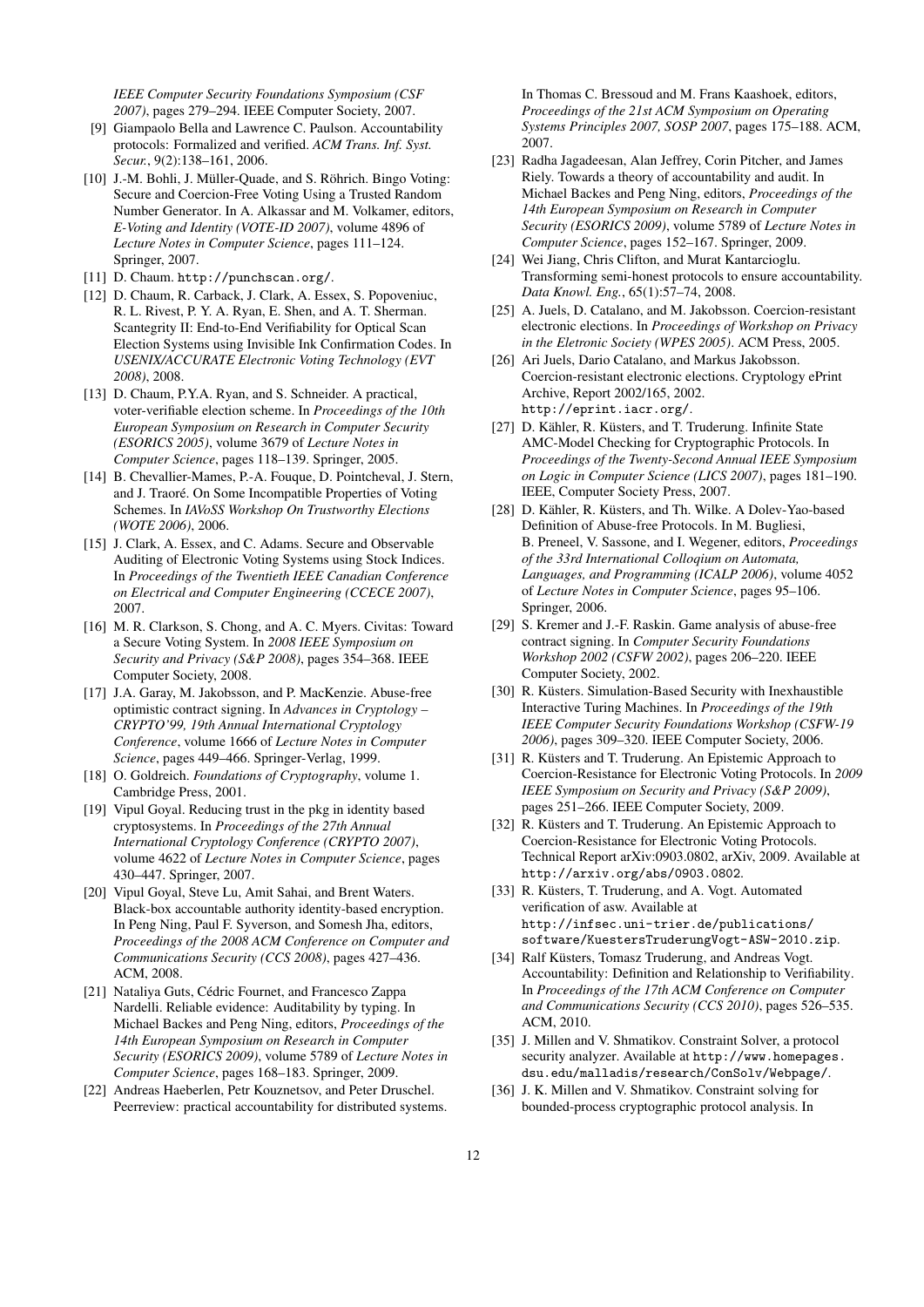*Proceedings of the 8th ACM conference on Computer and Communications Security*, pages 166–175. ACM Press, 2001.

- [37] T. Moran and M. Naor. Split-ballot voting: everlasting privacy with distributed trust. In P. Ning, S. De Capitani di Vimercati, and P. F. Syverson, editors, *Proceedings of the 2007 ACM Conference on Computer and Communications Security, CCS 2007*, pages 246–255. ACM, 2007.
- [38] D. Parkes, M. Rabin, S. Shieber, and C. Thorpe. Practical secrecy-preserving, verifiably correct and trustworthy auctions. In *Proceedings of the Eighth International Conference on Electronic Commerce (ICEC'06)*, pages 70–81, 2006.
- [39] Torben P. Pedersen. Non-interactive and information-theoretic secure verifiable secret sharing. In *Proceedings of the 11th Annual International Cryptology Conference (CRYPTO 1991)*, volume 576 of *Lecture Notes in Computer Science*, pages 129–140. Springer, 1991.
- [40] R. L. Rivest and W. D. Smith. Three Voting Protocols: ThreeBallot, VAV and Twin. In *USENIX/ACCURATE Electronic Voting Technology (EVT 2007)*, 2007.
- [41] P. Y. A. Ryan and S. A. Schneider. Prêt à Voter with Re-encryption Mixes. In Dieter Gollmann, Jan Meier, and Andrei Sabelfeld, editors, *Proceedings of the European Symposium on Research in Computer Security (ESORICS 2006)*, volume 4189 of *Lecture Notes in Computer Science*, pages 313–326. Springer, 2006.
- [42] K. Sako and J. Kilian. Receipt-Free Mix-Type Voting Scheme — A practical solution to the implementation of a voting booth. In *Advances in Cryptology — EUROCRYPT '95, International Conference on the Theory and Application of Cryptographic Techniques*, volume 921 of *Lecture Notes in Computer Science*, pages 393–403. Springer-Verlag, 1995.
- [43] V. Shmatikov and J.C. Mitchell. Finite-state analysis of two contract signing protocols. *Theoretical Computer Science (TCS), special issue on Theoretical Foundations of Security Analysis and Design*, 283(2):419–450, 2002.
- [44] B. Smyth, M. Ryan, S. Kremer, and M. Kourjieh. Election verifiability in electronic voting protocols. In *Proceedings of the 4th Benelux Workshop on Information and System Security, WISSec 2009*, 2009.
- [45] Mehdi Talbi, Benjamin Morin, Valérie Viet Triem Tong, Adel Bouhoula, and Mohamed Mejri. Specification of electronic voting protocol properties using adm logic: Foo case study. In Liqun Chen, Mark Dermot Ryan, and Guilin Wang, editors, *Proceedings of the 10th International Conference Information and Communications Security (ICICS 2008)*, volume 5308 of *Lecture Notes in Computer Science*, pages 403–418. Springer, 2008.
- [46] Aydan R. Yumerefendi and Jeffrey S. Chase. Strong accountability for network storage. *ACM Transactions on Storage (TOS)*, 3(3), 2007.
- [47] Li Yunfeng, He Dake, and Lu Xianhui. Accountability of perfect concurrent signature. *International Conference on Computer and Electrical Engineering*, 0:773–777, 2008.
- [48] J. Zhou and D. Gollmann. A fair non-repudiation protocol. In *Proceedings of the IEEE Symposium on Research in Security and Privacy*, pages 55–61. IEEE Computer Society Press, 1996.

# APPENDIX

# A. THE BINGO VOTING SYSTEM

### A.1 Zero-knowledge Proofs for Bingo Voting

Here we describe the zero-knowledge proofs used in the tallying phase and the initialization phase of the Bingo Voting system in more detail.

*ZK-proofs in the tallying phase.* The following steps are performed for every receipt: First, the voting machine generates a new commitment on the pair  $(j, r)$ , where *j* is the chosen candidate and *r* is the number generated by the RNG and printed next to *j*. Then, all the commitments for the receipt are published in a random order: one of them is the commitment just described, the other (*l* − 1) commitments are unopened commitments published on the bulletin board in the initialization phase, where for different receipts, different commitments are taken from the bulletin board. An observer can verify that this is the case. Next, these commitments are re-randomized and shuffled twice; both the intermediate and the final set of commitments are published. The final commitments are opened. Now an observer can check that there is exactly one commitment for each candidate and that all numbers shown on the receipt were in fact contained in the final commitments. Finally, the auditors choose a random bit in some distributed way, see, e.g., [15]. Depending on the value of this bit, the voting machine publishes the random factors for the first or for the second re-randomization step.

If the voting machine would try to cheat, this would be detected with a probability of at least 50%; this probability can be increased to  $1 - (\frac{1}{2})^s$  by repeating the procedure *s* times.

*ZK-proofs in the initialization phase.* This proof was not precisely defined in [10], but it can be implemented by randomized partial checking similarly to the zero-knowledge proof in the tallying phase. To this end, we assume that a commitment comm $(j, x_i^j)$  on a pair  $(j, x_i^j)$  is implemented as  $(C_i^j, D_i^j) = (\text{comm}(j), \text{comm}(x_i^j)),$ where the commitments on the single components are Pedersen commitments. Now, to show that among the published commitments there are exactly *n* of the form comm $(j, x_i^j)$  for every candidate *j*, the zero-knowledge proof proceeds similarly as in the tallying phase, except that it only uses the first component  $C_i^j$  of a commitment.

#### A.2 Modelling of the Bingo Voting Protocol

The modelling of the Bingo Voting system, is based on a quite standard computational model, similar to models for simulationbased security (see, e.g., [30]), in which *inexhaustible interactive Turing machines (IITMs)* communicate via tapes. In this model, only one IITM is active at a time. Such a machine may perform computations polynomially bounded by the security parameter and the input of its enriching tapes. It may send a message to another IITM which is then triggered.

There is one special IITM, called the master, which is triggered first. This machine is also triggered if, at some point, no message is sent.

Here, every IITM only has so-called *consuming* tapes. By this, it is guaranteed that polynomially bounded IITMs plugged together form a polynomially bounded system. See [30] for a detailed discussion of this issue.

We define  $P_{\text{Bingol}}^a$  in the following way as the protocol  $(\Sigma, \text{Ch}, \text{C})$ In, Out,  ${\{\Pi_a\}_{a \in \Sigma}, \{\hat{\Pi}_a\}_{a \in \Sigma}}$ :

**Participants.** The set  $\Sigma$  of the protocol participants consists of the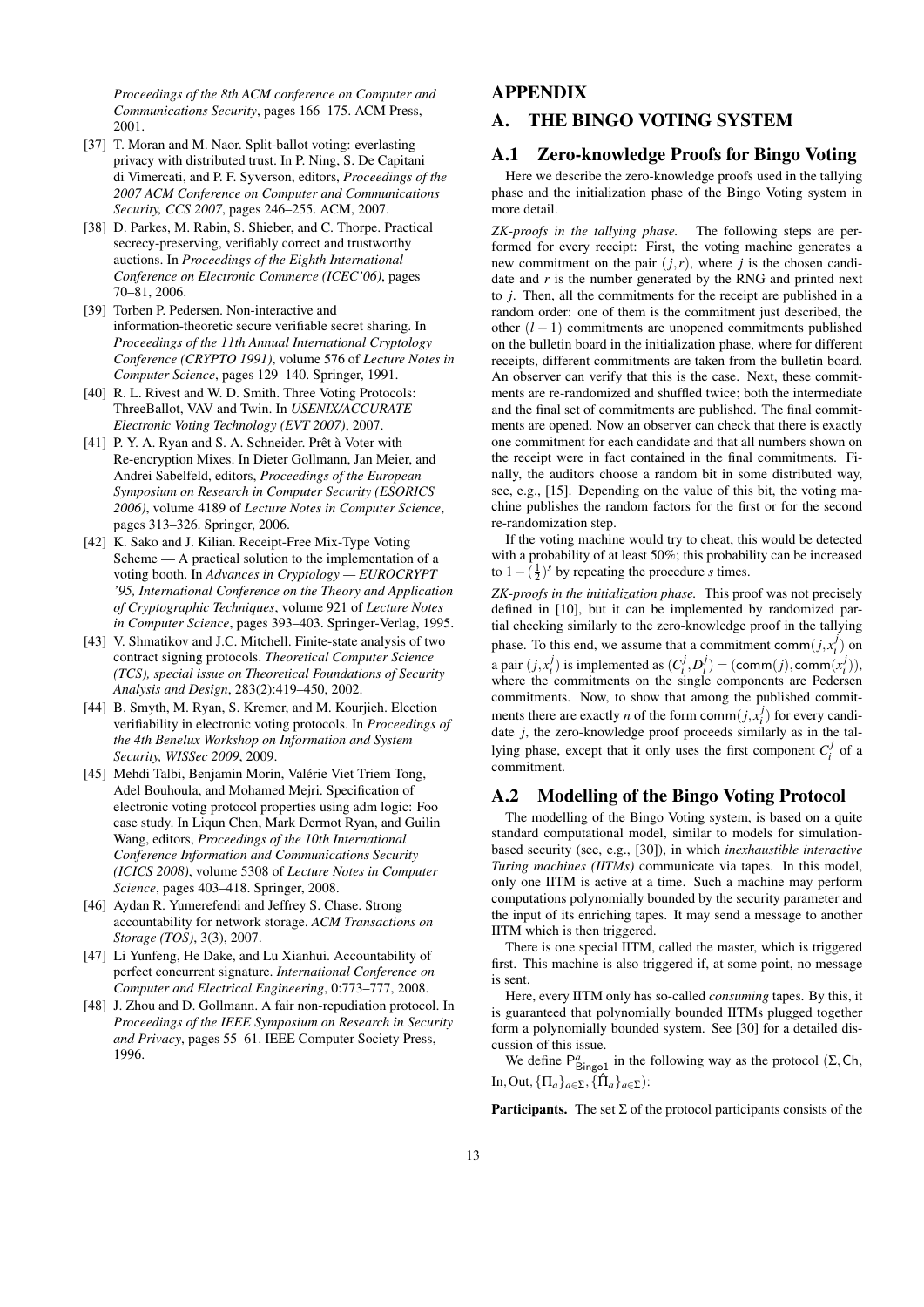voters  $v_1, \ldots, v_n$ , the voting machine *M*, the auditors  $A_1, \ldots, A_{r'}$ , the random number generator *RNG*, the judge *a*, and, additionally, *the scheduler*  $S$  and the *voting booth*  $B$ . The role of the scheduler (who formally will be the master) is to make sure that every party gets a chance to perform some actions in every protocol phase. It is important, because otherwise we could not blame parties who did not perform required actions (for instance, did not open their commitments, as required, in the appropriate protocol stage).  $\mathscr B$ models the voting booth, including the Bulletin Board.

Channels. The set of channels (correspond to tapes in the IITM model) we consider here includes the channels  $ch_b^a$ , for every  $a, b \in$  $\Sigma \backslash \{RNG\}$ . The channel ch<sub>*b*</sub></sub> is an output channel of *a* and an input channel of *b*. Therefore *a* and *b* can communicate using  $ch_b^a$  and  $ch_a^b$ . Further, the RNG is connected to the voting booth  $\mathscr B$  and there is a channel  $\text{ch}_{M}^{RNG}$ , modelling that the RNG can only be triggered when a voter indeed is physically in the voting booth. In particular, as we will assume that  $B$  is honest, the voting machine *M* cannot send messages to the RNG. This reflects security assumption A1.

If it were possible for the machine to send instructions to the RNG, both devices could cooperate to change a voter's vote, from, say, candidate *i* to candidate *j* in the following way: The machine chooses an unopened commitment on  $(i, x)$ , for some *x*, and instruct the RNG to display  $x$  as the freshly generated number. Then the machine chooses a fresh random number *y* and writes *y* next to *j* and *x* next to *i*. By this, the machine produces a valid ballot for candidate *j* without the risk of being detected.

**Sets of programs**  $\Pi_a$ . First, we define the sets of honest programs of the protocol participants.

The RNG. The RNG is triggered by  $\mathscr{B}$  when a voter is in the voting booth (see below). The honest program of the RNG then creates a fresh random number and sends this number to  $\mathscr{B}$ . We assume that the probability that two randomly picked numbers coincide is negligible.

The Voter. The IITM running the honest program of a voter waits until it is triggered by the scheduler. It then determines the voter's choice *c* according to the probability distribution  $\vec{p}$  and runs the following procedure  $\text{Vote}(c)$ . It does nothing, if the choice *c* is to abstain (which happens with probability  $p_0$ ). Otherwise, the voter enters the voting booth by sending an enter-message to  $\mathscr{B}$ . After being triggered by  $\mathscr{B}$ , it sends the chosen candidate *c* to  $\mathscr{B}$ .  $\mathscr{B}$ forwards the number from the RNG and the receipt to the voter. The voter checks with probability *qnum* whether the number on the receipt next to the chosen candidate corresponds to the number from the *RNG*. If this is not the case, the voter sends a complain-message to the judge. Further, in the tallying phase, with probability  $q_{rec}$ , the voter checks the receipt, i.e. demands from  $\mathscr B$ the information on the Bulletin Board and compares that with the receipt that she received from  $\mathscr B$  in the voting phase. If the receipts does not match, the voter sends the receipt to the judge.

The Machine. The honest program of the voting machine is described in the protocol description, where the machine publishes everything that is to be published (e.g. the commitments and the receipts) by sending these values to  $\mathscr{B}$  (see below).

The Auditors. The honest program of an auditor picks, always when it is triggered by the scheduler, a random bit and sends this bit to the scheduler.

The Judge. The honest program of the judge is specified by the judging procedure.

The Scheduler. As we have mentioned in every instance of the protocol, the processes of the scheduler is the master. The role of

the scheduler, as we have also mentioned, is to trigger every party, so that it is given a chance to perform the actions required by the protocol. We assume that the run is stopped if the judge outputs something on his decision-tape.

The honest program of  $\mathscr S$  is as follows:

- It starts the system by first triggering the voting booth  $\mathscr{B}$  that is in charge of choosing the setup parameters (see below).
- It then triggers the voting machine *M* which is supposed to send the commitments (according to the protocol specifications) to the voting booth  $\mathscr{B}$  (recall that  $\mathscr{B}$  plays the role of the Bulletin Board), who confirms to  $\mathscr S$  that this has been done correctly. If  $\mathscr S$  does not receive a confirmation, it sends a message to the judge  $a$  who then outputs  $dis(M)$  on the tape decision*a*.
- $\mathscr S$  then triggers in turn the auditors and computes the random challenges from the responses by taking the XOR over the responses. We assume that at least one auditor is honest, see below for a discussion of this issue.
- Then the machine *M* is triggered with these random challenges. The machine is supposed to open the commitments corresponding to the challenges, i.e. sending the respective information to  $\mathscr{B}$ .  $\mathscr{S}$  triggers the judge who checks if this ZK-proof is done correctly, and, in case it is not, outputs dis(*M*).
- Otherwise,  $\mathscr S$  starts the voting phase by triggering the first voter  $v_1$ , chosen randomly among all voters. Note that  $\mathscr S$ could also trigger the voters in a fixed order, or even trigger the voters in an order determined by some other party, without changing the result (if every voter gets the possibility to vote).
- After it received a done( $v_1$ )-message from the booth  $\mathscr{B}$  (see below), it triggers the next voter and so on.
- If in this phase, at some point no message is sent the scheduler (as it is the master) is triggered. In this case the scheduler asks the booth  $B$  which participant misbehaved (see below) and forwards this to the judge who outputs the corresponding blaming on his decision-tape.
- After all voters have been triggered,  $\mathscr S$  starts the tallying phase by triggering the voting machine *M*, who is supposed to open the unused commitments by sending the respective information to  $\mathscr{B}$ . Then  $\mathscr{S}$  triggers the judge who checks whether the commitments are opened correctly, and, in case this is not the case, outputs  $dis(M)$ . Otherwise, analogously to the first ZK-proof, the auditors are triggered,  $\mathscr S$  computes the random challenges from the responses and the machine is asked to open the respective commitments.
- After that,  $\mathscr S$  triggers in turn every voter, who ask  $\mathscr B$  with probability *qrec* for the information on the Bulletin Board and check whether her receipt has been published correctly. If the judge receives a receipt from a voter, he/she checks that the receipt is correctly signed and blames in case.
- After the tallying phase,  $\mathscr S$  triggers the judge  $a$  who checks the ZK-proofs, whether a number occurs twice or whether the published result is compatible to the number of voters that voted (the judge gets this information from  $\mathscr{B}$ ) and behaves accordingly to the judging procedure.

The voting booth. The set of honest programs of the voting booth  $B$  consists of the following program: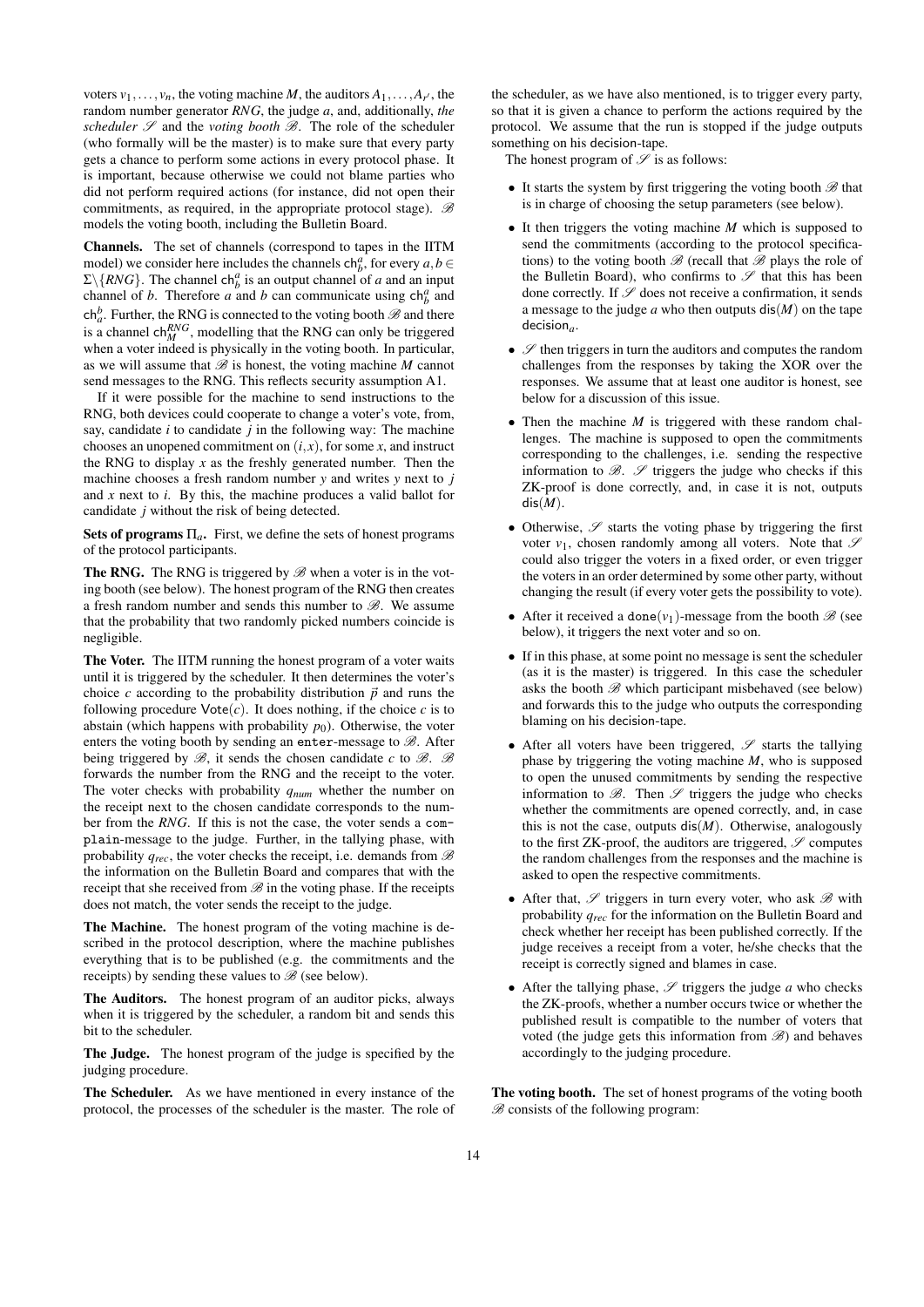- When it is first triggered by  $\mathscr{S}$ , it sets up the parameters for the cryptographic primitives, i.e. for the commitment scheme and the digital signatures. We model our security assumption A3, i.e. that it is not possible to forge a receipt, by means of digital signatures. We assume that  $B$  chooses the parameters of a digital signature scheme in a way that the probability that a polynomially bounded algorithm can forge a signature is negligible. As  $\mathscr B$  serves as the Bulletin Board, every participant may request these parameters. In order that  $\mathscr{B}$  does not get exhausted, every participant can only once demand these values.
- $\mathscr{B}$  also serves as Bulletin board for the messages that the machine has to publish, e.g. the commitments in the initialization phase. Every participant may once demand these values.  $\mathscr B$  also reports to  $\mathscr S$  if messages to be published are not correct, i.e. if the number of commitments does not match or the commitments do not belong to the space of commitments specified by the setup parameters.
- It accepts exactly one enter-message from every eligible voter  $v_i$ , modelling that every eligible voter may only enter once the voting booth.  $\mathscr{B}$  counts correctly the voters, reflecting the security assumption A4. Every participant may once demand the total number of voters after the tallying phase.
- After  $\mathscr B$  received a enter-message, she triggers the RNG who is supposed to answer with a fresh random number.
- After that  $B$  triggers the voter who is supposed to answer with a choice for a candidate.
- Then the voting machine *M* is triggered by  $\mathscr{B}$  by sending the choice and the random number to it. The machine is supposed to answer with the receipt (specified by the protocol).
- If  $\mathscr B$  does not receive messages of the expected type she reports this to the judge, who blames the respective participant.
- If  $B$  does not receive a message at all (from the voter, the RNG or the machine) the scheduler is activated who then asks  $\mathscr{B}$  for the misbehaving party.  $\mathscr{B}$  answers correctly to that request.
- If everybody behaves correctly,  $\mathscr B$  sends the entire receipt to the voter together with a digital signature. The voter then may send a complain-message to the booth.
- $\mathscr{B}$  forwards this complain to the judge *a* (if we consider  $P_{\text{Bingo1}}^{a}$ ) who states dis(*M*)  $\vee$  dis(*RNG*)  $\vee$  dis( $v_i$ ) or ignores it (if we consider Variant II, see below).
- Finally,  $\mathscr B$  sends a done( $v_i$ )-message to the scheduler.

We define the set  $\Pi_b$  of the programs of *b* to be the set of honest programs of *b*, i.e.  $\Pi_b = {\hat{\Pi}_b}$ , as defined above, if *b* is honest, i.e. for  $\mathscr{S}, \mathscr{B}$ , and the judge *a*. For simplicity of presentation we assume that auditor  $A_1$  is honest. Note that our security assumption A2 only states that *one* auditor is honest. This could be directly encoded in the left hand sides of the accountability constraints (by only considering the runs in which at least one auditor is honest). However, as from the responses of the auditors, the random challenges are computed in a symmetric way (by XOR) it does not matter which auditor is honest.

The set of all possible programs is only limited by the network configuration, if *b* is not assumed to be honest.

By these specifications we guarantee that every honest participant has enough ressources in order to follow the protocol. However, the entire system remains polynomially bounded.

# A.3 Proof of Theorem 1

*Fairness.* By the definition of the judging procedure, and the honesty of  $\mathscr{B}$  and *S*, it follows that *a* is fair: This is trivial if *a* blames some participant *b* (i.e. outputs the trivial formula  $dis(b)$ ) because of an obvious deviation. Further, *a* states dis(*M*) ∨ dis(*RNG*) ∨  $dis(v)$  iff *v* complains in the voting booth. In this case, either the machine or the RNG indeed cheated or the voter is dishonest, because she complained for no reason. Further, if *a* states dis(*M*)∨dis(*RNG*), then a number occurs on two different receipts, which only happens with negligible probability if both are honest. For the same reason, the probability that *a* states dis(*M*) because of a number occuring twice is negligible if *M* is honest.

*Completeness.* Let  $\pi$  be an instance of  $P_{\text{Bingol}}^a$ . For a set of runs  $\alpha$ , with  $Pr[\pi(1^{\ell}) \mapsto \alpha]$  we denote the probability that  $\pi(1^{\ell})$  produces a run in  $\alpha$ . Then we have

$$
\Pr[\pi(1^{\ell}) \mapsto \alpha_{compl}, \neg(a : \text{dis}(M) \lor \text{dis}(RNG) \lor \text{dis}(v_1)), \dots
$$

$$
\dots, \neg(a : \text{dis}(M) \lor \text{dis}(RNG) \lor \text{dis}(v_n))] = 0
$$

and

$$
\Pr[\pi(1^{\ell}) \mapsto \alpha_{twice}, \neg(a : \text{dis}(M) \lor \text{dis}(RNG))] = 0,
$$

as by the definition of the judging procedure, *a* states the respective formulas in case of the respective events. Hence it remains to show, that  $Pr[X]$  is  $\delta_{\text{Bingo}}^k$ -bounded, where *X* is the event that a run of  $\pi(1^{\ell})$  does not belong to  $\gamma_k$ ,  $\alpha_{compl}$ ,  $\alpha_{twice}$  and that *a* does not state dis(*M*) nor dis(*RNG*).

As neither the machine nor the RNG is blamed in a run belonging to *X*, we have in particular that these two parties do not deviate from the protocol in an obvious way, e.g., by not producing numbers at all. Recall that in this case the booth  $\mathscr{B}$  would inform  $\mathscr{S}$  about the misbehavior, and  $\mathscr S$  would inform then the (honest) judge *a* about this, who would output the respective verdict on his tape decision*a*.

We distinguish whether or not the machine tries to fake a zeroknowledge proof, i.e. if the machine does not produce the same number of commitments for every candidate or writes different commitments next to the receipts in the second ZK-proof. Let *F* denote the event that the machine tries to fake some zero-knowledge proof. Then we have

$$
Pr[X] = Pr[X | F] \cdot Pr[F] + Pr[X | \overline{F}] \cdot Pr[\overline{F}]
$$
  
 
$$
\leq max(Pr[X | F], Pr[X | \overline{F}]).
$$

To complete the proof it is enough to show that

$$
\Pr[X \mid F] \le \frac{1}{2^s} + f(\ell) \tag{12}
$$

and

$$
\Pr[X \mid \overline{F}] \le \max((1 - q_{num}), (1 - q_{rec}), \max_{j=1,\dots,l} p_j)^{k+1} + f(\ell) \tag{13}
$$

for some negligible function *f* .

First, let us prove inequality (12). So, assume that *F* holds, i.e. the machine fakes some zero-knowledge proof. *X* means, among others, that *a* does not state dis(*M*). As we assume that  $\mathcal{B}$  picks the parameters for the commitment scheme honestly and as the runtime of system is polynomially bounded, under the DLOG-assumption, the probability that the machine opens a commitment on one value to another value is negligible. Further, if the machine tries to cheat in the shuffling and re-randomization phase of a zero-knowledge proof by pretending that it can open a commitment to another value,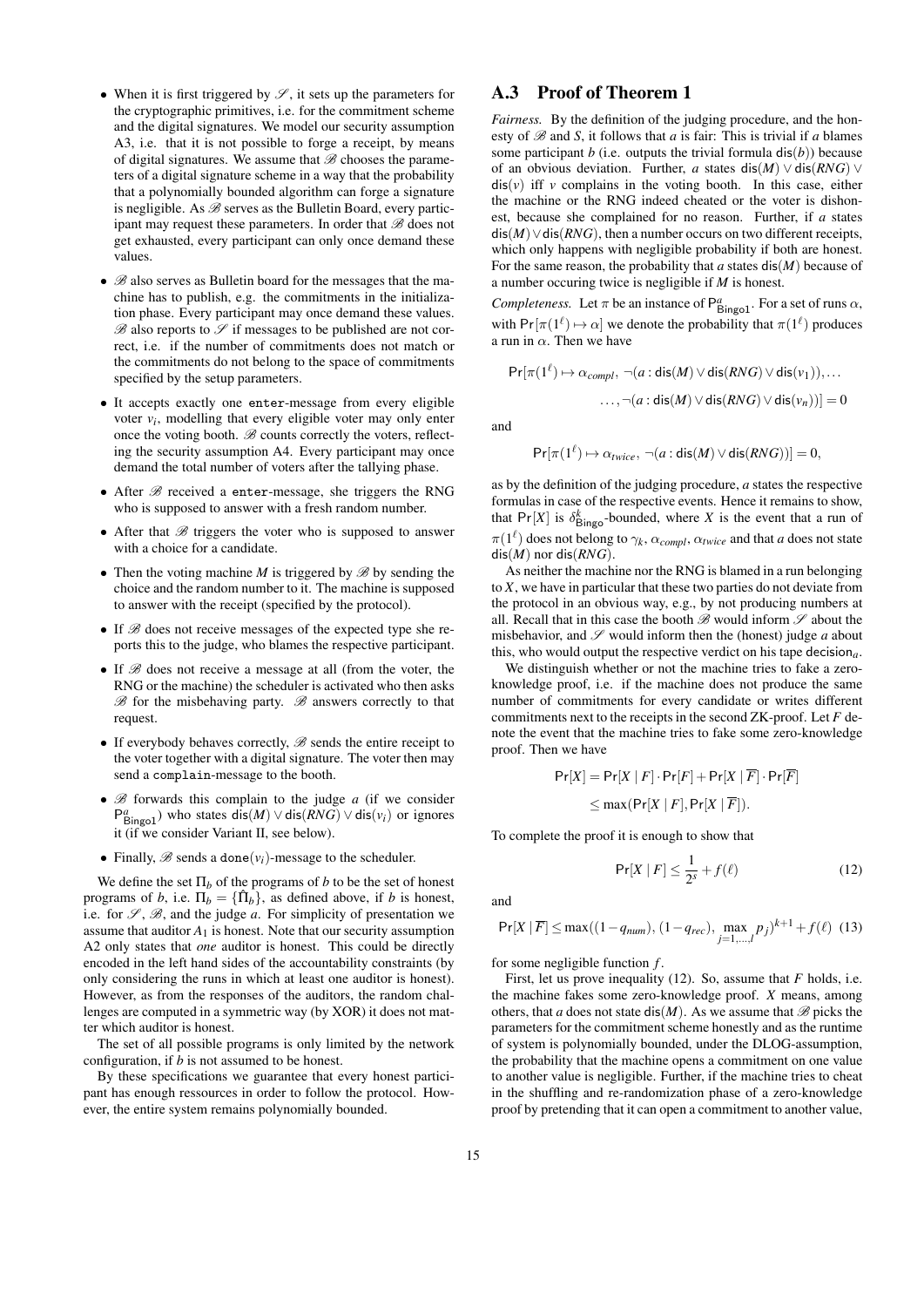this is detected with probability  $\frac{1}{2^s}$  as the challenges are really random. Hence, as can be shown by a reduction proof, *a* does not state  $\textsf{dis}(M)$  only with probability  $\frac{1}{2^s} + f(\ell)$  for some negligible function *f* .

Now, we will prove (13). So, consider the probability *X* given  $\overline{F}$ , i.e. the machine does not fake a zero-knowledge proof.  $\overline{F}$  implies that the machine produces the same number of commitments for every candidate. Further, we get the following claims:

CLAIM 1. Assume that  $\overline{F}$  and X hold. Then with overwhelming *probability, every receipt published on the bulletin board is* well formed *in the following sense:* Let  $x_1, \ldots, x_l$  be the numbers printed *on a receipt next to candidates*  $1, \ldots, l$ , *respectively. For*  $(l - 1)$ *elements of*  $\{x_1, \ldots, x_l\}$ *, a commitment on*  $(i, x_i)$  *has been published on the bulletin board in the initialization phase and no commitment on the only remaining number x has been posted on the bulletin board.*

Otherwise, as the machine has to assign *l* − 1 commitments from the bulletin board to that receipt and open them (after shuffling and masking, what is done correctly due to  $\overline{F}$ ), *a* would state dis(*M*), what conflicts with *X*. Further suppose that a commitment on the only remaining number has been posted on the bulletin board. Then, this commitment cannot be assigned to the considered receipt (as this would mean that the machine assigned *l* previously published commitments to one receipts which would imply that *a* states  $dis(M)$  what contradicts  $X$ ). If it were assigned to some other receipt, then, by  $\overline{F}$ , *x* would be also printed on this receipt, which would contradict  $\alpha_{twice}$  (and *X*). Finally, if it were not assigned to any receipt, then it would be opened (with overwhelming probability) and *a* would state dis(*M*) (Step J4), which, again, contradicts *X*.

CLAIM 2. Assume that  $\overline{F}$  and X hold. Then the probability that *M posts commitments on* (*a*,*R*) *and* (*b*,*R*) *(that share the same number R)* for candidates  $a \neq b$  on the bulletin board in the ini*tialization phase is negligible.*

Otherwise, as the machine eventually opens correctly every commitment (possibly after masking and shuffling, what is done correctly due to  $\overline{F}$ ), *R* would occur twice with overwhelming probability, which conflicts with *X* (either we have  $\alpha_{twice}$  or *a* states dis(*M*) ).

Now, Claim 1 implies the following. If, for some voter who choses candidate  $i$ , (i) the number  $x_i$  printed next to the chosen candidate is the number provided by the RNG and (ii) no commitment to this number was posted on the bulletin board in the initialization phase, then the machine produces a receipt which corresponds to a vote for candidate *i* (i.e. the machine assigns exactly one commitment (that has not been assigned to a receipt so far) for each candidate but *i* to this receipt).

Hence, if the machine changes a vote of an honest voter, then one of the following cases must hold: (a) the receipt handed out to the voter does not match the receipt that is published on the Bulletin Board, (b) this receipt matches but condition (i) is violated, or (c) this receipt matches and condition (ii) is violated. Case (a) can happen undetectedly, only if the voter does not check whether her receipt appears on the bulletin board, which has probability  $(1 - q_{rec})$ . Case (b) can only happen undetectedly, if the voter does not check her receipt in the voting booth, which has probability  $(1 - q_{num})$ . Finally, case (c) holds, by the well-formedness of ballots, when it happens that the candidate *j* in the commitment comm $(j, x_i)$  on the number  $x_i$  produced by the RNG coincides with the candidate chosen by the voter, that is if  $j = i$ . As the machine

does not know in the initialization phase which candidate the voter will choose, and the RNG cannot learn the voters choice (assumption A1), this happens only with probability  $\leq$  max<sub>*j*=1,...,*l pj*. Note</sub> that, by Claim 2, the candidate  $j$  is uniquely determined by  $x_i$ .

Summing up, the probability that the machine changes undetectedly the vote of a (fixed) honest voter, given  $\overline{F}$ , is bounded by max $((1 - q_{num}), (1 - q_{rec}), \max_{j=1,\dots,l} p_j)$  and some negligible function. Hence, the probability that, given  $\overline{F}$ , the machine changes undetectedly the votes of  $k + 1$  honest voters is smaller than max $((1 - q_{num}), (1 - q_{rec}), \max_{j=1,\dots,l} p_j)^{k+1} + f(\ell)$ . As by our assumption A4, the machine cannot vote on behalf of abstaining voters, the goal  $\gamma_k$  is not achieved only if there are  $k+1$  changed votes, we get (13), which completes the proof.

#### A.4 Variant II

In this section, we discuss Variant II mentioned in Section 5, i.e. the variant where the judge ignores that a voter complained in the voting booth and the voting process simply continues.

For this purpose we will consider in this section a version of the system where the judge does not blame anybody if a voter complains in the voting booth.

Clearly, in this case, the machine can change the votes of the voters by just ignoring the number transmitted from the RNG: an honest voter will complain in that case, but the election will not be aborted. For this variant of the system, we will therefore further weaken the goal  $\gamma_k$  obtaining a goal  $\gamma'_k$  which is already achieved in a run if the result produced by the machine is correct up to votes of dishonest voters, up to *votes of voters complaining in the voting booth*, and up to *k* votes of honest voters who do not complain in the booth.

We denote by  $P_{\text{Bingo2}}^a$  this variant of the protocol, defined as P<sub>Bingo1</sub> with the difference that J2 is omitted (for reasons already discussed).

**Accountability of**  $P_{\text{Bingo2}}^a$  As already stated in Section 5, a severe problem with Theorem 1 is that in case a voter complains, it is not clear who to blame specifically, the authority (which *M* and the RNG are part of) or a voter.

With the new judging procedure, this problem disappears, but at the price of a weaker goal. More specifically, we have the following accountability property:

$$
\Phi_2 = \{ \alpha_{twice} \Rightarrow \text{dis}(M) \lor \text{dis}(RNG), \n\neg \gamma'_k \cap \neg \alpha_{twice} \Rightarrow \text{dis}(M) \mid \text{dis}(RNG) \}.
$$

For this, we obtain the following theorem:

THEOREM 5. *Let a be an external judge or a voter. The agent a ensures*  $(\Phi_2, \delta_{\text{Bingo}}^k)$ -accountability for  $\mathsf{P}_{\text{Bingo2}}^a(n, q_{num}, q_{rec}, s, \vec{p}).$ 

PROOF. The proof of Theorem 5 is very similar to that of Theorem 1. In order to conflict  $\gamma_k^{\prime}$ ,  $k+1$  votes of honest, *noncomplaining* voters have to be changed. This can be done in the same ways as in Theorem 1. But now, if the machine does not use the number transmitted from the RNG at the correct place on the receipt, that does not change the vote of an honest non-complaining voter if the voter complains. Hence, also in this case, in order to change an honest, *non-complaining* voters vote (by wrongly using the number transmitted from the RNG), the machine has to hope that the voter does not check the number. Hence we are exactly in the situation of Theorem 1.  $\Box$ 

This theorem says that, in  $P_{\text{Bingo2}}^a$ , the probability that the goal  $\gamma_k'$  is not achieved and still *a* does not blame anybody is at most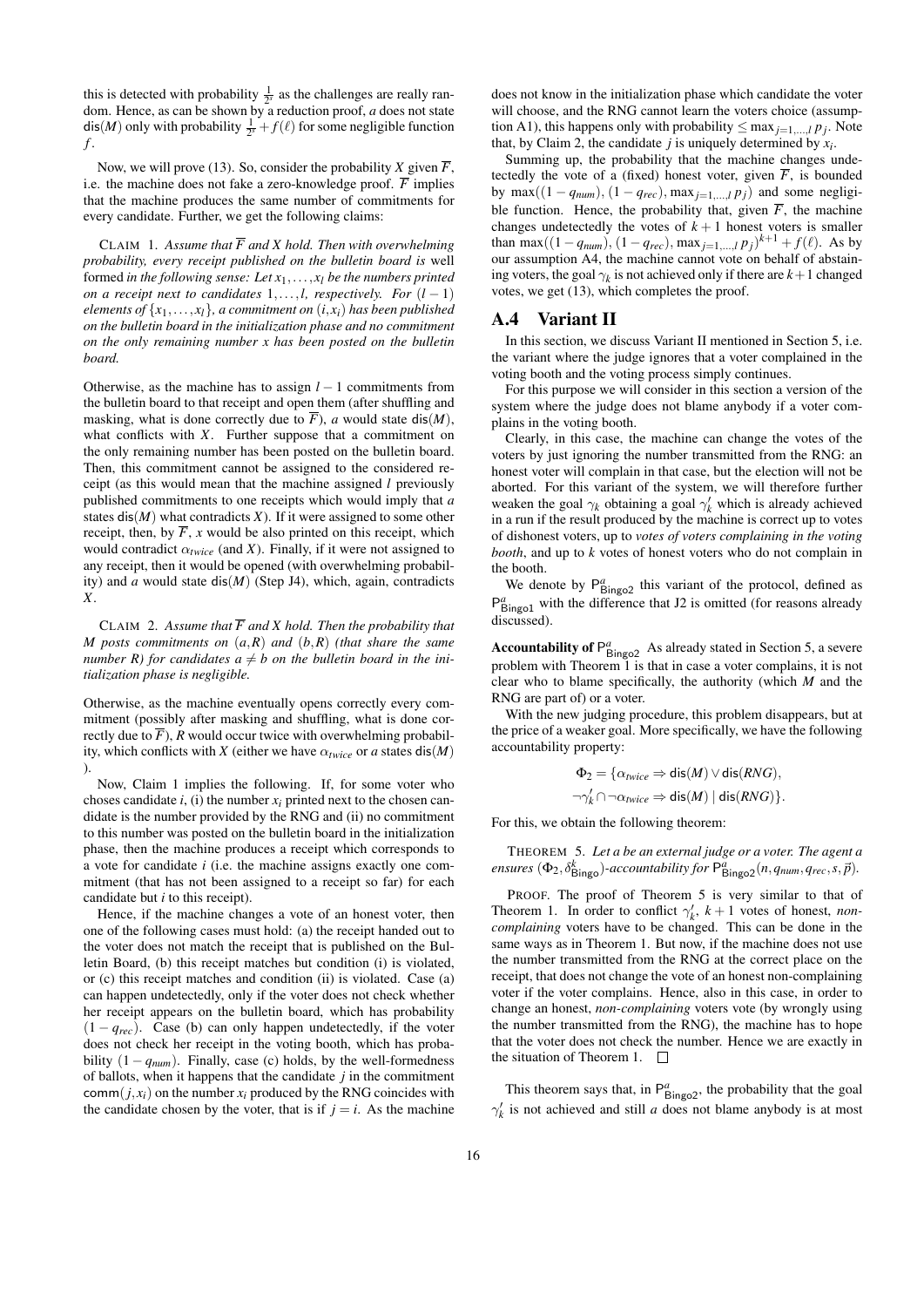$\delta_{\text{Bingo}}^k$ . Since now *a* always (rightly) accuses *authorities*, it is easier to hold them accountable, even though not always individually. Moreover, unlike in  $P_{\text{Bingo1}}^a$ , no voter can spoil the voting process. On the downside, the goal now is weaker, and hence, the published result may deviate more from the actual votes than previously, without *a* blaming anybody.

**Verifiability of**  $P_{\text{Bingo2}}^a$  As already discussed in Section 5, the verifiability property stated in Corollary 1 reflects the weakness of the system  $P_{\text{Bingol}}^a(n, q_{\text{num}}, q_{\text{rec}}, s, \vec{p})$  already revealed by Theorem 1: By wrongly complaining, every single dishonest voter can spoil the election process. This weakness is not present in the system P<sub>Bingo2</sub> as stated in the corollary below, which, however, comes at a price of a weaker goal:

COROLLARY 3. *Let a be an external judge or a voter. The goal*  $\gamma'_k$  *is guaranteed in*  $P^a_{\text{Bingo2}}(n, q_{num}, q_{rec}, s, \vec{p})$  *by* hon $(M) \wedge$ hon $(RNG)$  *and*  $\delta^k_{\text{Bingo}}$ *-verifiable by a.* 

# B. THE PRST PROTOCOL

#### B.1 Our Improved Version

In this section, we describe in details our version of the PRST protocol.

For our protocol, we assume an *independent and honest bulletin board*, replacing the bulletin board controlled by the auctioneer: the auctioneer  $A$  and every bidder  $B_i$  can post messages on the bulletin board. The messages posted on the bulletin board appear with a time-stamp, provided by the bulletin board. We implicitly assume that the messages posted by *A* are signed by him; messages posted by bidders are not. For privacy of the bidders, one can assume that bidders can post messages on the bulletin board anonymously. Notaries are superfluous in our protocol.

Now, our version of the protocol consists of the following steps, where Steps S1' and S6' are exactly like the corresponding steps in the original version of the protocol:

- S1'. *A* posts (on the bulletin board) basic information about the auction: the terms of the auction, an identifier *Id*, the deadlines  $T_1, T_2, T_3$  for different stages of the auction, and his public encryption key.
- S2'. Bidder  $B_i$  computes her encrypted bid  $C_i = E_A(b_i, r_i)$ , generates a nonce  $q_i$ , and computes her commitment as  $Com_i =$  $\langle$ hash $(C_i)$ , hash $(q_i)$ , *Id* $\rangle$ . The bidder is supposed to keep the nonce  $q_i$  secret, except for the situation described below.  $B_i$ posts (on the bulletin board)

$$
Id, E_A(\mathsf{sig}_{B_i}[Com_i], r'_i) \tag{14}
$$

before time  $T_1$ . The (hash of the) nonce  $q_i$  will be used to prevent Problem 4 (see Step S7'). Posting (14), instead of sending the signed commitment directly to *A* will prevent Problem 1. The signature in (14) is encrypted to hide  $B_i$ 's identify from other bidders and observers. Note that *Bi* does not use notaries and does not send her signed commitment directly to *A*. Also, *A* is not required to send receipts.

S3'. At time  $T_1$ , the auctioneer decrypts and collects all the commitments posted in the previous step and posts these commitments in a random order:

$$
Com_{\pi(1)}, \dots, Com_{\pi(n)} \tag{15}
$$

where  $\pi$  is a randomly chosen permutation of the indices of previously posted commitments.

If two or more commitments in this list have the same value, then the auctioneer additionally posts the list of bidder's signatures on all these commitments. The bidder whose signature is at the first position on this list is *challenged*: she is supposed to open her commitment before time  $T_2$  (see the next step). This procedure enables the judge to resolve the conflict described in Problem 2.

S4'. Between time  $T_1$  and  $T_2$  any bidder  $B_i$  whose bid is not included in the list of commitments posted by *A* in the previous step, appeals by posting

$$
Id, \ \mathsf{sig}_{B_i}[Com_i], \ r'_i. \tag{16}
$$

(If the identity of  $B_i$  is to be kept secret, this message may be sent to the judge only).

Also, before time  $T_2$ , a bidder  $B_i$  who has been challenged in the previous step, opens her commitment (if she does not do it, she will be blamed; otherwise all the other bidders whose signatures are on this list will be blamed; see  $V2$ ).<sup>5</sup>

S5'. After time  $T_2$ , every  $B_i$  opens her commitment by posting  $\langle Com_i, C_i \rangle$  on the bulletin board (posting  $\langle Com_i, C_i \rangle$  instead of sending *Ci* to *A* prevents Problem 2). After time *T*3, *A* posts

$$
C_{\pi(1)}, \dots, C_{\pi(n)} \tag{17}
$$

(while this step is redundant, we keep it for compliance with the original version of the protocol) and posts bidder's signature on every unopened commitment.

S6'. *A* recovers the bids  $b_1, \ldots, b_n$ , by decrypting the encrypted bids with his private decryption key, and determines the winner  $B_w$  of the auction and the price  $b_u$  the winner has to pay, which is supposed to be the second highest bid. He also constructs a (universally verifiable) zero-knowledge proof *P* that the result is correct, i.e.  $C_w$  contains the biggest bid and  $C_u$ contains the second biggest bid  $b<sub>u</sub>$ : This is done by proving appropriate inequalities between the bids in the ciphertexts  $C_1, \ldots, C_n$ , without revealing these bids, and by revealing the random coin used in  $C_u$ , which he can recover using his private key. The auctioneer posts

$$
B_w, b_u, \text{sig}_{B_w}[Com_w], P. \tag{18}
$$

(If more than one committed bid contains the highest value, then the winner/winners are determined according to some pre-agreed policy; due to space limitation, we do not consider this case further.)

S7'. A bidder  $B_j \neq B_w$  checks whether the signed commitment  $Com<sub>w</sub>$  posted by the auctioneer in (18) is her own commitment. If it is the case, she claims the fact, by posting  $q_i$  on the bulletin board, before some determined time. Note that by this  $B_i$  does not reveal her identity.

The new *judging procedure* performed by *V* is as follows:

- V1.' If *A* does not publish the list of commitments when expected in Step S3', then  $V$  blames  $A$  (states dis $(A)$ ).
- V2.' If two or more commitments in (15) have the same value *c* and *A* does not post signatures on these commitments as required in S3', then *A* is blamed. If *A* posts such a list  $\text{sig}_{B_{i_1}}(c), \ldots, \text{sig}_{B_{i_l}}(c)$  then the following verdicts are stated: If the commitment *c* is opened before time  $T_2$  (supposedly by the challenged bidder  $B_{i_1}$ ), then *V* states  $dis(B_{i_2}) \wedge \cdots \wedge$  $dis(B_{i_l})$ ; otherwise, *V* states  $dis(B_{i_l})$ .

<sup>5</sup>One could extend this procedure such that, if the challenged bidder does not open the commitment, then the next bidder is challenged, and so on. By this we could guarantee higher precision of blaming.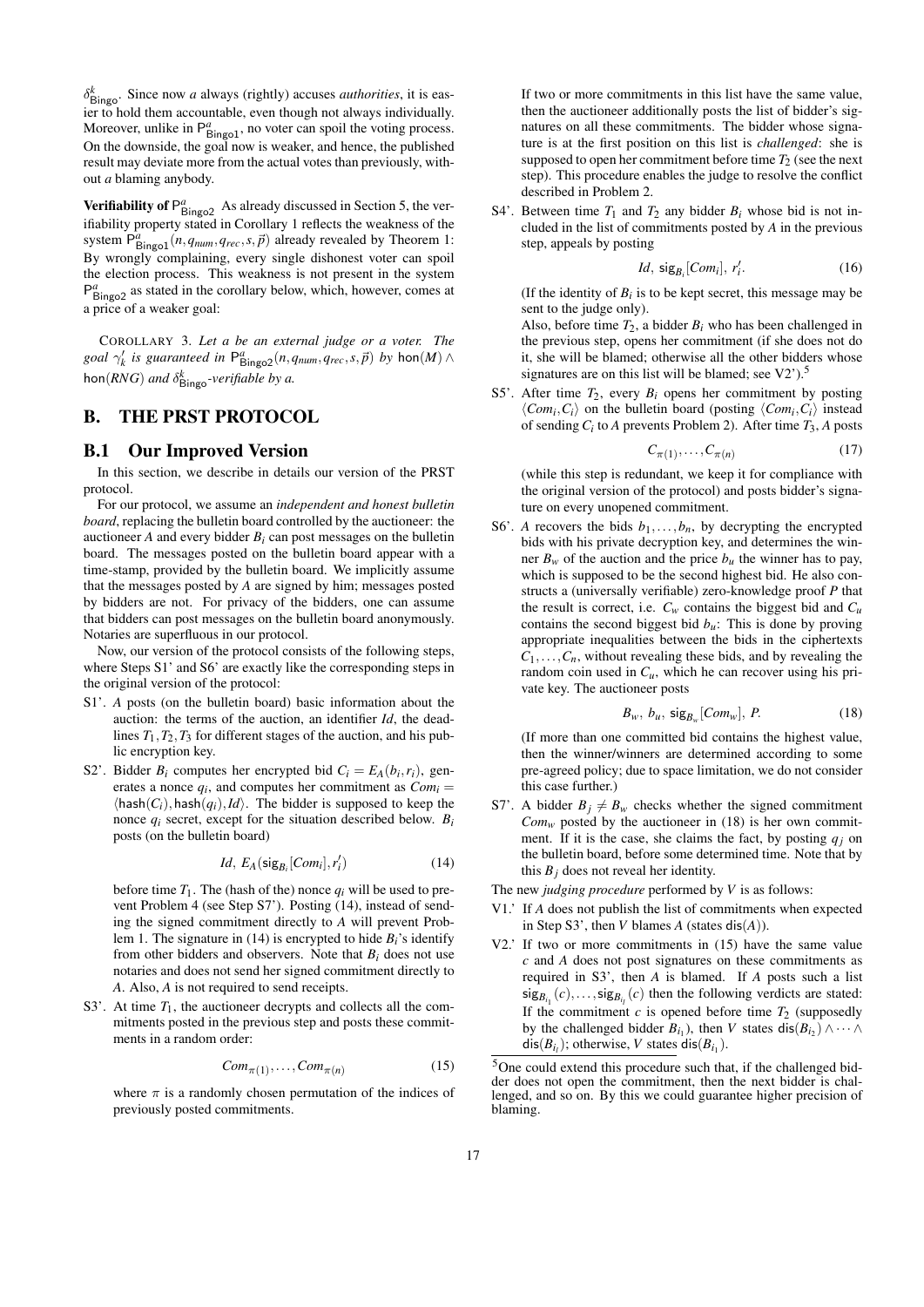- V3.' If in Step S4', message (16) is posted such that there is a corresponding encryption in a message of the form (14) posted before time  $T_1$  and  $Com_i$  is not included in the list of commitments posted by *A* in Step S3', then *V* blames *A*.
- V4.' After Step S5', if the bulletin board does not contain an entry that opens some commitment *Comi* , then: If *A* has not provided the required signature in Step S5', then *V* blames him. Otherwise, the party identified by this signature is blamed. Furthermore, if *A* does not post (17), then *A* is blamed.
- V5.' If, in Step S6', *A* does not post a result with a valid zeroknowledge proof and a valid signature  $sig_w[Com_w]$ , then *V* blames *A*.
- V6.' If, in Step S7', a nonce  $q_w$  is posted such that  $Com_w$  contains hash $(q_w)$ , then *V* blames  $B_w$ .

We, again, consider a few variants of the protocol: By  $P_{PRT}^J$  we denote our version of the protocol with an additional, honest party, the *judge*, who runs the judging procedure described above. By  $P_{PRST}^X$ , for  $X \in \{A, B_1, \ldots, B_n\}$ , we denote our version of the protocol, where *X* is assumed to be honest and his/her honest program is *extended* by the judging procedure.

#### B.2 Symbolic Model of Processes

In this section we instantiate the abstract notion of a protocol by a symbolic model, where atomic processes, following [31], are represented as functions that for a sequence of input messages (the messages received so far) produce output messages.

This model, unlike many other symbolic models (like  $\pi$ calculus), by means of a so called master process (a scheduler), enables us to precisely model phases of the protocol so that every party is given a chance to perform the required actions in every stage of the protocol (and therefore can be fairly held accountable if he/she does not do it).

While we focus here on specific cryptographic primitives used in the PRST protocol, the model presented here is generic and can be used with a different set of cryptographic primitives.

Messages. Let  $\Sigma$  be some signature for cryptographic primitives (including a possibly infinite set of constants for representing participant names, etc.),  $X = \{x_1, x_2, \dots\}$  be a set of variables, and Nonce be an infinite set of *nonces*, where the sets Σ, *X*, and Nonce are pairwise disjoint. For  $N \subseteq$  Nonce, the set  $T_N$  of *terms* over  $\Sigma \cup N$  and *X* is defined as usual. Ground terms, i.e., terms without variables, represent messages. The set of all messages will be denoted by Msg.

We assume some fixed equational theory associated with  $\Sigma$  and denote by  $\equiv$  the congruence relation on terms induced by this theory. The particular signature  $\Sigma$  we take to model the PRST protocol, along with an appropriate equivalence theory, is given below.

Cryptographic Primitives for PRST. We use a term of the form  $\langle m, m' \rangle$  to represent a pair of messages *m* and *m'*; with first(*p*) and  $sec(p)$  yielding, respectively, the first and the second component of a pair  $p$ . A term  $sig_k(m)$  represents the signature on a message *m* under a (private) key *k*. Such a signature can be verified using  $pub(k)$ , the public key corresponding to *k*. A term hash $(m)$  represents the result of applying the hash function to *m*.

We use the following terms to represent randomized encryption with homomorphic property:  $\{m\}_k^r$  represents a term *m* encrypted under a (public) key *k* using a randomness *r*;  $\text{dec}(c, k)$  represents a decryption of a ciphertext *c* with a key *k* (*k* is intended to be a private key corresponding to the public key under which *c* is encrypted). The ability to extracting the random coin from a given ciphertext is expressed using the symbol extractCoin.

$$
\begin{aligned}\n\text{checkSig}(\text{sig}_m(k), \text{pub}(k)) &= \mathsf{T} \\
& \text{dec}(\{x\}_{\text{pub}(k)}, k) = x \\
& \text{extractCoin}(\{x\}_{\text{pub}(k)}, k) = r \\
& \{m_1\}_k^{r_1} \times \{m_2\}_k^{r_2} = \{m_1 + m_2\}_k^{r_1 + r_2} \\
\text{first}(\langle x, y \rangle) &= x \\
& \text{sec}(\langle x, y \rangle) = y \\
& \text{sec}(\langle x, y \rangle) = y \\
& \text{arc}(\langle x, y \rangle) = y \\
& \text{arc}(\langle x, y \rangle) = y \\
& \text{arc}(\langle x, y \rangle) = y \\
& \text{arc}(\langle x, y \rangle) = y \\
& \text{arc}(\langle x, y \rangle) = y \\
& \text{arc}(\langle x, y \rangle) = y \\
& \text{arc}(\langle x, y \rangle) = y \\
& \text{arc}(\langle x, y \rangle) = y \\
& \text{arc}(\langle x, y \rangle) = y \\
& \text{arc}(\langle x, y \rangle) = y \\
& \text{arc}(\langle x, y \rangle) = y \\
& \text{arc}(\langle x, y \rangle) = y \\
& \text{arc}(\langle x, y \rangle) = y \\
& \text{arc}(\langle x, y \rangle) = y \\
& \text{arc}(\langle x, y \rangle) = y \\
& \text{arc}(\langle x, y \rangle) = y \\
& \text{arc}(\langle x, y \rangle) = y \\
& \text{arc}(\langle x, y \rangle) = y \\
& \text{arc}(\langle x, y \rangle) = y \\
& \text{arc}(\langle x, y \rangle) = y \\
& \text{arc}(\langle x, y \rangle) = y \\
& \text{arc}(\langle x, y \rangle) = y \\
& \text{arc}(\langle x, y \rangle) = y \\
& \text{arc}(\langle x, y \rangle) = y \\
& \text{arc}(\langle x, y \rangle) = y \\
& \text{arc}(\langle x, y \rangle) = y \\
& \text{arc}(\langle x, y \rangle) = y \\
& \text{arc}(\langle x, y \rangle) = y \\
& \text{arc}(\langle x, y \rangle) = y \\
& \text{arc}(\langle x, y \rangle) = y \\
& \text{arc}(\langle x, y \rangle) = y \\
& \text{arc}(\
$$

#### Figure 1: Theory  $E$  — equational theory for modeling PRST.

To model the set of possible bids (which is finite) we introduce symbols  $0, \ldots, (M-1)$  along with operators + and  $\times$  (needed for expressing the homomorphic property of the encryption) and symbols  $\lt$  and  $\leq$ . We assume full axiomatization of this finite set of numbers w.r.t. these operators.

Zero-knowledge proofs. We will model the zero-knowledge proofs used in the protocol following the approach of [7] and [32]. A zero-knowledge proof will be represented by a term  $P = \mathsf{ZK}_{\varphi}^{n,k}(t_1,\ldots,t_n; s_1,\ldots,s_n)$  where  $t_1,\ldots,t_n$  are terms called *the private component* (the proof will keep these terms secret), terms  $s_1, \ldots, s_n$  are called *the public component* (the proof reveals these terms), and  $\varphi$  is a term built upon variables  $x_1, \ldots, x_n, y_1, \ldots, y_n$  (no other variables and no nonces can occur in this term;  $x_i$  is intended to refer to  $t_i$ , while  $y_i$  is intended to refer to  $s_i$ ), called *the formula of P*.

We have the following equalities associated to zero-knowledge proofs. The first group of equations reveals the public components (also the formula) of a proof. The second one allows one to check validity of a proof.

$$
\text{public}(\mathsf{ZK}_{\varphi}^{n,k}(t_1,\ldots,t_n,s_1,\ldots,s_n)) = \langle \varphi, s_1,\ldots,s_n \rangle
$$
\n
$$
\text{check}(\mathsf{ZK}_{\varphi}^{n,k}(t_1,\ldots,t_n,s_1,\ldots,s_n)) = \mathsf{T}
$$
\n
$$
\text{if } \varphi \text{ is a formula build upon } x_1,\ldots,x_n,y_1,\ldots,y_n, \text{ and }
$$
\n
$$
\varphi[t_i/x_i,s_i/y_i] \equiv_E \mathsf{T}.
$$

To model the zero-knowledge proofs used in the protocol, we will use the expression  $P_<(b_1,b_2,k;c_1,c_2)$  representing the proof that the  $c_1$  is of the form  $\{b_1\}_{k}^{r_1}$ , for some  $r_1$ , and  $c_2$  is of the form  ${b_2}_{k}^{r_2}$ , for some  $r_2$ , with  $b_1 < b_2$ . Formally,  $P_<(b_1, b_2, k; c_1, c_2)$ stands for  $ZK^{1,1}_{\varphi}(b_1, b_2, k; c_1, c_2)$ , where

$$
\varphi = [ \text{dec}(y_1, x_3) = x_1 \wedge \text{dec}(y_2, x_3) = x_2 \wedge x_1 < x_2 ].
$$

Similarly,  $P_{\leq}(b_1, b_2, k; c_1, c_2)$  representing the proof that the  $c_1$  is of the form  $\overline{\{b_1\}_k^{r_1}}$  and  $c_2$  is of the form  $\overline{\{b_2\}_k^{r_2}}$ , with  $b_1 \leq b_2$ . Formally,  $P_{\leq}(b_1, b_2, k; c_1, c_2)$  stands for  $\mathsf{ZK}_{\varphi}^{1,1}(b_1, b_2, k; c_1, c_2)$ , where

$$
\varphi = [dec(y_1, x_3) = x_1 \wedge dec(y_2, x_3) = x_2 \wedge x_1 \le x_2].
$$

Runs and views. Let Ch be a set of *channels* (*channel names*). An *event* is of the form  $(c : m)$ , for  $c \in \mathbb{C}$  h and  $m \in \mathbb{M}$  sg. Such an event is meant to express that the message *m* is delivered on channel *c*. The set of all events will be denoted by Ev. A finite or infinite sequence of events is called a *run*.

For a run  $\rho = (c_1 : m_1) (c_2 : m_2), \ldots$ , we denote by chan( $\rho$ ) the sequence  $c_1, c_2,...$  of channels in this sequence. For  $C \subseteq Ch$ , we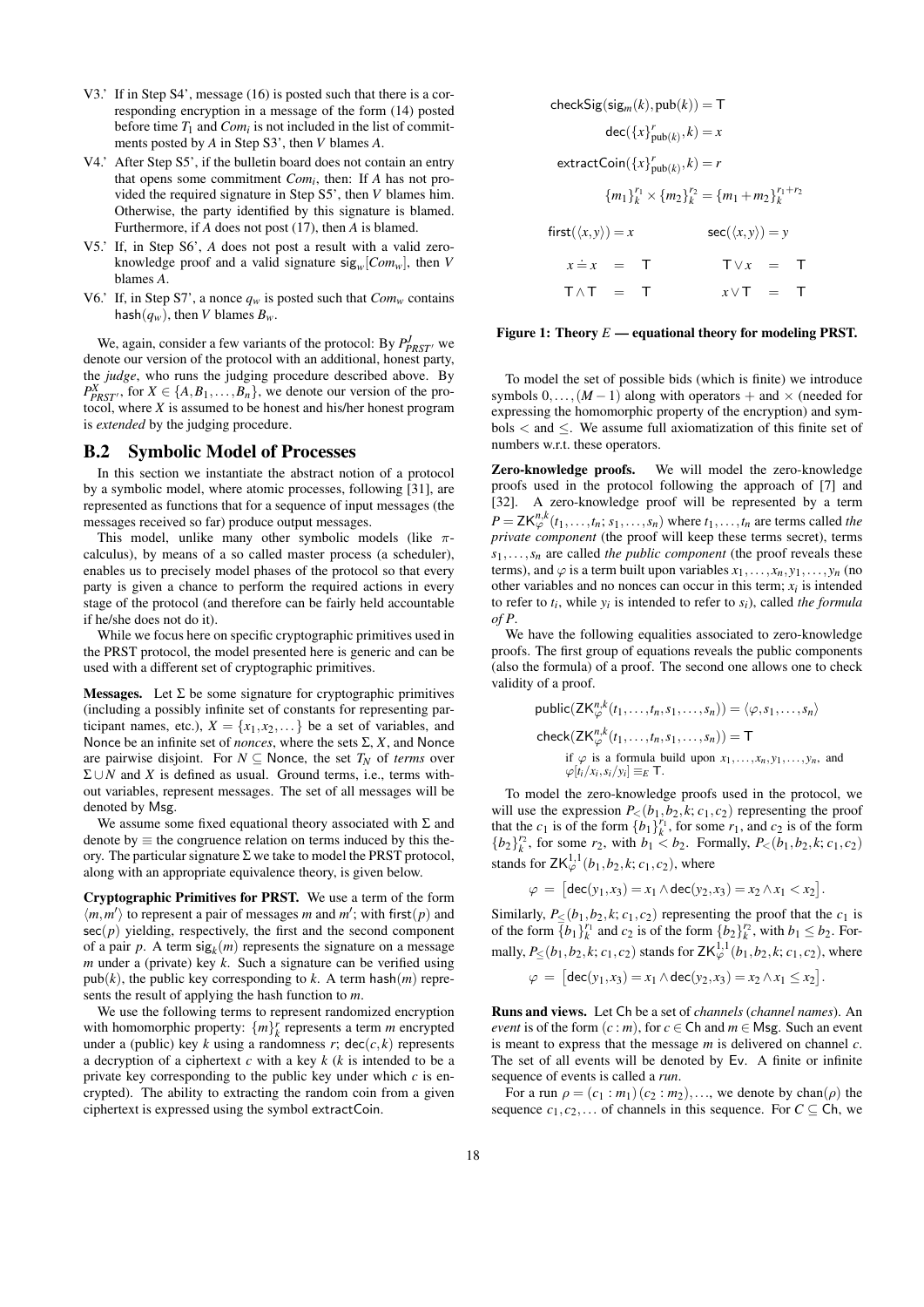denote by  $\rho_{|C}$  the subsequence of  $\rho$  containing only the events (*c* : *m*) with  $c \in C$ . Let  $\tau \in T_N$  be a term. Then, with  $\rho$  as above, we denote by  $\tau[\rho]$  the message  $\tau[m_1/x_1,m_2/x_2,...]$ , where  $x_i$  is replaced by  $m_i$ . (Recall that the set of variables is  $X = \{x_1, x_2, \dots\}$ .)

EXAMPLE 3. Assume that  $\tau_{ex} = \text{dec}(x_1, \text{first}(x_2))$  and  $\rho_{ex} =$  $(c_1: \{a\}_{\text{pub}(k)}^r), (c_2: \langle k, b \rangle)$ . Then

$$
\tau_{ex}[\rho_{ex}] = \text{dec}(\{a\}_{\text{pub}(k)}^r, \text{first}(\langle k, b \rangle)) \equiv_{ex} a.
$$

Borrowing the notion of static equivalence from [2], we call two  $\alpha$  and  $\rho'$  *statically equivalent w.r.t. a set C*  $\subseteq$  Ch *of channels and a set*  $N \subseteq$  Nonce *of nonces*, written  $\rho \equiv_N^C \rho^j$ , if (i) chan( $\rho_{|C}$ ) = chan( $\rho'_{|C}$ ) and (ii) for every  $\tau_1, \tau_2 \in T_N$  we have that  $\tau_1[\rho_{|C}] \equiv \tau_2[\rho_{|C}]$  iff  $\tau_1[\rho'_{|C}] \equiv \tau_2[\rho'_{|C}]$ . Intuitively,  $\rho \equiv_N^C \rho'$  means that a party listening on channels*C* and a priori knowing the nonces in *N* cannot distinguish between the inputs received according to  $\rho$ and those received according to  $\rho'$ . We call the equivalence class of  $\rho$  w.r.t.  $\equiv_N^C$ , the  $(C, N)$ -view on  $\rho$ .

EXAMPLE 4. For example, if  $k$ ,  $k'$ ,  $a$ , and  $b$  are different constants, *r* and *r'* are nonces,  $C = \{c_1, c_2\}$ , and  $N = \emptyset$ , then it is easy to see that  $\rho_{ex}^1 = (c_1 : \{a\}_{\text{pub}(k)}^r), (c_2 : \langle k', b \rangle), (c_3 : k)$  and  $\rho_{ex}^2 =$  $(c_1: \{b\}_{\text{pub}(k)}^{r'}), (c_2: \langle k', b \rangle)$  yield the same  $(C, N)$ -view w.r.t.  $\equiv_{ex}$ .

Processes. Processes are built from atomic processes. An atomic process is basically a function that given a finite history (representing the messages delivered so far) returns  $\varepsilon$  (if the process does not send any message) or an element of the form  $(c : \tau)$  (if the process sends some message). We require that an atomic process behaves the same on inputs on which it has the same view. Formally, atomic processes are defined as follows.

DEFINITION 7. An *atomic process* is a tuple  $p = (I, O, N, f)$ where

- (i)  $I, O \subseteq \mathbb{C}$  h are finite sets of *input* and *output* channels, respectively,
- (ii)  $N \subset$  Nonce is a set of *nonces* used by p,
- (iii)  $f$  is a mapping which assigns, to each  $(I, N)$ -view  $U$ , a responce  $f(U)$  of the form  $\varepsilon$  or  $(c : \tau)$  with  $c \in O$  and  $\tau \in T_N$ .

We refer to *I*, *O* and *N* by  $I_p$ ,  $O_p$ , and  $N_p$ , respectively. We note that the sets  $I_p$  and  $O_p$  do not have to be disjoint (which means that *p* can send messages to itself).

We note that (iii) guarantees that  $p$  performs the same computation on event sequences that are equivalent according to  $\equiv_N^I$ , and hence, on which *p* has the same view. This is why *f* is defined on  $(I, N)$ views rather than on sequences of input events.

For a history  $\rho$  such that *U* is the equivalence class of  $\rho'$ w.r.t.  $\equiv_N^I$ , we write  $p(\rho)$  for the output produced by *p* on input  $\rho$ . This output is  $\varepsilon$ , if  $f(U) = \varepsilon$ , or  $(c : \tau[\rho|_I])$  if  $f(U) = (c : \tau)$ .

EXAMPLE 5. Let  $I = \{c_1, c_2\}$ ,  $N = \emptyset$ , and *U* be the equivalence class of  $\rho_{ex}^1$ . Assume also that  $f(U) = (c_4 : \langle x_1, \text{first}(x_2) \rangle)$ . Then,  $p(\rho_{ex}^1) = (c_4 : \langle \{a\}_{\text{pub}(k)}^r, \text{first}(\langle k', b \rangle) \rangle)$ , which modulo  $\equiv_{ex}$ can be equivalently written as  $(c_4: \langle \{a\}_{\text{pub}(k)}^r, k' \rangle)$  and  $p(\rho_{ex}^2)$  =  $(c_4: \langle \{b\}_{\text{pub}(k)}^{\prime}, \text{first}(\langle k', b \rangle) \rangle)$ , which modulo  $\equiv_{ex}$  can be equivalently written as  $(c_4: \langle \{b\}_{\text{pub}(k)}^{\prime}, k' \rangle)$ . Note that since  $\rho_{ex}^1$  and  $\rho_{ex}^2$ yield the same  $(I, N)$ -view w.r.t.  $\equiv_{ex}$ , *p* performs the same transformation on  $\rho_{ex}^1$  and  $\rho_{ex}^2$ .

For the definition of a process, given below, we assume that there is a distinct channel ch<sub>init</sub>  $\in$  Ch and a distinct constant init in the signature Σ.

DEFINITION 8. A *process* is a finite set  $\pi$  of atomic processes with disjoint sets of input channels and sets of nonces (i.e.,  $I_p \cap$  $I_{p'} = \emptyset$  and  $N_p \cap N_{p'} = \emptyset$ , for distinct  $p, p' \in \pi$ ) such that there is an atomic proces  $p_0 \in \pi$  with ch<sub>init</sub> ∈  $I_p$  and ch<sub>init</sub> ∉  $O_p$  for all  $p$  in  $\pi$ . The atomic process  $p_0$  is called the *master atomic process* of  $\pi$ .

**Runs of processes.** For a process  $\pi$ , we define the run of  $\pi$  in the following way. In each step, we have a configuration that consists of a finite run ρ (the events delivered so far) and the current event *e* (the event to be delivered in the next step). We start with the initial configuration with the empty run  $\rho$  and  $e = \varepsilon$ . In each step we extend the run and compute the next current event, obtaining the new configuration  $(\rho', e')$ , as follows. By definition of processes, there exists at most one atomic process, say  $p$ , in  $\pi$  with an input channel corresponding to *e* (if  $e \neq \varepsilon$ ). If such a process *p* exists (which means that the current event can be delivered to  $p$ ), then we obtain the next configuration, by taking  $\rho' = \rho e$  and  $e' = p(\rho')$ . If such a process does not exists—which can happen if there is no message to be delivered ( $e = \varepsilon$ ) or there is no atomic process with the appropriate input channel—then we trigger the master atomic process  $p_0$  by sending to it the init event: we take  $\rho' = \rho(\text{ch}_{\text{init}})$ : init) and  $e' = p_0(\rho')$ . Note that, in the first step of a run of  $\pi$ , the master atomic process is always triggered. Now, the *run of*  $\pi$  is an infinite run induced by the sequence of finite runs in the consecutive configurations, as defined above.

We will consider only *fair* runs, where the master atomic process is triggered infinitely often (which means that no regular processes can "hijack" the run by performing some infinite computations).

#### B.3 Modeling the PRST System

In this section we provide the formal description of the PRST protocol, based on the model described above. We give, however, only the modeling of our variant of this system; the original variant can be modeled in an analogously way. Also, since in our variant of the protocol, the security properties we prove do not depend on the use of notaries, we skip these parties in the modelling. Moreover, for the simplicity of presentation, we consider only the case with an external judge (the result easily carries out to the case when one of the bidders plays the role of the verifier).

We define  $P_{PRST}^j$  as the system  $(\Sigma, \text{Ch}, \text{In}, \text{Out}, {\{\Pi_a\}_{a \in \Sigma},$  ${\{\hat{\Pi}_a\}}_{a\in \Sigma}$ ) with the components defined below. We assign to every party  $a \in \Sigma$  an infinite set  $N_a$  of nonces *a* can use.

**Participants.** The set  $\Sigma$  of the protocol participants consists of  $B_1, \ldots, B_n$  (the bidders), *A* (the auctioneer), *BB* (the bulletin board), the judge *J*, and, additionally, *the scheduler S* and the *key distribution center* (KDC). The role of the scheduler (who formally will be the master atomic process; see Section B.2) is to make sure that every party gets a chance to perform some actions in every protocol phase. It is important, because otherwise we could not blame parties who did not perform required actions (for instance, did not open their commitments, as required, in the appropriate protocol stage). The role of KDC is to generate and distribute private and public keys of the participants.

Recall that the judge and the bulletin board are assumed to be honest. We also assume that the scheduler, and KDC are honest. The remaining parties are not assumed to be honest.

Channels. The set of channels we consider here consists of channels ch<sup>a</sup><sub>*b*</sub>, for every  $a, b \in \Sigma$ , the channel ch<sub>init</sub>, and decision chan-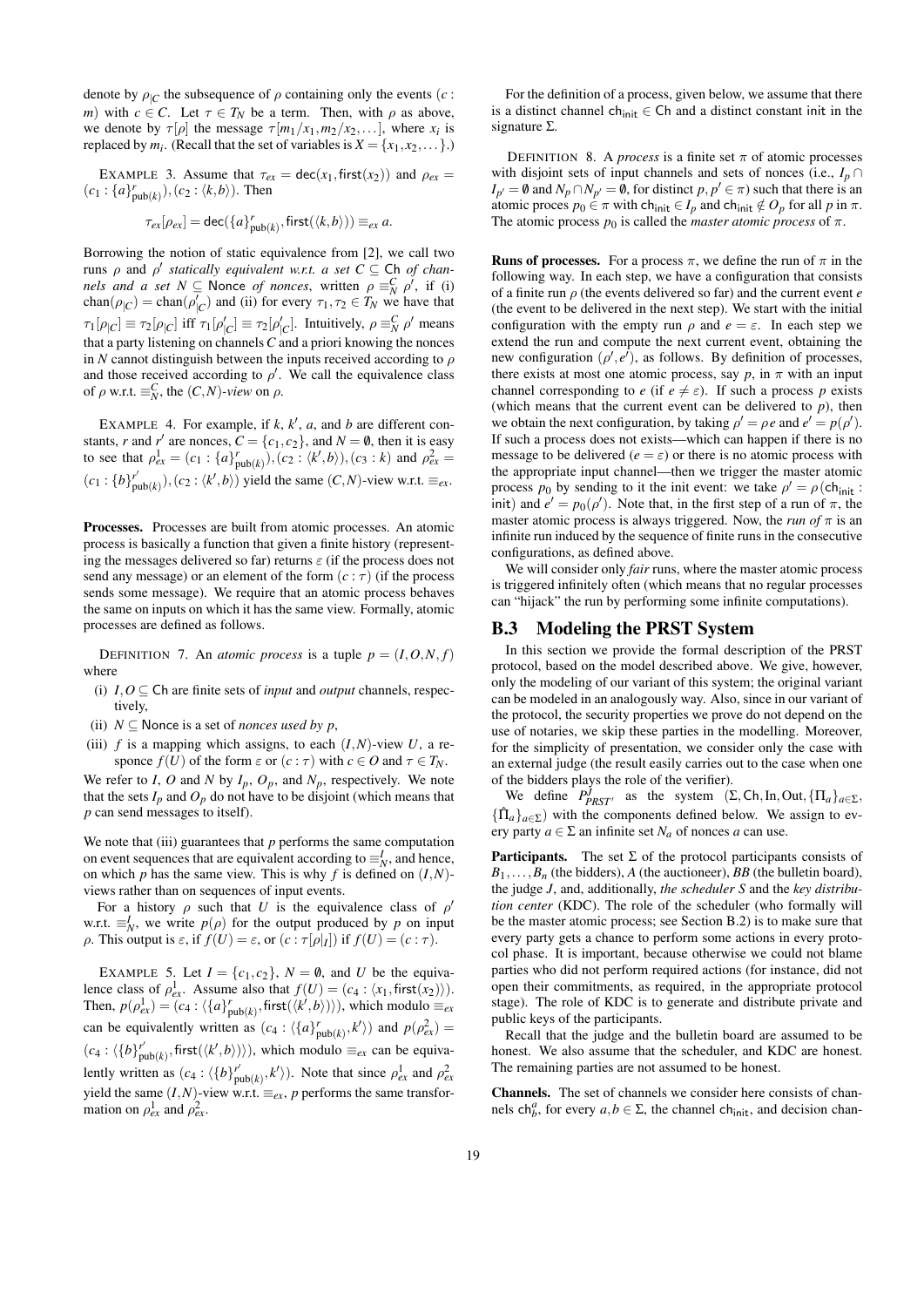| time          | expected action                                |
|---------------|------------------------------------------------|
| $t_1$         | A performs S1'                                 |
| $t_{2}$       | every $B_i$ performs S2'                       |
| $t_3 (= T_1)$ | A performs S3'                                 |
| tд            | every $B_i$ performs S4'                       |
| $t_5 (= T_2)$ | every $B_i$ performs (the first part of) $S5'$ |
| $t_6 (= T_3)$ | A performs (the second part of) S5'            |
| t7            | A performs S6'                                 |
| $t_8$         | every $B_i$ performs S7'                       |
| tq            | the judge performs V2'-V5'                     |
|               |                                                |

Figure 2: The expected response of the protocol participants to the consecutive time messages

nels decision<sub>a</sub>, for every  $a \in \Sigma$ . The channel ch<sub>*b*</sub><sup>*a*</sup> is an output channel of *a* and an input channel of *b*. So, *a* and *b* can communicate using  $ch_b^a$  and  $ch_a^b$ . For  $a \in \Sigma$ , we define  $In(a) = \{ch_a^{a'} : a' \in \Sigma\}$ and  $Out(a) = \{ch_{a'}^a : a' \in \Sigma\} \cup \{decision_a\}$ . For the scheduler, we additionally assume that  $\text{ch}_{\text{init}}$  is in  $\text{In}(S)$  (therefore, the scheduler is running master atomic processes).

**Sets of programs**  $\Pi_a$ . Depending on whether a party  $a \in \Sigma$  under consideration is assumed to be honest (the judge, the bulletin board, the scheduler, and the key distribution center) or, possibly, dishonest (the auctioneer and the bidders) we define the set  $\Pi_a$  of the programs of  $a$  to be: (1) the set of honest programs of  $a$ , i.e.  $\Pi_a = \hat{\Pi}_a$ , as defined below, if *a* is honest, or (2) the set of all possible programs only limited by the network configuration, i.e.  $\Pi_a = \text{Proc}(\text{In}(a), \text{Out}(a), N_a)$ , if *a* is not assumed to be honest.

Now, we define the sets of honest programs of the participants. We provide here only high-level description of these programs. It is, however, straightforward (although tedious) to encode these programs formally as atomic processes, as defined in the previous section.

The scheduler: As we have mentioned, ch<sub>init</sub> is an input channel of *S* and, hence, in every instance of the protocol, the processes of the scheduler is the master (atomic) process. The role of the scheduler, as we have also mentioned, is to to trigger every party, so that it is given a chance to perform the actions required by the protocol.

The set of honest programs  $\hat{\Pi}_S$  of the scheduler contains all the processes  $\pi$  defined as follows. A process  $\pi \in \hat{\Pi}_S$  sends two kind of messages to protocol participants (using the channels  $\mathsf{ch}_a^S$ , for  $a \in \Sigma$ ): the message trigger and messages  $t_0, t_1, t_2, \ldots$  (time messages). Exactly one message is sent every time  $\pi$  is invoked by delivering (ch<sub>init</sub>: init), which, by fairness, happens an infinite number of times. The order of messages sent to different participants is not restricted (different processes in  $\hat{\Pi}_S$  have different order corresponding to different scheduling), except for the following requirement: (1) for every  $i$ , the message  $t_i$  is sent exactly once to every protocol participant and (2) if  $i < j$ , then  $t_i$  is sent before  $t_j$ .

By the above, it is guaranteed that every party is triggered in every stage *i*, using the message *ti* and, apart from this, he/she can be triggered an arbitrary number of times by the message trigger.

The expected response of the protocol participants to the consecutive time messages is, informally, summarized in Figure 2.

The bulletin board: The set of programs of the bulleting board consists of only one program which collects all the received messages and, on request, provides the list of these messages to every party.

The key distribution center: The set of programs of the bulleting

board consists of only one program which, in response to request sent by a participant *a*, sends back to *a* the message

$$
keys_a = \langle k_a, \text{pub}(k_a), \text{pub}(k_A), \text{pub}(k_{B_1}), \dots, \text{pub}(k_{B_n}) \rangle,
$$

where  $k_b$ , for  $b \in \Sigma$  the private key of *b* generated by KDC (formally, it is a distinct nonce of KDC). Note that  $\text{pub}(k_b)$  represents the corresponding public key (see Figure 1). Therefore, the response of KDC contains the private key of *a* and the public keys of the auctioneer and all bidders.

**The bidders:** The set of honest programs  $\Pi_{B_i}$  of a bidder  $B_i$  consists of two kinds of programs: (1) the empty program that ignores all the incoming messages (representing the case when the bidder abstains from bidding); (2) for each bid value *b*, the program  $\pi_i^b$ representing the case when the bidder, following the protocol, bids *b*. This program in response to time messages  $t_2$ ,  $t_4$ ,  $t_5$  and  $t_8$  performs steps S2', S4', S5' (the first part), and S7', respectively (other messages are left without any reply).

We describe in more details only the response of  $\pi_i^b$  to the message  $t_2$  and  $t_4$  sent by the scheduler; the remaining steps can be implemented similarly.

When we say that  $t_2$  is delivered to  $\pi_i^b$ , then, formally, the following happens: the atomic process  $\pi_i^b$  (or, more precisely, the function of this process) is given a run  $\rho$  representing the history of the system so far, with the last event  $(ch_{B_i}^S : t_2)$ . Now, we define the response to  $\rho$  as follows: The process sends request to the KDC, i.e. it returns  $(ch_{KDC}^{B_i} : \text{request})$ . The key distribution center, by the definition of its program, sends back to  $B_i$  the message  $keys_{B_i}$ . Therefore,  $\pi_i^b$  is invoked again, this time with  $\rho$  extended by  $(ch_{B_i}^{KDC} : keys_{B_i})$ . Now, the process sends the request  $(ch_{BB}^{B_i} : \text{request})$  to the bulletin board who, by the definition, responds immediately, providing the complete list of messages posted so far. This lists should contain the identifier *Id* of the auction signed by the auctioneer (if it is not the case,  $\pi_i^b$  halts). Now, the process posts (14) on the bulleting board, i.e. sends this message on ch $_{BB}^{B_i}$ . To construct (14) the process uses its own nonces, the retrieved keys, and *Id* obtained in the previous step.

Similarly, in responce to  $t_4$ , the process  $\pi_i^b$  sends the request  $(ch_{BB}^{B_i} : request)$  to the bulletin board who, by the definition, responds immediately, providing the complete list of messages posted so far. This list should contain, in particular, the list of commitments signed and posted by the auctioneer (if it is not the case, the process halts). Now, if the commitment of  $B_i$  (sent previously) is not in this list,  $\pi_i^b$  appeals, by sending (16) to the bulleting board. Further, if  $B_i$  is challenged (i.e. the bulletin board contains a list posted by *A* of signatures on the same commitment, with the signature of  $B_i$  on the first position on this list), then the process posts his encrypted bid *Ci* . Otherwise, the process does not produce any output.

The auctioneer: The set of honest programs of the auctioneer consists of only one program which in response to messages  $t_1, t_3$ , *t*6, and *t*<sup>7</sup> performs Steps S1', S3', S5' (the second part), and S6', respectively. Additionally, if requested by the judge in step V3' (see below), it sends back to the judge the required signature.

The judge: The set of honest program of the judge consists of only one program which: (1) obtains the public keys of all parties (when triggered for the first time); (2) in every protocol step  $t_1$ – *t*9, retrieves the content of the bulletin board; (3) in response to message *t*<sup>9</sup> (retrieves the complete content of the bulleting board and), performs steps V1'–V6'. Note that, at this point, the judge has a complete view on the history of the system recorded on the bulletin board.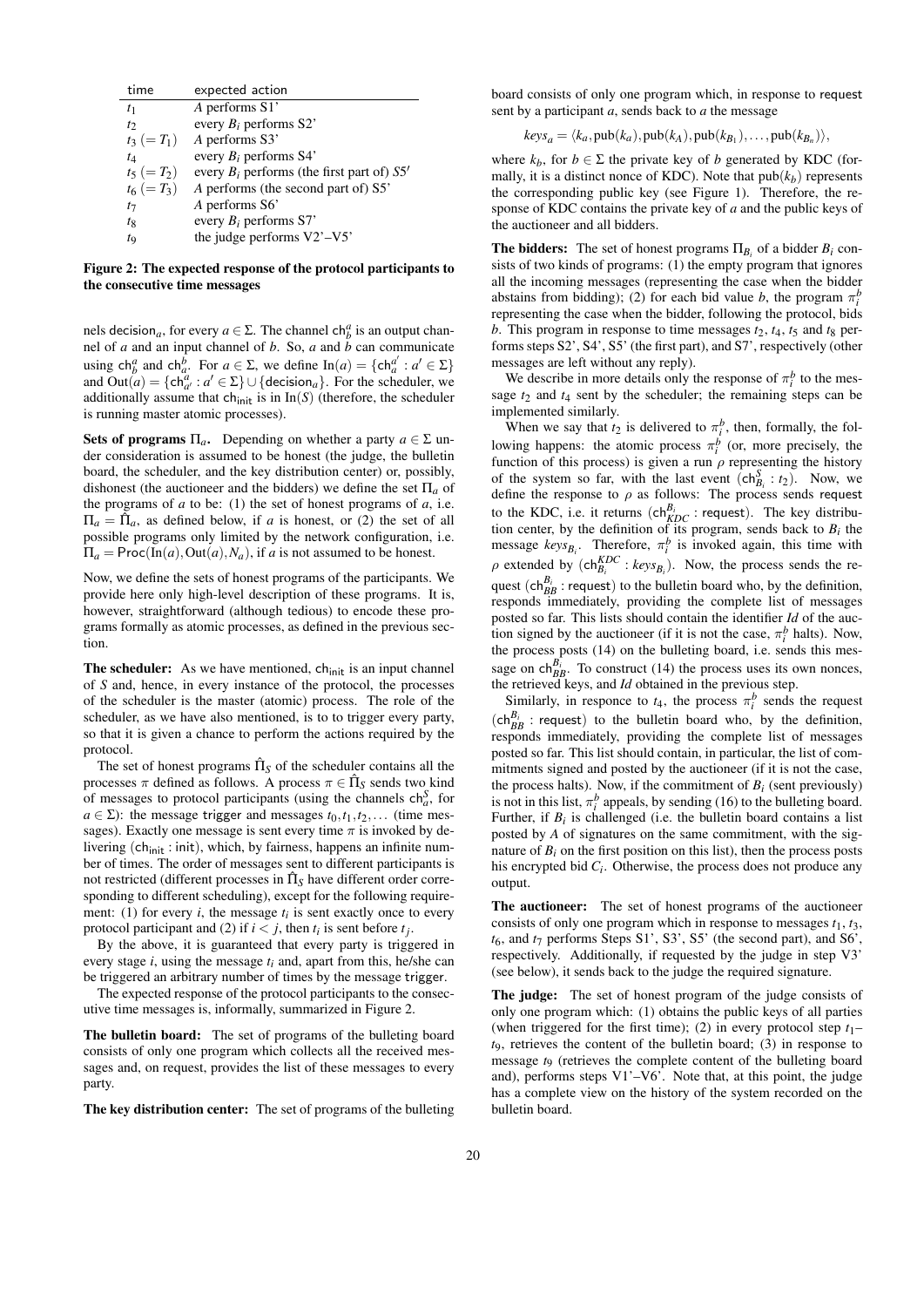# B.4 Proof of Theorem 3

Before we prove Theorem 3, we provide a formal specification of the goal  $\gamma$ , sketched in Section 6.2. The property  $\gamma$  is satisfied if and only if the following conditions hold:

- (a) *A* posts a list (15) of commitments which includes the commitments of the honest bidders and where all commitments are different.
- (b) All the published commitments are correctly opened and the sequence  $C_{\pi(1)}, \ldots, C_{\pi(n)}$  of the corresponding encrypted bids is posted by  $\stackrel{\wedge}{A}$  in (17).
- (c) *A* publishes a result, as in (18).
- (d) The published price  $b<sub>u</sub>$  is the second highest bid amongst the bids encrypted in  $C_1, \ldots, C_n$ .
- (e) An honest bider is declared to be the winner if and only if her bid is the highest in  $C_1, \ldots, C_n$ .

Now we are ready to prove the theorem.

**Fairness:** To show that *V* is fair in  $P = P_{PRST}^V$ , let  $\pi$  be an instance of *P* and *r* be a run of  $\pi$  such that *V* states a verdict  $\psi$  in *r*. We need to show that  $\pi \models \psi$ . Since *V* states a verdict, by definition of the honest program of  $V$ , one of the cases given by  $V1'$ – $V6'$  must hold.

We will present here only proofs for two most interesting cases: V2' and V6'. The proofs for the remaining cases are quite straightforward.

*Case V2':* Suppose that the case described in V2' holds. Without loss of generality we can assume that the case described in V1' does not hold (we consider this case separately). It means that *A* posts the list (15) of commitments and two or more commitments on this list have the same value *c*. We have to consider two sub-cases.

First, suppose that *A* does not post signatures on these commitments as required in S3'. In this case *V* states  $\psi = \text{dis}(A)$ . By the definition of the honest program of the auctioneer, *A* cannot be honest in  $\pi$  (the honest program of *A* always posts the required signatures, as described in S3'). Therefore the verdict  $\psi$  is true in  $\pi$ 

Now, suppose that *A* posts a list  $\text{sig}_{B_{i_1}}(c),...,\text{sig}_{B_{i_l}}(c)$  of required signatures. We consider two cases depending on whether or not the commitment *c* is opened before time *T*2.

If the commitment  $c$  is not opened before  $T_2$ , then the verdict is  $\psi = \text{dis}(B_{i_1})$ . We need to show that  $B_{i_1}$  is not honest in  $\pi$ . Suppose that it is not the case, but, on the contrary,  $B_{i_1}$  is honest in  $\pi$ . As, by the definitions of honest programs of a bidder and the honest program of the key issuer, the private key of  $B_{i_1}$  is never revealed to other parties. Therefore, by the equational theory given in Figure 1, it must have been  $B_{i_1}$  who produced  $sig_{B_{i_1}}(c)$  and, thus, by the definition of her honest programs,  $c$  is the commitment of  $B_{i_1}$  and she is able to open it, which she does before time  $T_2$ , since she is challenged. This contradict the assumption that *c* is not opened.

If the commitment *c* is opened before time  $T_2$  then *V* states  $\psi =$  $\textsf{dis}(B_{i_2}) \wedge \cdots \wedge \textsf{dis}(B_{i_l})$ . We need to show that, for all  $k \in \{2, ..., l\}$ , the bidder  $B_{i_k}$  is not honest in  $\pi$ . For the sake of contradiction, suppose that  $B_{i_k}$  is honest in  $\pi$ . Then, as previously, one can show that the signature  $\text{sig}_{B_{i_1}}(c)$  must have been produced by  $B_{i_k}$  and that *c* is the commitment of  $B_{i_k}$ . But then, as  $B_{i_k}$  is not challenged, she does not open this commitment before time *T*2. Also, nobody else is able to open this commitment before this time, by the equational theory under consideration (see Figure 1).

*Case V6'*: Suppose that none of V1'-V5' holds and that V6' holds, which means that *A* posts a result (18) with a valid zeroknowledge proof and a valid signature  $sig_w[Com_w]$  (this is because the case described in V5' does not hold) and, moreover, a value  $q_w$  is posted on the bulletin board such that  $Com_w$  is of the form  $\langle \text{hash}(C_w), \text{hash}(q_w), Id \rangle$ . Therefore, *V* states the verdict  $\psi = \text{dis}(B_w)$ . To prove that  $\psi$  is true in  $\pi$ , we need to show that  $B_w$ is not honest in  $\pi$  (i.e. the process of  $B_w$  used in  $\pi$  is not in  $\hat{\Pi}(B_i)$ ).

To do so, let us suppose, that this is not the case, but, on the contrary,  $B_w$  runs some of his honest programs. As, by the definitions of honest program of a bidder and the honest program of the key issuer, the private key of  $B_w$  is never revealed to other parties. Therefore, it must have been  $B_i$  who has signed the commitment  $Com_w$  and, thus,  $B_i$  must have produced this commitment. However, in such a case, again by the definition of honest programs of bidders,  $B_w$  never reveals the nonce  $q_w$  used in  $Com_w$  and, in particular, does not post this value. Since the only term containing  $q_w$ , known to other parties, is hash $(q_w)$  and the symbol hash $(\cdot)$  is free in the equational theory under consideration (see Figure 1), no other party is able to derive  $q_w$  and post it, which contradicts the assumption that *qw* is posted.

**Completeness:** To show that the only constraint of  $\Phi'$  is ensured by *V* in every run of  $P_{PRST}$ , let us suppose that  $\gamma$  does not hold in some run  $r$  of  $P_{PRST'}$ . It means that one of the conditions (a)– (e) is violated in *r*. In each of these cases we need to prove that an individual party is blamed by *V* in *r*, i.e. *V* states in *r* a verdict which implies (at least) one of  $dis(A)$ ,  $dis(B_1), \cdots, dis(B_n)$ .

*Condition (a) is violated,* i.e. *A* does not post a list (15) of commitments which includes the commitments of the honest bidders. If *A* does not posts this list at all, then *A* is blamed (i.e. *V* states the verdict dis(*A*)), by V1'. If *A* posts such a list, but the commitment of some *honest* bidder  $B_i$  is not included, then, by the definition of honest programs of bidders,  $B_i$  appeals by posting (16) and, in consequence, *V* blames *A*, by V3'. If, as previously, *A* posts such a list, but two or more commitments in this list have the same value *c*, then, by V2', *V* either states dis(*A*) (if *A* does not provides the required list of signatures) or  $dis(B_{i_2}) \wedge \cdots \wedge dis(B_{i_l})$  (if *A* posts such a list  $\text{sig}_{B_{i_1}}(c), \ldots, \text{sig}_{B_{i_l}}(c)$ ). Note that in both cases individual parties are blamed. In particular, in the latter case, the verdict implies, for instance,  $dis(B_{i_2})$ .

*Condition (b) is violated:* If some commitment is not opened, then, by V4', *V* blames either *A* some bidder  $B_i$ . If the list (17) is not posted by *A*, then *A* is blamed, also by V4'.

*Condition (c) is violated,* i.e. *A* does not publish any result (18). In this case *V* blames *A*, by V5'.

*Condition (d) is violated,* i.e. the result (18) is published, but the published price  $b<sub>u</sub>$  is not the second highest bid amongst the bids encrypted in  $C_1, \ldots, C_n$ . In this case, by the equational theory under consideration, *A* is not able to construct a valid zero-knowledge proof, as required in S6' and, therefore, *V* blames *A*, by V5'.

*Condition (e) is violated:* We can assume that condition (b) is satisfied (we have considered a violation of this condition above).

If an honest bidder is declared as the winner, then her signature on the commitment *Comw* corresponding to the winning encrypted bid  $C_w$  is posted in (18). By the definition of her honest programs, the definition of the honest program of the key distribution center, and by the equational theory we consider, this is possible only if this honest bidder in fact has produced  $C_w$ . Now, if the bidder declared as the winner did not bid the highest value, i.e.  $C_w$  does not contain the highest value, then, by the equational theory under consideration, *A* would not be able construct the required valid zero-knowledge proof *P*. Therefore *V* would blame *A* by V5'.

Now, suppose that and honest bidder  $B_i$  who has bid the highest value is not declared as the winner (i.e.  $j \neq w$ ). Then, since  $B_j$  has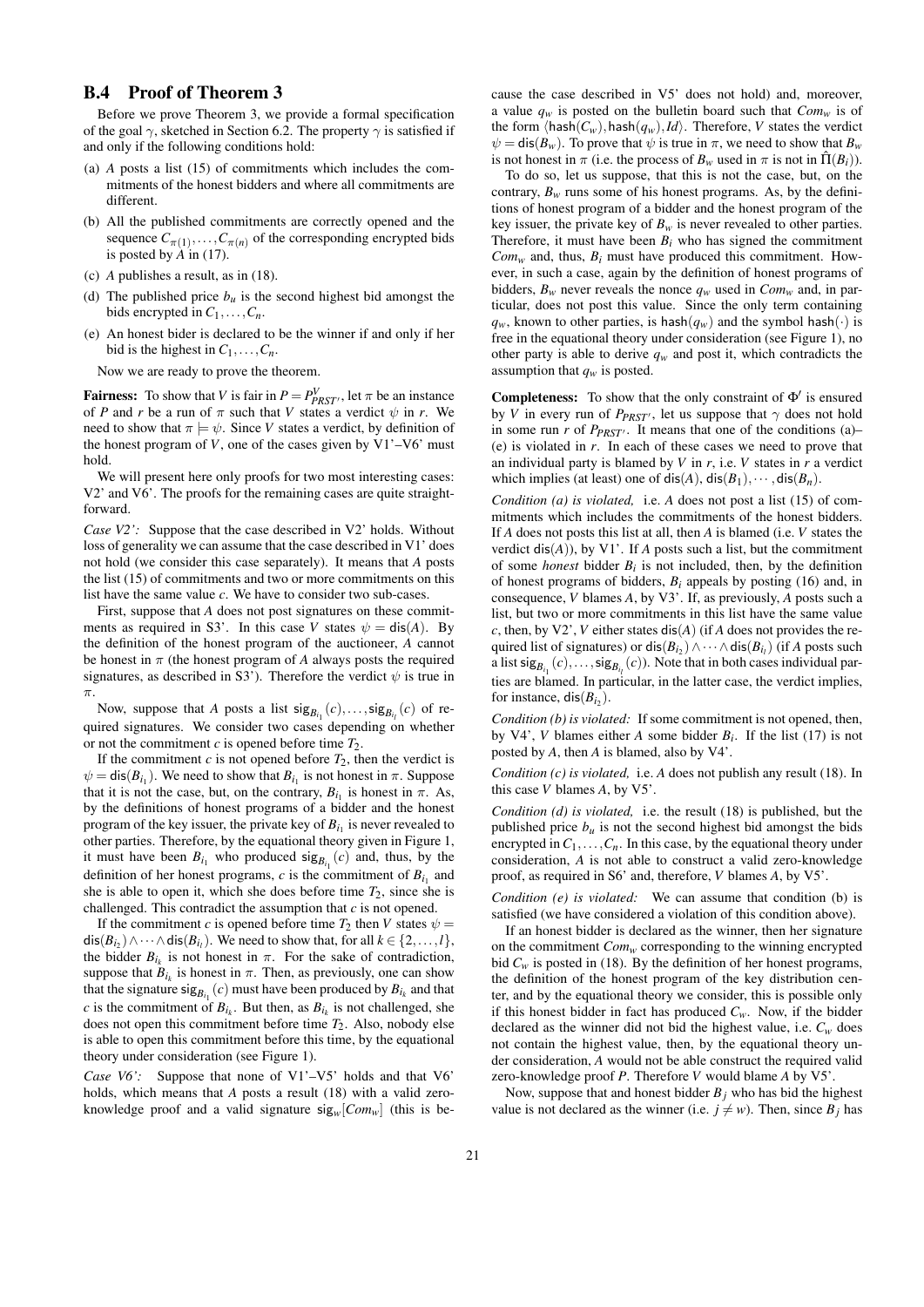bid the highes value and her encrypted bid  $C_j$  is in (17) (recall our assumption that (b) is not violated), by the correctness of the zeroknowledge proof *P*,  $C_w = C_j$  and, hence, she knows and posts the nonce  $q_i = q_w$ . In consequence, *V* blames  $B_w$ .  $\Box$ 

### B.5 Proof of Theorem 2

We use the detailed specification of the goal  $\gamma$  given in Appendix B.4.

**Fairness:** To show that *V* is fair in  $P = P_{PRST}^V$ , let  $\pi$  be an instance of *P* and *r* be a run of  $\pi$  such that *V* states a verdict  $\psi$  in *r*. We need to show that  $\pi \models \psi$ . Since *V* states a verdict, by definition of the honest program of  $V$ , one of the cases given by  $V1-V6$  must hold. We will present here only a proof for the case, where *V* states a verdict of the form  $\psi^*_{\{A, B_{i_1},...,B_{i_l}\}}$ , as described in Step V2. This is is the most interesting case; the proofs for the remaining cases are quite straightforward.

So, suppose that *A* posts the list of commitments such that *l* commitments on this list, for  $l > 1$ , have the same value  $c$  and  $A$ provides the signatures  $\text{sig}_{B_{i_1}}(c),...,\text{sig}_{B_{i_l}}(c)$  as required in V2. Hence, by the definition of the judging procedure, *V* states  $\psi$  =  $\psi^*_{\{A, B_{i_1}, ..., B_{i_l}\}}$ . To prove that  $\psi$  is true in  $\pi$ , it is enough to show that if one of  $A, B_{i_1},...,B_{i_l}$  is honest, then the remaining ones are not honest in  $\pi$ .

First, suppose that *A* is honest in  $\pi$ . Then, *A* does not reveal the value of *c* before time  $T_1$ . Therefore, every bidder in  $\{B_{i_1}, \ldots, B_{i_l}\}\$ must have either revealed her own commitment or submitted somebody else's commitment. In both cases the bidder is not honest.

Now, suppose that one of the bidders, say  $B_{i_1}$  is honest. Because she has signed *c*, it must be her own commitment. Since she did not reveal her commitment *c*, except for sending it directly to *A*, the auctioneer must have revealed  $c$  to the other bidders, letting them sign *c*, before publishing the list of commitments. Therefore, *A* is not honest in  $\pi$ . Also  $B_{i_2}, \ldots, B_{i_k}$  are not honest in  $\pi$ , as they have signed not their own commitments.

Completeness: We need to show that *V* ensures all the constraints in Φ in every run *r* of *PPRST* :

*Constraint* (7). If  $\alpha_{rec}^i$  holds (i.e.  $r \in \alpha_{rec}^i$ ), then *V* states dis(*A*)  $\vee$  $dis(B_i)$ , by V1.

*Constraint* (8). If  $\alpha_{open}^i$  holds, then *V* states dis(*A*)  $\lor$  dis(*B*<sub>*i*</sub>) by V4.

*Constraint* (9). If  $\alpha_{reuse}^X$  holds, then *V* states  $\psi_{X \cup \{A\}}^*$ , by V2.

*Constraint* (10). If  $\alpha_{win}^{w,j}$  holds, then *V* states  $\psi_{\{A,B_w,B_j\}}^*$ , by V6.

*Constraint* (11). Suppose that neither of  $\alpha_{rec}^i$ ,  $\alpha_{open}^i$ ,  $\alpha_{reuse}^X$ ,  $\alpha_{wim}^{w,j}$ holds, and that  $\neg \gamma$  holds. It means that one of the conditions (a)– (e) is violated in *r*. In each of these cases we to prove that *A* is individually blamed:

*Condition (a) is violated:* If *A* does not post a list (15) of commitments at all, then *A* is blamed, by V2. If *A* posts this list, but the commitment of some honest bidder  $B_i$  is not included, then this bidder provides her receipt (we know that she obtained her receipt, because otherwise, she would claim, which would mean that  $\alpha_{rec}^i$ holds) and *A* is blamed, by V3. We also know that commitments on this list are pairwise different, because, as we assumed,  $\alpha_{reuse}^X$  does not hold, for any *X*.

*Condition (b) is violated:* If some commitment is not opened (in particular, if the list is not posted at all), then it must hold that *A* does not provide any signature on any commitment (otherwise α*open* would hold). In this case, *A* is blamed by V4.

*Condition (c) is violated,* i.e. *A* does not publish any result (18). In this case *V* blames *A*, by V5.

*Condition (d) is violated,* i.e. the result (18) is published, but the published price  $b<sub>u</sub>$  is not the second highest bid amongst the bids encrypted in  $C_1, \ldots, C_n$ . In this case, by the equational theory under consideration, *A* is not able to construct a valid zero-knowledge proof, as required in S6' and, therefore, *V* blames *A*, by V5.

*Condition (e) is violated:* We can assume that condition (b) is satisfied (we have considered a violation of this condition above).

If an honest bidder is declared as the winner, then her signature on the commitment *Comw* corresponding to the winning encrypted bid  $C_w$  is posted in (18). This is possible only if this honest bidder in fact has produced  $C_w$ . Now, if the bidder declared as the winner did not bid the highest value, i.e.  $C_w$  does not contain the highest value, then, by the equational theory under consideration, *A* would not be able construct the required valid zero-knowledge proof *P*. Therefore *V* would blame *A* by V5.

Now, suppose that and honest bidder *Bj* , who has bid the highest value, is not declared as the winner (i.e.  $j \neq w$ ). One can show that this case cannot hold, as it contradicts our assumption that  $\alpha_{win}^{w,j}$ does not hold.  $\square$ 

# C. PROOF OF PROPOSITION 1

In this section we prove Proposition 1.

# C.1 Symbolic Setting

#### Assume that (4) holds. That means that

- (a) *J* is fair, i.e. if *J* states  $\psi$  in a run *r* of an instance  $\pi$  of *P* then  $\pi \models \psi$  and
- (b) *J* ensures  $(\neg \gamma \Rightarrow \overline{\varphi})$ , i.e. for every run *r* we have  $r \in \gamma$  or *J* states a formula that implies  $\overline{\varphi}$ .

We now show that the two conditions of Definition 4 hold.

1. Let *r* be a run of an instance  $\pi$  of *P* such that  $\pi \models \varphi$ . We have to show that *J* accepts *r*.

If *J* does not accept *r*, then, by definition, *J* outputs a formula  $\psi$  that, by assumption, implies  $\overline{\varphi}$ . From (a) we get that  $\pi \models \psi$ . As  $\psi$  implies  $\overline{\varphi}$ , this implies  $\pi \models \overline{\varphi}$ . That contradicts  $\pi \models \varphi$ . Hence we get the first condition of verifiability of (5).

2. Let *r* be an arbitrary run of an instance  $\pi$  of *P* in which *J* accepts *r*. We have to show that  $r \in \gamma$ . As *J* accepts *r*, *J* does not state a formula  $\psi$  (that implies  $\overline{\varphi}$ ). By (b) we have that  $r \in \gamma$ , what is the second condition of verifiability.

Now we prove that (5) implies (4) under the condition that *J*, if it states a formula, he states  $\overline{\varphi}$ .

#### Assume that (5) holds. That means that

- (c) For every run *r* of an instance  $\pi$  of *P* such that  $\pi \models \varphi$ , *J* accepts *r*.
- (d) For every run *r* in which *J* accepts *r* we have  $r \in \gamma$ .

We have to show that the fairness and completeness conditions of Definition 2 are satisfied.

- 1. Let *r* be a run of an instance  $\pi$  of *P* such that *J* states a verdict  $\psi$ . We have to show that  $\pi \models \psi$ . By assumption we have  $\psi = \overline{\varphi}$ . As by definition, *J* does not accept *r*, by (c) we have that  $\pi \models \varphi$  does not hold, what implies  $\pi \models \overline{\varphi}$ , hence *J* is fair.
- 2. Further, let *r* be an arbitrary run of an instance of *P*. We have to show that *J* ensures ( $\neg \gamma \Rightarrow \overline{\varphi}$ ) in *P*. This is trivial when  $r \in \gamma$ , hence let  $r \in \neg \gamma$ . If *J* would not state a verdict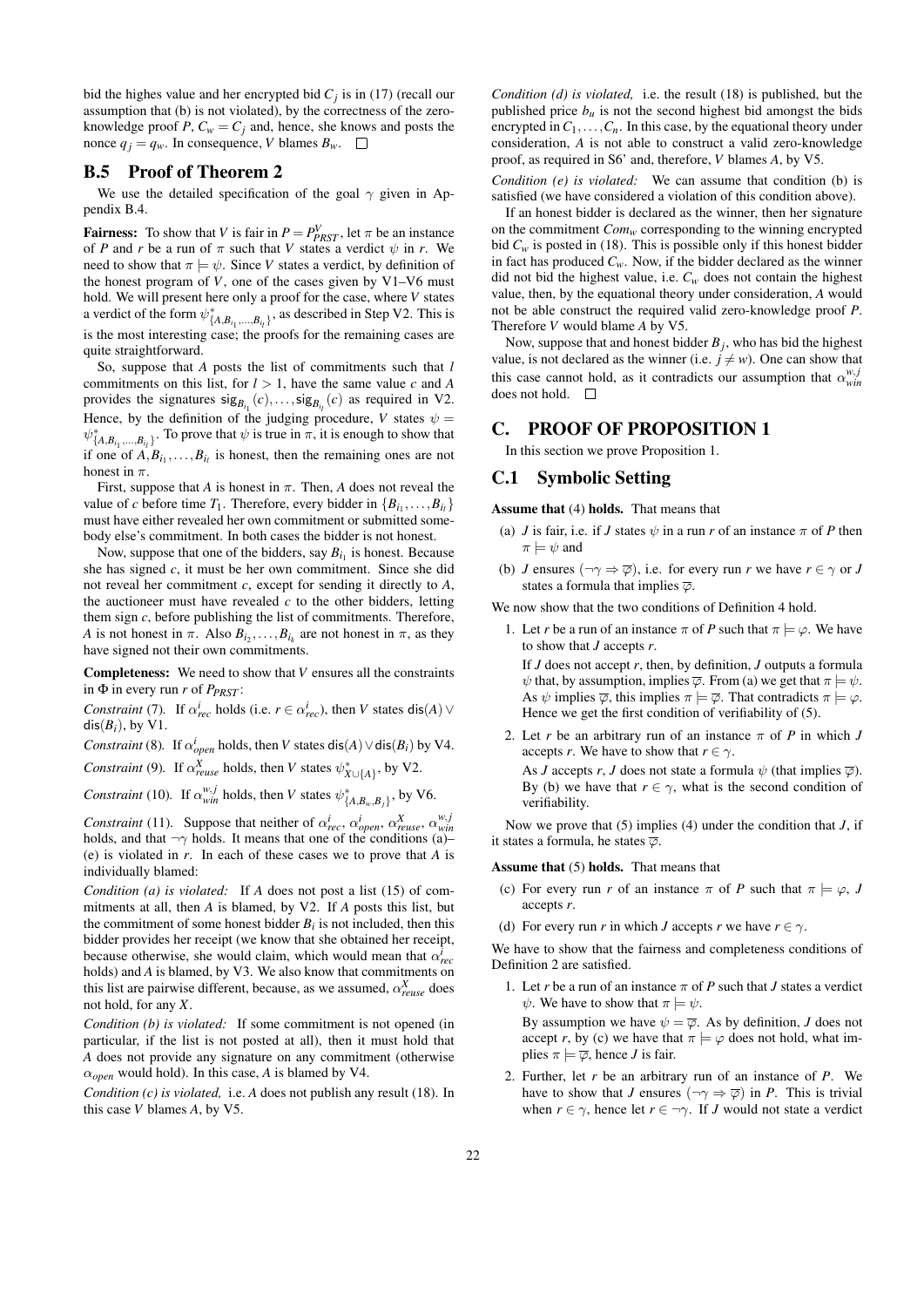that implies  $\overline{\varphi}$ , then, by definition, *J* would accept this run. By (d) we would get  $r \in \gamma$ . This contradiction implies the completeness.

#### C.2 Computational Setting

**Assume that** (4) **holds for some**  $\delta \in [0,1]$ . That means that

- (a) *J* is computationally fair, i.e.  $Pr[\pi(1^{\ell}) \mapsto \{(J : \psi) | \pi \not\models \psi\}]$ is negligible as a function of  $\ell$ , for all instances  $\pi$  of *P* and
- (b) for every instance  $\pi$  of *P*, the probability that *J* does not ensure  $(\neg \gamma \Rightarrow \overline{\varphi})$  is  $\delta$ -bounded as a function of  $\ell$ .

We now show that the two conditions of Definition 5 hold.

- 1. We have to show that  $Pr[\pi(1^{\ell}) \mapsto (J : \text{accept})]$  is overwhelming as a function of  $\ell$  for all instances  $\pi$  of *P* with  $\pi \models \varphi$ . So let  $\pi$  with  $\pi \models \varphi$ , i.e.  $\pi \not\models \overline{\varphi}$ , be arbitrary. If  $Pr[\pi(1^{\ell}) \mapsto$  $(J : accept)$  is not overwhelming, then  $Pr[\pi(1^{\ell}) \mapsto \{(J : \psi) \mid$  $\psi$  implies  $\overline{\varphi}$ } is not negligible as *J* accepts iff *J* does not output any  $\psi$  (that implies  $\overline{\varphi}$ ). For all  $\psi$  that imply  $\overline{\varphi}$ , we have  $\pi \not\models \psi$ . Hence  $Pr[\pi(1^{\ell}) \mapsto \{(J : \psi) \mid \pi \not\models \psi\}] \geq Pr[\pi(1^{\ell}) \mapsto$  $\{(J : \psi) \mid \psi \text{ implies } \overline{\varphi}\}\$ is also not negligible, what contradicts (a).
- 2. Further we have to show that  $Pr[\pi(1^{\ell}) \mapsto \neg \gamma, (J : \text{accept})]$  is δ-bounded as a function of  $\ell$ .

This follows directly from (b), as *J* does not ensure ( $\neg \gamma \Rightarrow \overline{\varphi}$ ) in a run *r* means that  $r \in \neg \gamma$  and *J* does not state a formula that implies  $\overline{\varphi}$ . The latter implies that *J* does not state any formula and hence, *J* accepts the run. Hence the second condition of computational verifiability is satisfied.

Now we prove that (5) implies (4) under the condition that *J*, if it states a formula, states  $\overline{\varphi}$ .

Assume that (5) holds for some  $\delta \in [0,1]$ . That means that for every instance  $\pi$  of *P* 

- (c) If  $\pi \models \varphi$ , then  $Pr[\pi(1^{\ell}) \mapsto (J : \text{accept})]$  is overwhelming as a function of  $\ell$ .
- (d)  $Pr[\pi(1^{\ell}) \mapsto \neg \gamma, (J : accept)]$  is  $\delta$ -bounded as a function of  $\ell$ .

We have to show that the fairness and completeness conditions of Definition 3 are satisfied.

1. Let  $\pi$  be an arbitrary instance of *P*. We have to show that  $Pr[\pi(1^{\ell}) \mapsto \{(J : \psi) \mid \pi \not\models \psi\}]$  is negligible as a function of  $\ell$ .

As if *J* states a formula, then *J* states  $\overline{\varphi}$ , it is enough to show that the probability that *J* states  $\overline{\varphi}$  is negligible if  $\pi \not\models \overline{\varphi}$ . The latter implies  $\pi \models \varphi$  and hence, by (c),  $Pr[\pi(1^{\ell}) \mapsto (J :$ accept)] is overwhelming. This implies that the probability that *J* states  $\overline{\varphi}$  is negligible, as by definition, *J* states a formula iff *J* does not accept. Hence *J* is computationally fair.

2. Further we have to show that the probability that *J* ensures  $(\neg \gamma \Rightarrow \overline{\varphi})$  is  $\delta$ -bounded.

This follows directly from (d), as *J* does not ensure ( $\neg \gamma \Rightarrow \overline{\varphi}$ ) in a run *r* means that  $r \in \neg \gamma$  and *J* does not state a formula that implies  $\overline{\varphi}$ . The latter means that *J* does not state any formula and hence, *J* accepts the run. This implies the completeness.

#### D. ASW PROTOCOL

In this section, we provide some details on modeling and analysis the ASW contract-signing protocol. [4].

#### D.1 Description of the Protocol

The objective of the ASW protocol is to enable two parties, *A* (the originator) and  $B$  (the responder), to obtain each other's signature on a previously agreed contractual text contract with the help of a trusted third party *T*, where, however, *T* is only invoked in case of a problem. In other words, the ASW protocol is an optimistic two-party contract-signing protocol.

In the following, similarly to Section 6, we write  $sig_k[m]$  as an abbreviation for  $\langle m, \text{sig}_k(m) \rangle$ , where  $\text{sig}_k(m)$  is a term representing the signature on the message *m* with the key *k*. We will also write  $\langle m_1, \ldots, m_n \rangle$  to represent the concatenation of the messages  $m_1, \ldots, m_n$ . We denote the public (or verification) key of a principal *A* by *kA*.

In the ASW protocol, there are two kinds of messages that are considered to be valid contracts: the *standard contract*  $\langle \text{sig}_{k_A}[m_A],$  $N_A$ ,  $\text{sig}_{k_B}[m_B]$ ,  $N_B$ ) and the *replacement contract* 

$$
r_T = \mathsf{sig}_T[\langle \mathsf{sig}_A[m_A], \mathsf{sig}_B[m_B]\rangle]
$$

where  $N_A$  and  $N_B$  are nonces generated by *A* and *B*, respec- $\textrm{tively, } m_A = \langle k_A, k_B, k_T, \textrm{contract}, \textrm{hash}(N_A) \rangle, \textrm{ and } m_B = \langle \textrm{sig}_{k_A}[m_A], \rangle$  $\textsf{hash}(N_B)\rangle$ 

The ASW protocol consists of three subprotocols: the *exchange*, *abort*, and *resolve* protocols. These subprotocols are explained next.

*Exchange protocol.* The basic idea of the exchange protocol is that *A* first indicates her interest to sign the contract. To this end, she sends to *B* the message  $sig_{k_A}[m_A]$  as defined above, where  $N_A$  is a nonce generated by *A*. By sending this message, *A* "commits" to signing the contract. Then, similarly, *B* indicates his interest to sign the contract by generating a nonce  $N_B$  and sending the message  $\sin g_{k_B}[m_B]$  to *A*. Finally, first *A* and then *B* reveal  $N_A$  and  $N_B$ , respectively. At this point both participants are able to build a standard contract.

*Abort protocol.* If, after *A* has sent her first message, *B* does not respond, *A* may contact *T* to abort, i.e., *A* runs the abort protocol with *T*. In the abort protocol, *A* first sends the message  $\langle \text{sigmoid}, \text{sig}_{k_A}[m_A] \rangle$ . If *T* has not received a resolve request before (see below), then *T* sends back to *A* the *abort token*  $a_T = \mathsf{sig}_{k_T}[\left\langle \mathsf{aborted}, \mathsf{sig}_{k_A}[\left\langle \mathsf{aborted}, \mathsf{sig}_{k_A}[m_A] \right\rangle]\right)\right]$ . Otherwise (if *T* received a resolve request, which in particular involves the messages  $\textsf{sig}_{k_A}[m_A]$  and  $\textsf{sig}_{k_B}[m_B]$  from above), it sends the replacement contract  $r_T$  to  $A$ .

*Resolve protocol.* If, after *A* has sent the nonce  $N_A$ , *B* does not respond, *A* may contact *T* to resolve, i.e., *A* runs the resolve protocol with *T*. In the resolve protocol, *A* sends the message  $\langle \text{sig}_{k_A}[m_A], \text{sig}_{k_B}[m_B] \rangle$  to *T*. If *T* has not sent out the abort token  $a_T$ before, then  $T$  returns the replacement contract  $r<sub>T</sub>$ , and otherwise *T* returns the abort token *aT* . Analogously, if, after *B* has sent his commitment to sign the contract, *A* does not respond, *B* may contact  $T$  to resolve, i.e.,  $B$  runs the resolve protocol with  $T$  similarly to the case for *A*.

We assume that both in the abort and the resolve protocol, the communication with *T* is carried out over a reliable channel. Communication between *A* and *B* is carried out over an unreliable network channels.

#### D.2 Properties of the Protocol

Several properties of this protocol were studied in the literature, including fairness, balance, and abuse-freeness, under the assumption that the trusted third party behaves honestly (see, e.g., [29, 43, 28, 27]). More specifically, it was assumed that the trusted third party never produces both the abort token *aT* and a replacement